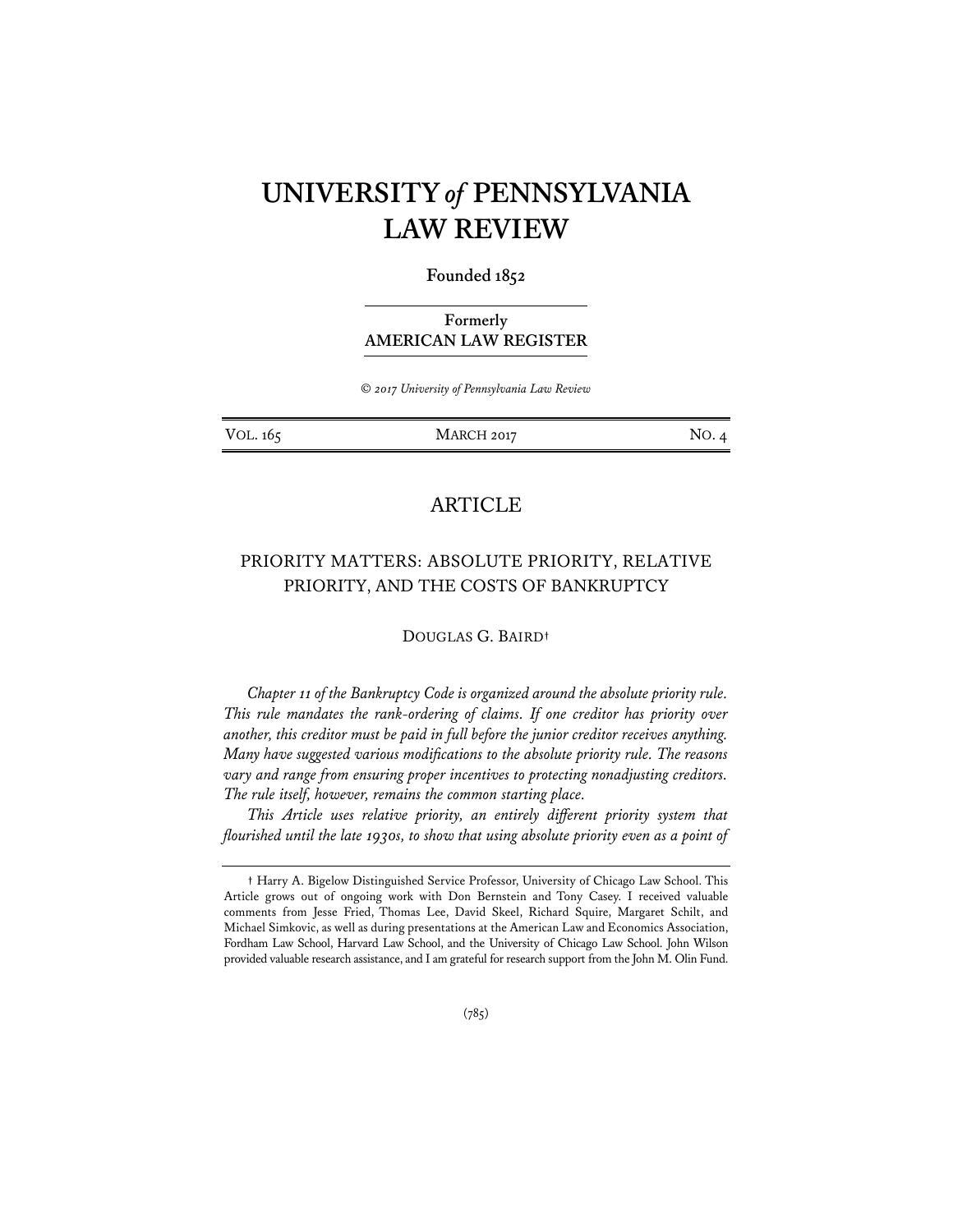*departure is suspect. Much of the complexity and virtually all of the stress points of modern Chapter 11 arise from the uneasy fit between its starting place (absolute instead of relative priority) and its procedure (negotiation in the shadow of a judicial valuation*  instead of a market sale). These forces are leading to the emergence of a hybrid system of *priority that may be more efficient than one centered around absolute priority.* 

| IV. BARGAINING IN THE SHADOW OF ABSOLUTE PRIORITY  821 |  |
|--------------------------------------------------------|--|
|                                                        |  |

#### **INTRODUCTION**

The absolute priority rule is the organizing principle of the modern law of corporate reorganizations.**<sup>1</sup>** If one creditor has priority over another, this creditor needs to be paid in full before the other is entitled to receive anything. It does not matter whether payment takes the form of cash from a sale or new securities in a reorganization. Priority is absolute. By its nature, priority requires a rank-ordering of claims. Such is the conventional thinking about priorities in bankruptcy.**<sup>2</sup>**

This state of affairs, however, is very far from inevitable. An alternative conception of priority—relative priority—once flourished.**<sup>3</sup>** "Relative priority"

**3** The concepts of "relative" and "absolute" priority were first compared by James C. Bonbright and Milton M. Bergerman. *See generally* James C. Bonbright & Milton M. Bergerman, *Two Rival Theories of Priority Rights of Security Holders in a Corporate Reorganization*, 28 COLUM. L. REV. 127 (1928). Throughout the 1930s, the legal giants of the day debated the merits of each. *See, e.g.*, William O. Douglas & Jerome Frank, *Landlords' Claims in Reorganizations*, 42 YALE L.J. 1003, 1012-14 (1933) (discussing the Supreme Court's treatment of absolute priority in cases at the turn of the twentieth

**<sup>1</sup>** The doctrine was first established in *Case v. Los Angeles Lumber Products Co.*, which described the absolute priority rule as the "'fixed principle' according to which . . . the character of reorganization plans was to be evaluated." 308 U.S. 106, 116-17 (1939) (citation omitted) (quoting N. Pac. Ry. Co. v. Boyd, 228 U.S. 482, 507 (1913)).

**<sup>2</sup>** There are many complications and many ways of sorting out rights in bankruptcy, but absolute priority remains the almost universal starting place. *See, e.g.*, Barry E. Adler & Ian Ayres, *A Dilution Mechanism for Valuing Corporations in Bankruptcy*, 111 YALE L.J. 83, 88-90, 96-100 (2001) (suggesting a novel valuation mechanism while asserting absolute priority should, as a normative matter, be the central principle of reorganization law). Indeed, for decades, academics simply assumed that absolute priority was a fixed part of the reorganization landscape. Even those like Elizabeth Warren who advocated for modifications to absolute priority began with it. *See, e.g.*, Elizabeth Warren, *A Theory of Absolute Priority*, 1991 ANN. SURV. AM. L. 9, 9 (1991) ("At the heart of corporate law is a fundamental ordering between the equity owners and the creditors: in the event of collapse, creditors will be paid in full before equity will receive any distribution from the company.").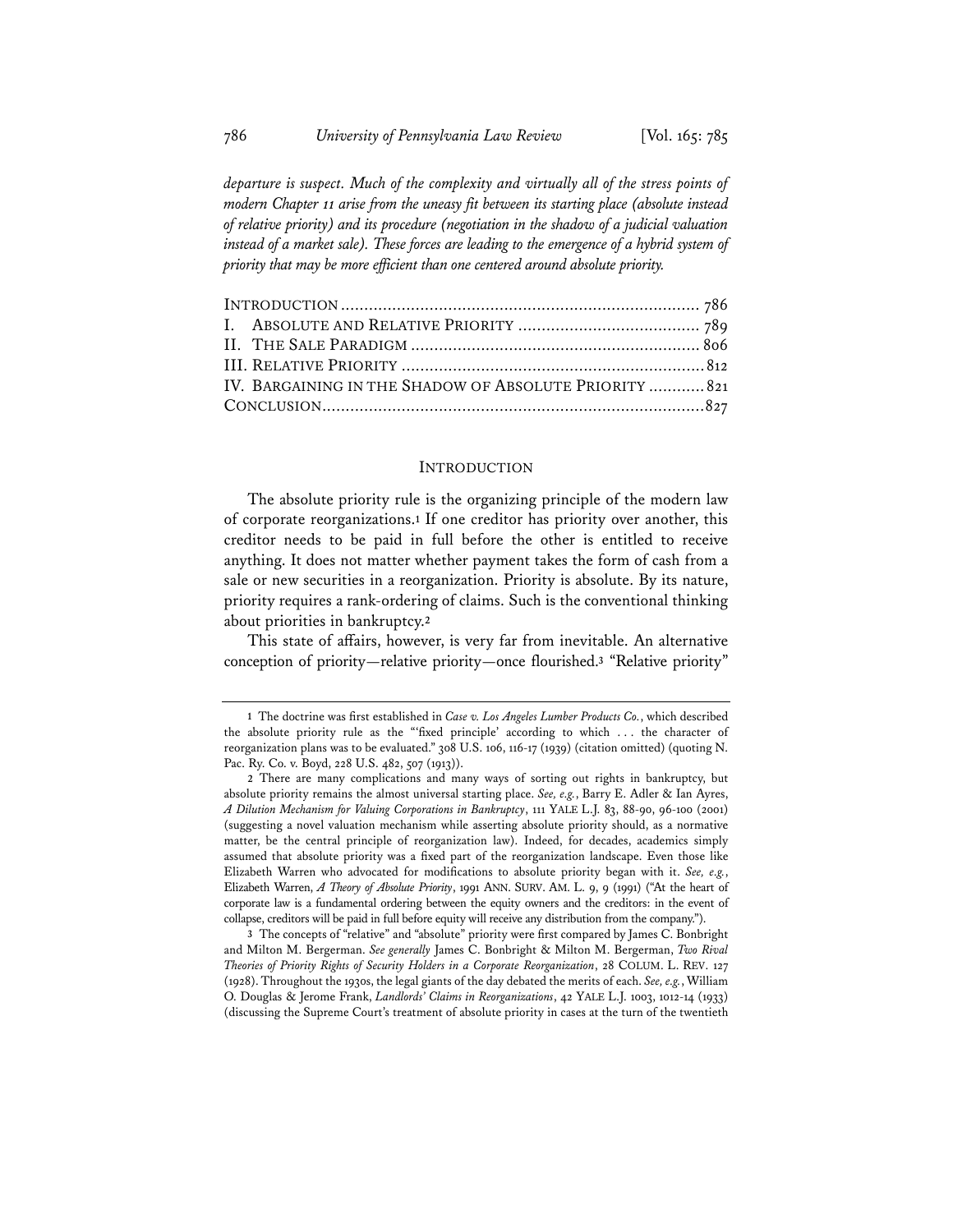was the central feature of the reorganization regime that reigned until New Deal reforms fundamentally changed the bankruptcy landscape.**<sup>4</sup>** This Article uses the relative-priority paradigm to illuminate structural weaknesses at the core of Chapter 11.

A number of scholars have become increasingly skeptical of the absolute priority rule in recent years. *See, e.g.*, Edward J. Janger, *The Logic and Limits of Liens*, 2015 U. ILL. L. REV. 589, 612; Stephen J. Lubben, The Overstated Absolute Priority Rule 4 (Mar. 20, 2015) (unpublished manuscript), http://ssrn.com/abstract=2581639 ("[T]here is no absolute priority rule of the kind described in the literature under current law . . . . And even if there were, adopting such a rule would be inconsistent with Chapter 11 . . . reorganization."). Only rarely, however, does anyone identify relative priority as a sensible alternative. Tony Casey's fine work is an exception. His "option-preservation priority" is a modern incarnation of relative priority. *See* Anthony J. Casey, *The Creditors' Bargain and Option-Preservation Priority in Chapter 11*, 78 U. CHI. L. REV. 759, 765 (2011) (proposing that "when the present value of the firm is less than the face value of the senior debt, the senior creditor—rather than getting the entire firm—get[] the greater of  $(i)$  the nonbankruptcy liquidation value and  $(i)$ the entire firm net of the junior creditor's option value"). Casey's focus, however, is on aligning the incentives of parties in deciding whether to sell the assets or reorganize the firm, *id.* at 768, not on the virtues of relative priority in a regime committed to reorganizing rather than selling the debtor.

Relative priority, however, may gain a second life. The American Bankruptcy Institute Commission, a high-profile group of practitioners and judges that assessed changes in reorganization law, proposed a number of reforms. Included among these reforms is a call for a return to relative priority, although in a limited and dramatically altered form. *See* AM. BANKR. INST. COMM'N TO STUDY THE REFORM OF CHAPTER 11, 2012–2014: FINAL REPORT AND RECOMMENDATIONS, 208-09 (2014) [hereinafter COMMISSION REPORT] (proposing statutory amendments that would permit a "chapter 11 plan [to] be confirmed over the non-acceptance of a senior class of creditors, even if the senior class is not paid in full within the meaning of the absolute priority rule, if the plan's deviation from the absolute priority rule treatment of the senior class is solely for the distribution to an immediately junior class of the redemption option value, if any, attributable to such class").

**4** A number of scholars have written about the evolution of the absolute priority rule. *See, e.g.*, John D. Ayer, *Rethinking Absolute Priority After* Ahlers, 87 MICH. L. REV. 963, 971 (1989) (explaining that the absolute priority rule "emerged first as a primitive pre-statutory effort to regulate receiverships in the judicial process"); Randolph J. Haines, *The Unwarranted Attack on New Value*, 72 AM. BANKR. L.J. 387, 397-98 (1998) (discussing the equity receivership method of reorganization that preceded the absolute priority rule and noting that under that regime, "[u]nsecured creditors . . . complain[ed] that equity was being treated unduly favorably"); Bruce A. Markell, *Owners, Auctions, and Absolute Priority in Bankruptcy Reorganizations*, 44 STAN. L. REV. 69, 82-84 (1991) (noting that prior to *Los Angeles Lumber Products*, railway receivership restructurings were structured around "the assumption that the receivership vehicle extinguished unsecured creditors' debts" in favor of shareholders "who contributed new value through paid assessments"); David A. Skeel, Jr., *An Evolutionary Theory of Corporate Law and Corporate Bankruptcy*, 51 VAND. L. REV. 1325, 1353-58 (1998) (discussing the role that railroad reorganizations in the late nineteenth century played in the formation the absolute priority rule).

century); Jerome N. Frank, *Some Realistic Reflections on Some Aspects of Corporate Reorganization*, 19 VA. L. REV. 541, 541-42 (1933) (noting that the Supreme Court ruled that an agreement "which left unsecured corporate creditors unpaid while the old stockholders were given an interest in a new corporation . . . was a . . . fraudulent conveyance"); Henry J. Friendly, *Some Comments on the Corporate Reorganizations Act*, 48 HARV. L. REV. 39, 48 (1934) (noting that early versions of the absolute priority rule "created new problems for reorganizers," resulting in legislative reform); Edward H. Levi, *Corporate Reorganization and a Ministry of Justice*, 23 MINN. L. REV. 3, 19 (1938) (suggesting legislative responses to ambiguities in the way the Supreme Court applied the absolute priority rule in the early 1900s).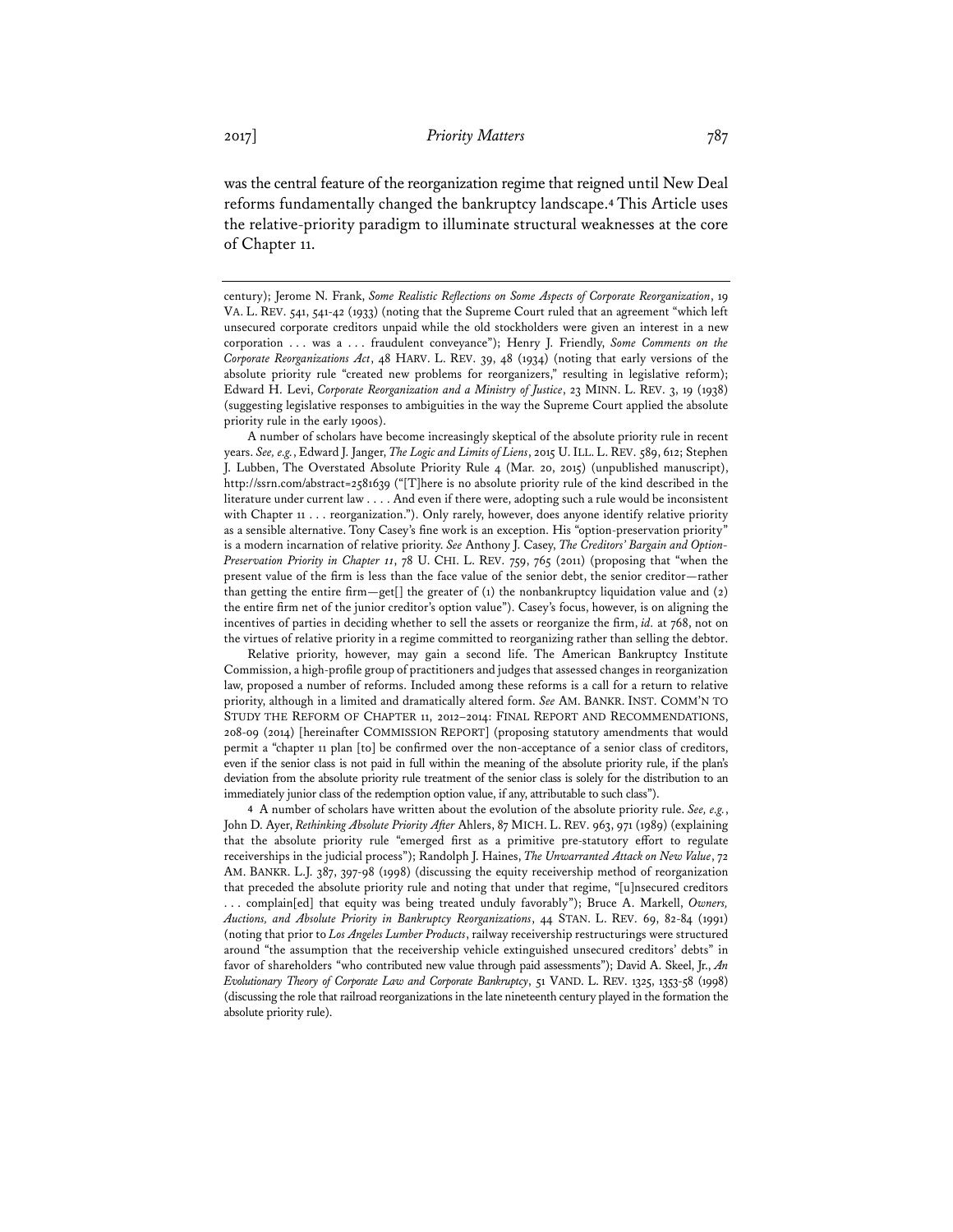Traditional accounts of Chapter 11 take the combination of absolute priority and a nonmarket restructuring mechanism for granted,**<sup>5</sup>** but, as this Article shows, a reorganization regime that uses both is inherently unstable. Absolute priority is naturally suited for regimes in which the financially distressed firm is sold to the highest bidder. It is much less appropriate for a regime that puts a new capital structure in place without a market sale. Looking at Chapter 11 from this vantage point shows that much of the complexity and virtually all of the stress points of modern Chapter 11 arise from the uneasy fit between its priority regime (absolute instead of relative) and its procedure (negotiation in the shadow of a judicial valuation instead of a market sale).

In the absence of an actual sale, absolute priority requires some nonmarket valuation procedure. Such a valuation is costly and prone to error.**<sup>6</sup>** Chapter 11 attempts to minimize these costs by inducing the parties to bargain in the shadow of a judicial valuation, but this bargaining is itself expensive and hard to control.**<sup>7</sup>** Relative priority introduces some difficulties and weaknesses of its own, but not these.**<sup>8</sup>** Nineteenth century reorganization law was so successful because it coupled relative priority with its nonmarket valuation mechanism.**<sup>9</sup>**

Part I of this Article reviews the modern understanding of capital structures and the rationale for respecting priority rights in bankruptcy. Parts II and III examine absolute and relative priority, respectively, and show how the virtues of both priority schemes turn crucially on the presence or absence of a market sale.**<sup>10</sup>** Part IV shows that absolute priority is implemented only imperfectly

**<sup>5</sup>** *See, e.g.*, Adler & Ayres, *supra* note 2, at 93-96 (putting forward a nonmarket mechanism to implement absolute priority in the face of imperfect markets); Warren, *supra* note 2, at 11, 13 (noting that "the concept of absolute priority is central to the bankruptcy bargain" and explaining that in order to sell ownership and control, a debtor must "value the business and persuade the court that its valuation is accurate").

**<sup>6</sup>** The costs are illustrated below. *See infra* notes 90–105 and accompanying text. That the valuations are error-prone is commonly acknowledged. A reorganization valuation, in a phrase usually attributed to Peter Coogan, is a "guess compounded by an estimate." *See* Peter F. Coogan, *Confirmation of a Plan Under the Bankruptcy Code*, 32 CASE W. RES. L. REV. 301, 313 n.62 (1982) (tracing the attribution of the phrase).

**<sup>7</sup>** For a discussion of these costs, see *infra* notes 103–05 and accompanying text.

**<sup>8</sup>** The weaknesses of a relative priority reorganization regime are explored below. *See infra* text accompanying notes 134–163.

**<sup>9</sup>** *See* Douglas G. Baird, *Present at the Creation: The SEC and the Origins of the Absolute Priority Rule*, 18 AM. BANKR. INST. L. REV. 591, 595-96 (2010) (showing that, because of relative priority, creditors in an equity receivership focused on maximizing value of the firm rather than fighting for their own share in it).

**<sup>10</sup>** This Article focuses on the reorganization of large firms. The reorganizations of small businesses present an entirely different set of problems. *See* COMMISSION REPORT, *supra* note 3, at 275-302 (recommending that a different set of principles govern small- and middle-market Chapter 11 cases). *See generally* Douglas G. Baird & Edward R. Morrison, *Serial Entrepreneurs and Small Business Bankruptcies*, 105 COLUM. L. REV. 2310 (2005) (showing empirically that small Chapter 11 reorganizations revolve around individual entrepreneurs).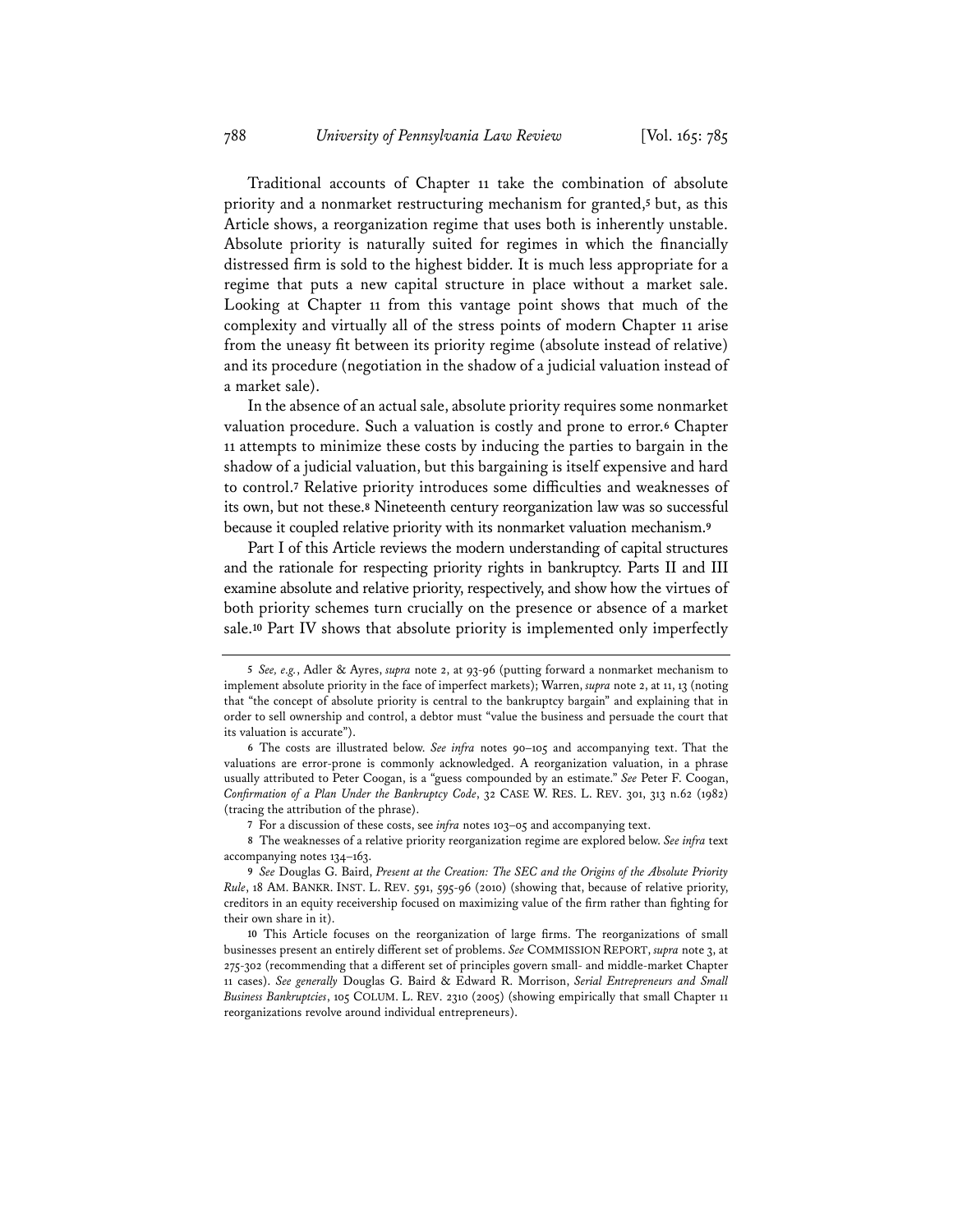in Chapter 11. Finally, the Article closes by suggesting that much of the modern commentary on reorganization law begins in the wrong place. Modern Chapter 11 might best be characterized as a hybrid system of absolute and relative priority, and such a system may be more efficient than one centered around absolute priority.

## I. ABSOLUTE AND RELATIVE PRIORITY

When a firm has value as a going concern, the investors as a group are better off if it remains intact even when it is in financial distress and not able to pay all of its bills. Nevertheless, each individual investor may find it in her self-interest to try to recover what she is owed without paying attention to the consequences for everyone else. These efforts can tear the firm apart. The investors are too dispersed to reach an agreement that would put a stop to a destructive race to the assets and give them time to negotiate a realignment of their rights against the firm. The law of corporate reorganizations overcomes this collective action problem. It enables investors to put a new capital structure in place and, at the same time, respect the nonbankruptcy bargain among the investors.**<sup>11</sup>**

The simplest way to keep the firm intact is to sell it free and clear of all existing liabilities to a third party.**<sup>12</sup>** The new owner can impose a new capital structure that fits the circumstances in which the firm finds itself, and the proceeds of the sale can be divided among the existing investors. But a sale is not always possible. The market may be illiquid. The most likely purchasers of the firm may be other businesses in the same industry. When a firm is distressed, these other firms may be distressed as well and may not have the resources to take part in an auction. When those who value the firm the most are not able to bid, the auction will not yield what the firm is worth.**<sup>13</sup>**

Even if the industry is flourishing or the potential buyers lie outside the industry, there is another problem that limits the ability to sell the firm: the

**<sup>11</sup>** Thomas Jackson is most responsible for developing the idea that, at its core, bankruptcy solves a collective action problem among creditors. *See* Thomas H. Jackson, *Bankruptcy, Non-Bankruptcy Entitlements, and the Creditors' Bargain*, 91 YALE L.J. 857, 862 (1982) (explaining that bankruptcy serves to "eliminate[] strategic costs that would otherwise be associated with a race to the courthouse").

**<sup>12</sup>** Mark Roe was the first to promote the use of markets as an alternative to reorganizations. *See* Mark J. Roe, *Bankruptcy and Debt: A New Model for Corporate Reorganization*, 83 COLUM. L. REV. 527, 559 (1983) ("The market could, better than a court, accurately and quickly determine the enterprise value of an all-common-equity structure.").

**<sup>13</sup>** Andrei Shleifer and Robert Vishny developed this explanation for the way in which illiquidity can limit the effectiveness of sales. *See* Andrei Shleifer & Robert W. Vishny, *Liquidation Values and Debt Capacity: A Market Equilibrium Approach*, 47 J. FIN. 1343, 1364 (1992) (citing an industry-wide recession as an example of when asset liquidation through an auction "does not necessarily allocate assets to the highest value users").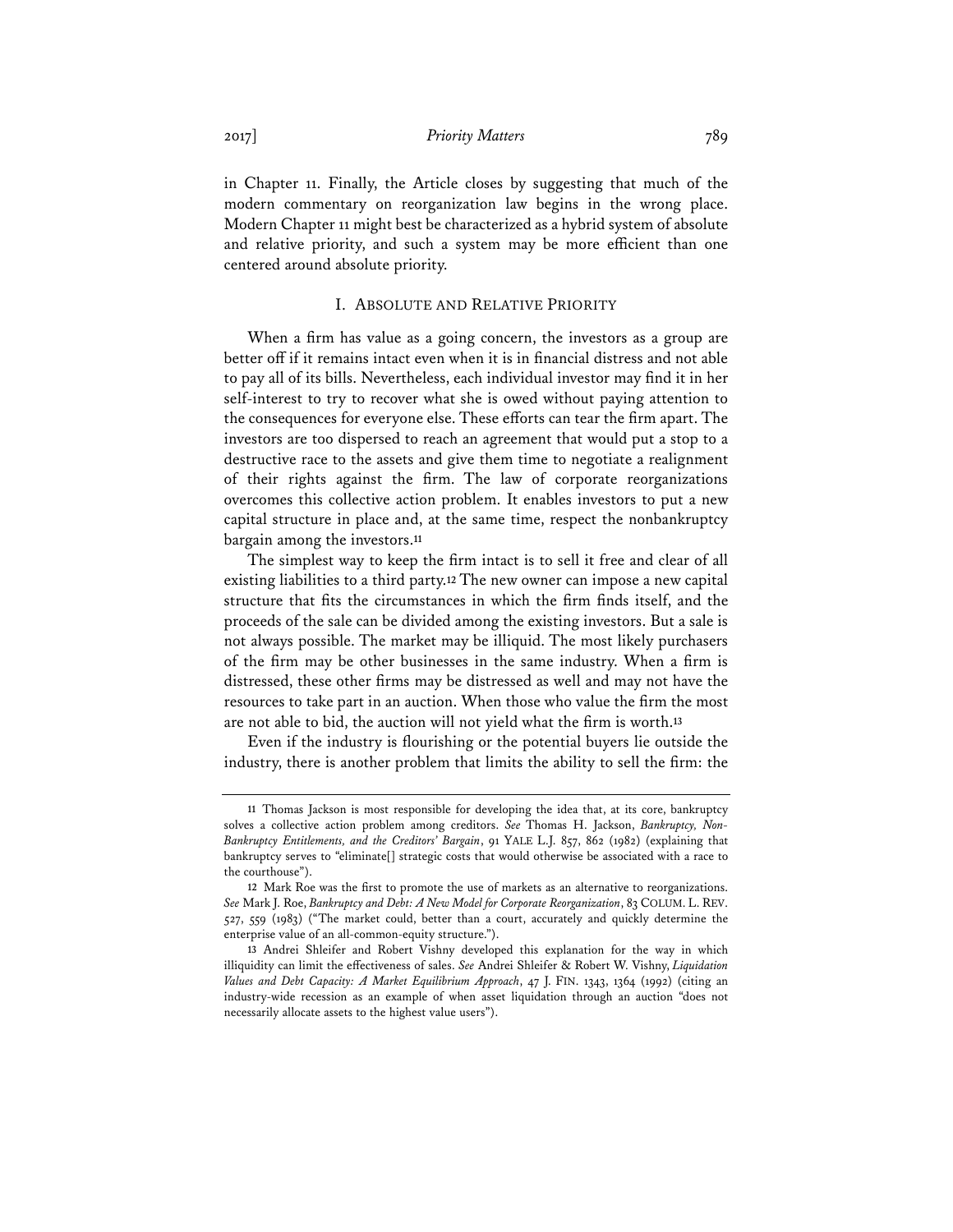private information problem.**<sup>14</sup>** By the time a distressed firm is sold, the investors have organized themselves. They have hired experts and spent time reviewing and assessing the quality of the managers and their plans for the business going forward. As a result, they may know much more about the value of the business than any potential buyer. Buyers may therefore fear that the existing investors want to sell the firm because things are worse than they appear. The existing investors possess private information. Buyers of firms are like buyers of used cars. They are not willing to pay top dollar because of the risk that the firm is being sold only because the current owners know it is going to fail and want to rid themselves of a lemon.**<sup>15</sup>**

The illiquidity of the market and the existence of private information explain why investors as a group may be better off in a bankruptcy regime that provides for a change in the capital structure rather than a sale to a third party. The new debt and equity can be parceled out to the existing investors in return for their old stakes in the firm. Instead of an actual sale, there is a virtual one. This is the common justification for reorganization regimes such as nineteenth century equity receiverships and modern Chapter 11 reorganizations.**<sup>16</sup>**

In every reorganization regime, there needs to be some rule that dictates how the rights of the old investors are recognized. It might seem that junior creditors should receive nothing when there is not enough value to pay the senior investors in full. Absolute priority among investors should be respected. Matters are not so obvious, however, when the reorganization leaves the senior investor with a stake in the firm.

Outside of bankruptcy, senior creditors facing a debtor in default sometimes prefer to maintain their stake in the firm rather than insist on a sale to a third party. They choose to waive their right to declare a default and

**<sup>14</sup>** This problem is used to show that reorganizations are sometimes superior to sales in Douglas G. Baird & Donald S. Bernstein, *Absolute Priority, Valuation Uncertainty, and the Reorganization Bargain*, 115 YALE L.J. 1930, 1949-50 (2006). This private information problem may also make it impossible for junior investors to buy out senior ones. *See id.* at 1954 (noting that the "private information problem that makes a sale of the business unattractive also makes it difficult for the junior investor to borrow the funds needed to buy out the senior investor").

**<sup>15</sup>** For the iconic discussion of this problem, using the example of used cars that are "lemons," see George A. Akerlof, *The Market for "Lemons": Quality Uncertainty and the Market Mechanism*, 84 Q.J. ECON. 488, 489 (1970), which explores, through the example of the automobile market, how private information can prevent goods from being sold for their true value.

**<sup>16</sup>** *See, e.g.*, Robert C. Clark, *The Interdisciplinary Study of Legal Evolution*, 90 YALE L.J. 1238, 1252-53 (1981) (explaining that the equity receivership "procedure made economic sense whenever there were no or few potential outside buyers with accurate and timely information about the true state of affairs and the future prospects of the business, and when the process of searching for and informing outside buyers would itself be very expensive," and describing modern Chapter 11 reorganization as "a more structured version of the . . . equity receivership").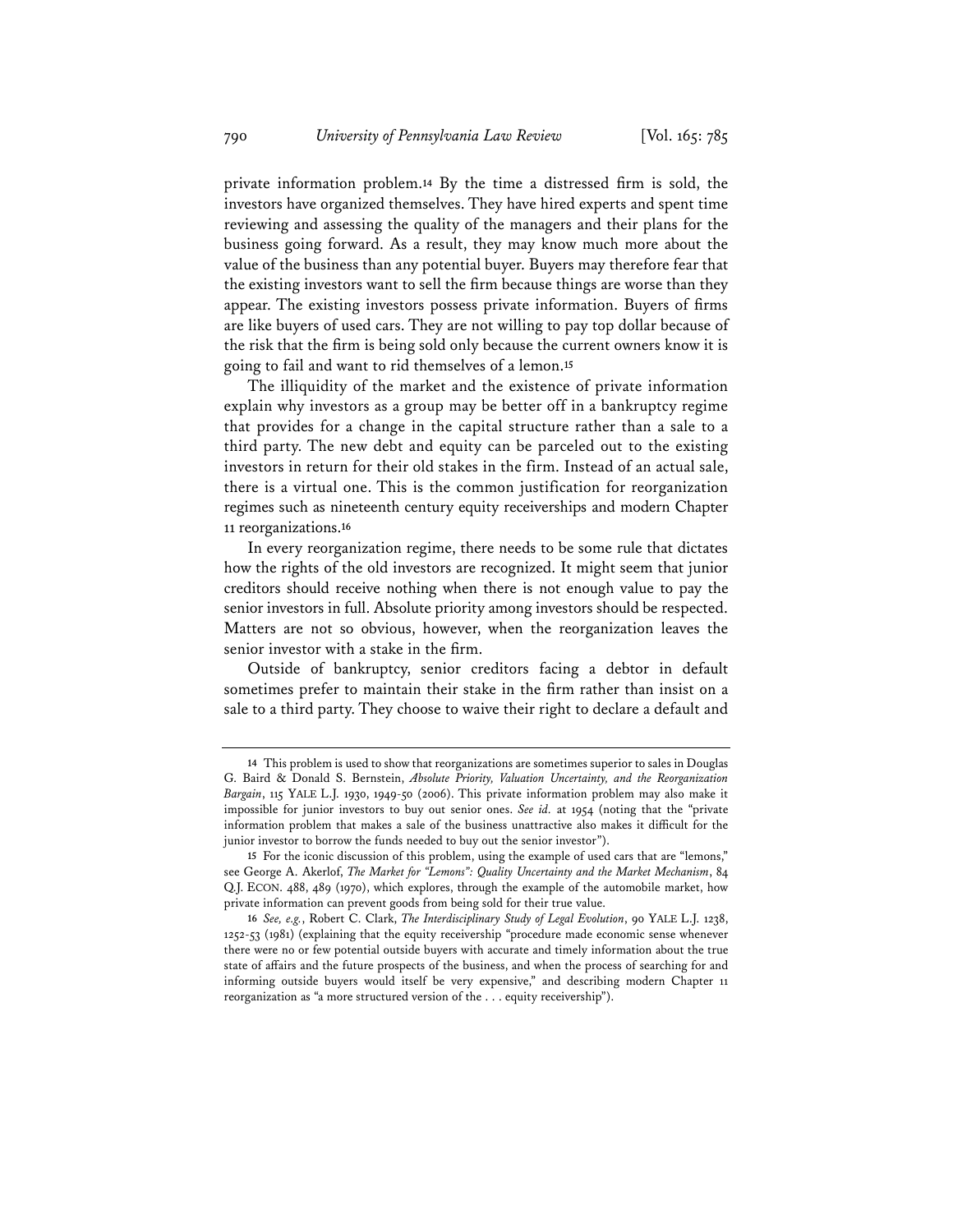repossess collateral.**<sup>17</sup>** When they do this, however, they must allow junior creditors to remain in place.**<sup>18</sup>** Outside of bankruptcy, they cannot simultaneously keep their stake in the ongoing business and eliminate those junior to them in the capital structure. By analogy, when a firm is reorganized, it may make sense to create a new capital structure that also keeps everyone in the picture. Such a capital structure can solve the problems that arise from the firm's current financial condition (doing away with such things as the obligation to pay dividends and interest as well as stripping junior investors of voting or other control rights), yet still recognize the junior investors' right to any excess that remains when, at some time in the future, all the accounts are ultimately squared. This is the essence of relative priority.

An artificial example can highlight the difference between absolute and relative priority. Imagine a firm has only one project and two investors. At the outset, they agree that one will be entitled to \$150 when the project is completed and the other will be entitled to whatever remains. Their lawyers implement this deal by giving one investor a debt instrument and equity to the other.**<sup>19</sup>** Time passes, and it becomes clear that the project will either yield \$200 or \$0 with equal probability. At this point, a government regulation unexpectedly requires the firm to eliminate all debt in its capital structure in order for the project to move forward.**<sup>20</sup>** A market sale is not in the collective

**<sup>17</sup>** For a discussion of how creditors are sometimes willing to waive their rights on default and use them instead to exercise control over the debtor, see Frederick Tung, *Leverage in the Board Room: The Unsung Influence of Private Lenders in Corporate Governance*, 57 UCLA L. REV. 115, 134 (2009), which states, "While lenders generally do not accelerate precipitously, the option to accelerate [repayment] upon a covenant violation gives the lender significant leverage over management."

**<sup>18</sup>** *See* Casey, *supra* note 3, at 776 ("Once the company goes into distress, the only world in which the senior creditor has a chance of realizing [full payment] is the one in which the firm receives additional financing, continues operation, and achieves the good state of the world . . . . In that world, the option value of the junior creditor remains open until the final payout.").

**<sup>19</sup>** Using debt is only one of several possible ways to implement priority among investors. There are other legal devices (such as call options or preferred stock) that can produce the same effect. Venture capital deals often use preferred stock instead of debt to give outside investors priority. *See* Steven N. Kaplan, Frederic Martel & Per Strömberg, *How Do Legal Differences and Experience Affect Financial Contracts?*, 16 J. FIN. INTERMEDIATION 273, 281 (2007) (finding that "over 95% of U.S. [venture capital deals] employed some type of convertible preferred stock"). The decision of which device to use is a matter of indifference to investors, other things being equal. It usually turns on peculiarities of the legal system, not on the druthers of investors. *See id.* at 285 (comparing venture capital contracts across legal regimes and finding that "legal origins/legal regimes affect the nature and types of contracts that are written").

**<sup>20</sup>** One example of such an obstacle can be found in *Case v. Los Angeles Lumber Products Co.*, 308 U.S. 106 (1939), the case that established the absolute priority rule. The inaptly named Los Angeles Lumber Products was a naval shipbuilder, and government regulations required naval shipbuilders to obtain surety bonds as a condition of bidding on government contracts. Robert K. Rasmussen, *The Story of* Case v. Los Angeles Lumber Products*: Old Equity Holders and the Reorganized Corporation*, *in* BANKRUPTCY LAW STORIES 147, 157-58 (Robert K. Rasmussen ed., 2007). Sureties refused to issue a bond unless the shipyard dramatically reduced the amount of debt it was carrying.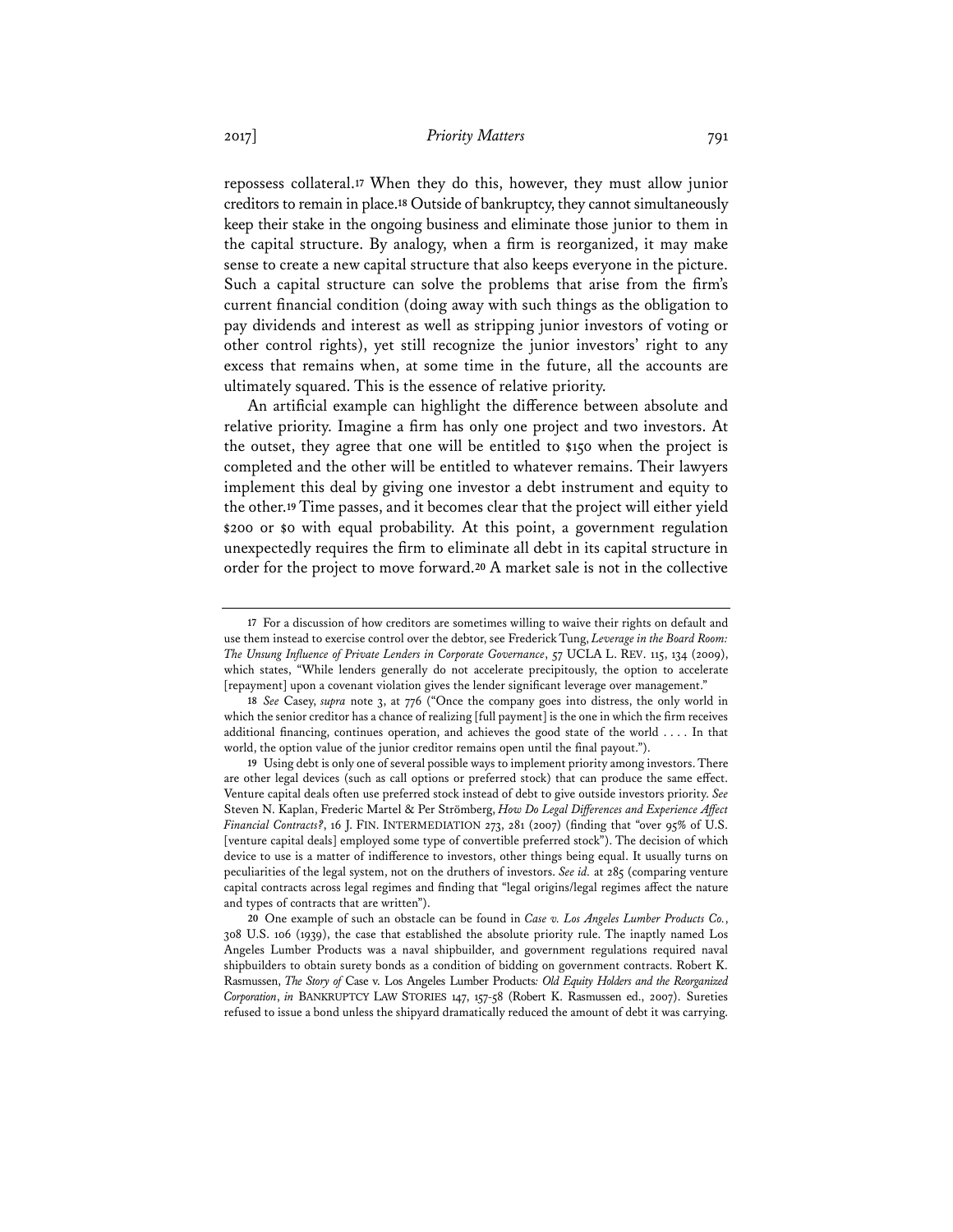interest of the two investors. No outsider is willing to pay anything close to the firm's expected value.

Because the two investors can realize value from their investment only by putting a new capital structure in place, it is in their joint interest to do so. How should the securities in the reorganized firm be divided between the senior and the junior investor? Upon what allocation rule would the parties have agreed had they thought about the need for such a restructuring at the time of their original investment?**<sup>21</sup>**

There are two approaches. The first, of course, is absolute priority.**<sup>22</sup>** The restructuring is a day of reckoning. All future possibilities are collapsed to the present. The project has an expected value of \$100, reflecting the equal chance that it will be worth \$200 or \$0. Even if the firm could be sold today for what it was worth, no buyer would pay more than this amount. This is less than the \$150 that the senior investor is owed. Hence, the senior investor should receive 100% of the securities issued by the reorganized firm, and the junior investor should receive nothing.

The alternative is relative priority.**<sup>23</sup>** Before the need for restructuring arose, the senior investor had an equal chance of being paid \$150 or \$0. Her investment had a present value of \$75. The junior investor had an equal chance of receiving \$50 or \$0. This was worth \$25. By this logic, the most sensible division of value would be one that gives 75% to the senior investor and 25% to the junior investor. There is no reason for the mandate imposed on the investors from the outside to change the value of what each had.

*Id.* The shipyard was not in default to any of its creditors, but it was carrying an enormous debt load because of past misadventure in the lumber business.

**<sup>21</sup>** Framing the question as one about the hypothetical ex ante bargain among investors has been the standard trope in reorganization scholarship ever since Jackson introduced the creditors' bargain model in the early 1980s. *See* Jackson, *supra* note 11, at 860 (arguing that bankruptcy should be understood as "a system designed to mirror the agreement one would expect the creditors to form among themselves were they able to negotiate such an agreement from an *ex ante* position"); *see also* Melissa B. Jacoby & Edward J. Janger, *Ice Cube Bonds: Allocating the Price of Process in Chapter 11 Bankruptcy*, 123 YALE L.J. 862, 937 (2014) ("Preventing senior creditors from receiving *more* than they bargained for ex ante reflects the fact that priority has limits.").

**<sup>22</sup>** Many have suggested ways of modifying absolute priority to ensure junior parties have the right set of incentives. *See infra* note 52 and accompanying text. Strict adherence to absolute priority, for example, might lead to bankruptcy petitions being filed too late. *See, e.g.*, Paul Povel, *Optimal "Soft" or "Tough" Bankruptcy Procedures*, 15 J.L. ECON. & ORG. 659, 660 (1999) ("Clearly, if bankruptcy is a strong punishment, a borrower keeps the unpleasant information to himself and prefers to wait and pray."). But these alternatives to absolute priority all start by asking how assets would have been shared in the event of a sale in which all accounts were squared. None of these are the same as relative priority. Relative priority is not merely a "deviation" from absolute priority. It does not possess absolute priority's defining attribute: treating the bankruptcy as a day of reckoning.

**<sup>23</sup>** To explain his "option-preservation priority," Casey uses a similar example. Casey, *supra* note 3, at 773-76.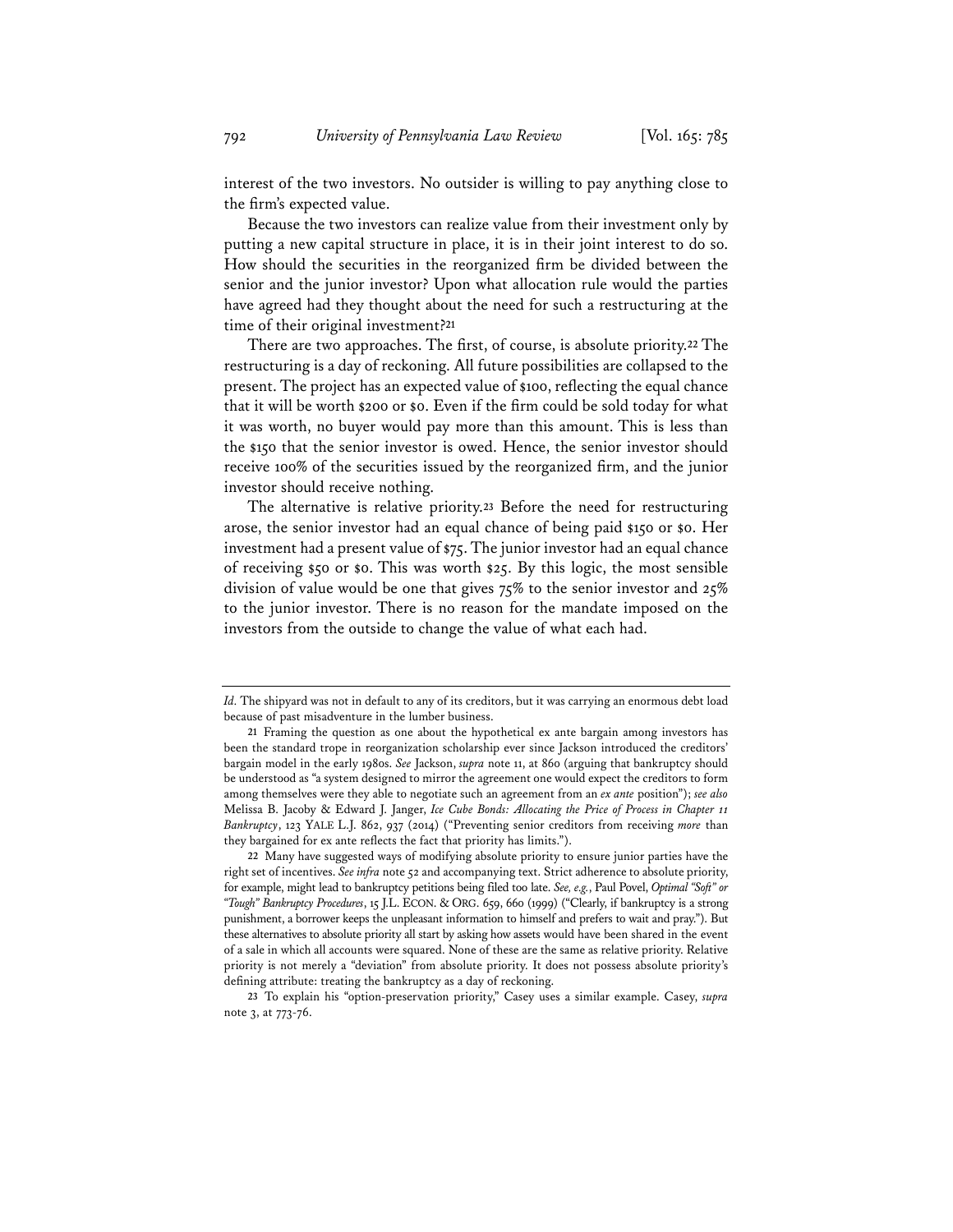## 2017] *Priority Matters* 793

The possibility that the project might ultimately be worth more than what is owed the senior investor gives option value to the junior investor's stake. A rational investor would be willing to pay up to \$25 for the option to acquire the project in a year from the senior investor in exchange for \$150. Half the time, the project fails, and the option is worthless. In that case, the holder of the option walks away with nothing. But when the project succeeds, the person holding the option exercises it and enjoys the \$50 of value that remains after the senior investor is paid off.**<sup>24</sup>**

Options are a component of every investment instrument. Whenever one investor has priority over another, whether absolute or relative, the junior investor has what is in effect a call option.**<sup>25</sup>** The junior investor has the ability, set out in the investment instrument, to terminate the rights of the senior investor by paying her off.**<sup>26</sup>** This call option is the right to buy a particular position for a fixed price. Like a call option on any asset, it is defined by a strike price and an exercise date. The strike price is simply the amount owed the senior investor. The exercise date sets the time when the holder of the option must decide whether to exercise the option.

The essential difference between absolute and relative priority is the effect of bankruptcy on the exercise date of the call-option component of the junior investment instrument. Under absolute priority, the bankruptcy accelerates the exercise date; a regime of relative priority leaves it untouched. To return to the example, the difference between priority regimes lies in whether the junior investor has to pay off the senior investor (that is, whether she is forced to exercise her option to buy out the senior investor for \$150) at the time the firm receives a new capital structure (absolute priority) or whether the junior investor can wait until after the project is over before deciding to pay off the senior investor (relative priority).

**<sup>24</sup>** The presence of option value explains why the equity of a firm can trade for a positive price even when a firm is insolvent and lacks, in expectation, sufficient assets to meet its liabilities. *See* Michael Simkovic & Benjamin S. Kaminetzky, *Leveraged Buyout Bankruptcies, the Problem of Hindsight Bias, and the Credit Default Swap Solution*, 2011 COLUM. BUS. L. REV. 118, 215 ("Because equity has option value, a firm can have significant positive equity value, even though, from the perspective of creditors, the firm is most likely insolvent.").

**<sup>25</sup>** That loans can be decomposed into options and other derivatives follows from put–call parity. *See* Hans R. Stoll, *The Relation Between Put and Call Option Prices*, 24 J. FIN. 801 (1969). Formalizing the priority right of junior investors in this fashion is a familiar feature of the law and economics of bankruptcy. *See, e.g.*, Alan Schwartz, *Bankruptcy Contracting Reviewed*, 109 YALE L.J. 343, 356 (1999) ("[J]unior creditors have a call option on the insolvent firm . . . ."). What has not been appreciated is that the precise difference between absolute and relative priority is the identification of the exercise date of the call option.

**<sup>26</sup>** Using options to understand investment instruments is a central and familiar feature of modern finance, beginning with Fischer Black and Myron Scholes. *See generally* Fischer Black & Myron Scholes, *The Pricing of Options and Corporate Liabilities*, 81 J. POL. ECON. 637 (1973) (offering a technique for valuing options).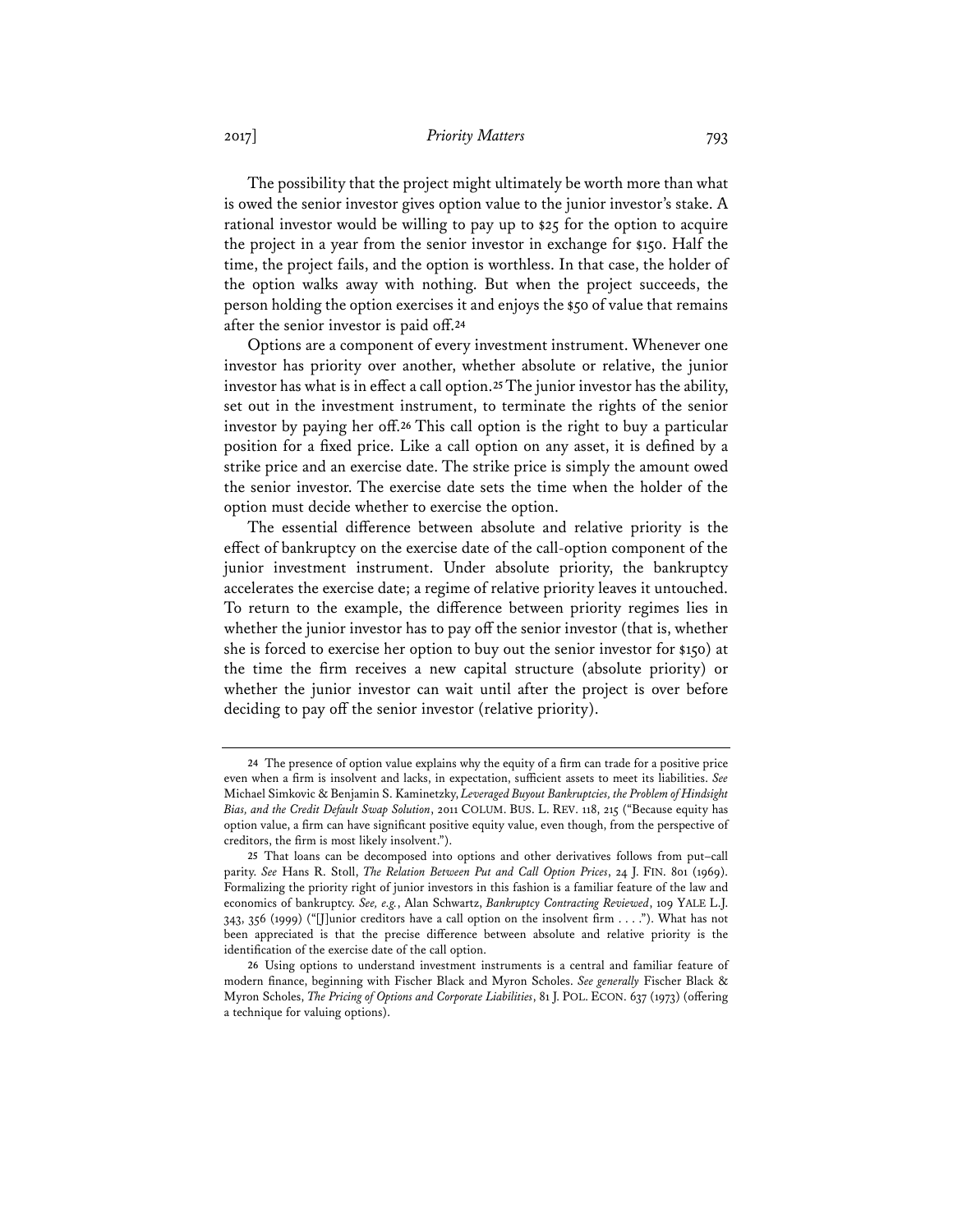The choice between absolute and relative priority has little to do with the problem of financial distress. Financial distress arises because of other features of investment instruments—in particular, cash-flow and control rights. Investment instruments typically contain cash-flow rights. A shareholder receives dividends; a debtholder is entitled to the repayment of principal and interest on a fixed schedule. Investment instruments also embody control rights. Shareholders enjoy control rights directly.**<sup>27</sup>** They have voting rights. They elect the board of directors. Creditors also enjoy control rights.**<sup>28</sup>** By virtue of their ability to waive defaults instead of accelerating their loans, creditors can also influence the behavior of their debtor.

Creditor control is not readily visible, but it is nevertheless strong because of the number and variety of covenants found in loan agreements.**<sup>29</sup>** Even when the firm is enjoying the sunniest of times, the debtor often needs permission from its lead lender to make major capital investments or take on additional debt.**<sup>30</sup>** As the firm falls deeper into financial distress, it becomes increasingly more likely that it will breach one or more covenants.**<sup>31</sup>** The breach itself might not be of great moment. For example, it may be nothing

**29** For empirical evidence of this control, see Greg Nini, David C. Smith & Amir Sufi, *Creditor Control Rights and Firm Investment Policy*, 92 J. FIN. ECON. 400, 401 (2009) (finding that almost a third of private credit agreements contain explicit restrictions on capital expenditures and that these increase as a debtor's financial condition deteriorates).

**<sup>27</sup>** For a discussion of shareholder control rights and their mediation through managers, see FRANK H. EASTERBROOK & DANIEL R. FISCHEL, THE ECONOMIC STRUCTURE OF CORPORATE LAW 91-93 (1991).

**<sup>28</sup>** George Triantis was the first to discuss control rights and the way in which they inhere in debt instruments. *See* George G. Triantis, *Debt Financing, Corporate Decision Making, and Security Design*, 26 CANADIAN BUS. L.J. 93, 100-02 (1996); George G. Triantis, *The Interplay Between Liquidation and Reorganization in Bankruptcy: The Role of Screens, Gatekeepers, and Guillotines*, 16 INT'L REV. L. & ECON. 101, 104-08 (1996).

Old accounts of control rights used to locate control rights exclusively in the hands of shareholders. *See* Comment, *An Economic and Legal Analysis of Union Representation on Corporate Boards of Directors*, 130 U. PA. L. REV. 919, 927-28 (1982) ("The traditional explanation for vesting corporate control in the shareholders is that shareholders, by providing the capital for the enterprise, bear the risk of failure. It this seems equitable to give the shareholders as much control as possible over their fates." (footnote omitted)). This is wrong. A growing body of work focuses on the role that creditors play in corporate governance and their ability to control corporate decisionmaking. For a review of this work, see Kenneth M. Ayotte, Edith S. Hotchkiss & Karin S. Thorburn, *Governance in Financial Distress and Bankruptcy*, *in* THE OXFORD HANDBOOK OF CORPORATE GOVERNANCE 489, 496-503 (Mike Wright, Donald S. Siegel, Kevin Keasey & Igor Filatotchev eds., 2013).

**<sup>30</sup>** *See id.* at 404 (finding that capital expenditure restrictions are "relatively common in private credit agreements").

**<sup>31</sup>** *See* Joshua D. Rauh & Amir Sufi, *Capital Structure and Debt Structure*, 23 REV. FIN. STUD. 4242, 4273 (2010) (finding "a sharp increase in the incidence of bank financial covenant violations as firms move down the credit-quality distribution"). For a study showing the incidence of covenant violations, see Michael R. Roberts & Amir Sufi, *Control Rights and Capital Structure: An Empirical Investigation*, 64 J. FIN. 1657, 1658 (2009), which found that over 25% of publicly traded U.S. firms committed a covenant violation over a ten-year period.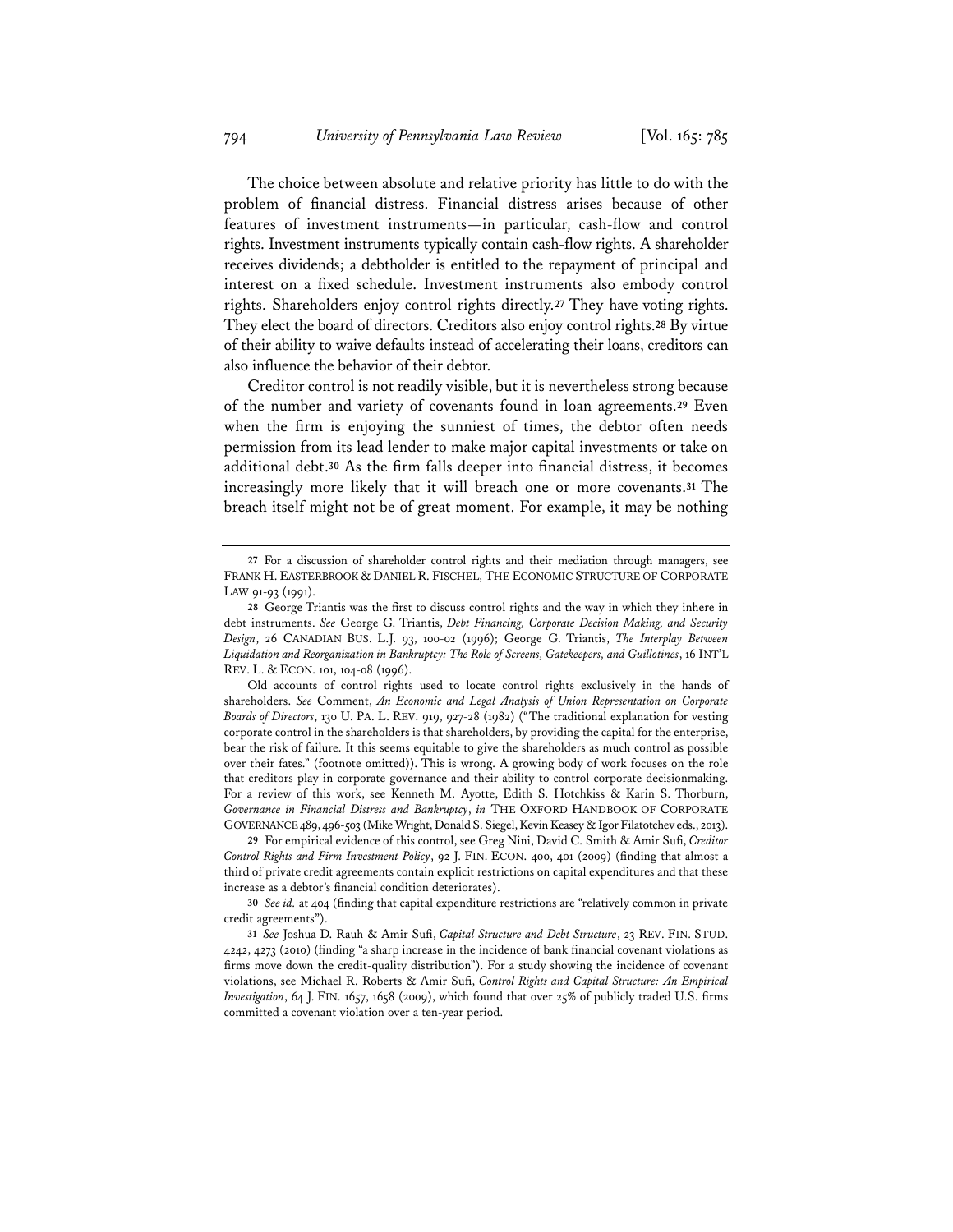more than a delay in filing a financial report, but the breach is a default nevertheless, and it gives a creditor the power to terminate its loan. Creditors are usually willing to waive many defaults, but they subject their waiver to conditions. Enormous creditor control comes from their ability to impose these conditions.**<sup>32</sup>**

Financial distress often requires altering the cash-flow and control rights of junior investors.**<sup>33</sup>** Indeed, control rights and cash-flow rights are the principal drivers of financial distress.**<sup>34</sup>** When a firm may not even be able to pay its senior creditors, it is no longer sensible for junior stakeholders to call the shots or enjoy interest payments and dividends.**<sup>35</sup>**

But neither cash-flow nor control rights are relevant to the choice between absolute and relative priority. Priority is about what each investor receives at the end of the day when all accounts are squared. The firm continues to exist until senior investors seize the assets and sell them. So long as the firm continues, there is no need to square the accounts, no matter how financially distressed the firm may be. The ultimate allocation of firm value between junior and senior investors can be put off. It is possible to fix the rights of junior and senior investors at the time of the restructuring, but it is not necessary to do so.

Relative priority can be implemented simply. For example, the senior investor can be given all the equity in the reorganized firm, and the junior investor can be given a call option on this equity with a strike price equal to the amount owed the senior investor.**<sup>36</sup>** The cash-flow and control rights of

**<sup>32</sup>** *See supra* note 17.

**<sup>33</sup>** "Financial distress," as distinct from "economic distress," refers to firms that cannot meet their obligations to creditors even if profitable on an operating basis.

**<sup>34</sup>** For an empirical investigation of the characteristics of financial distress and in particular the connection between cash-flow rights and financial distress, see generally Gregor Andrade & Steven N. Kaplan, *How Costly Is Financial (Not Economic) Distress? Evidence from Highly Leveraged Transactions that Became Distressed*, 53 J. FIN. 1443 (1998). For an analysis of the role of control rights during financial distress, see generally Douglas G. Baird & Robert K. Rasmussen, Essay, *Control Rights, Priority Rights, and the Conceptual Foundations of Corporate Reorganizations*, 87 VA. L.REV. 921 (2001).

**<sup>35</sup>** *See* Baird & Rasmussen, *supra* note 34, at 922 (arguing that the central focus of corporate reorganizations should be on control rights).

**<sup>36</sup>** Half the time the equity will prove worthless if the value of the stake remains below the strike price. On the other hand, if the value of the stake exceeds the strike price, the junior investor will enjoy some return. In our example, if the stake is worth \$200, the junior investor will exercise the call option and give the senior investor \$150. In expectation, the senior investor receives \$75. The automatic conversion feature of the senior investor's stake into 100% equity of the reorganized firm is quite similar to Barry Adler's chameleon equity proposal. *See* Barry E. Adler, *Financial and Political Theories of American Corporate Bankruptcy*, 45 STAN. L. REV. 311, 323-33 (1993) (detailing an alternative way to restructure a firm in which debt is converted automatically into equity). There is a critical difference, however. Chameleon equity implements absolute priority, *see id.* at 324 ("[A] Chameleon Equity firm would establish a multi-tiered priority hierarchy . . . ."), and all implementations of absolute priority require a liquid market, a judicial valuation, or both. *See supra* text accompanying notes 5–7.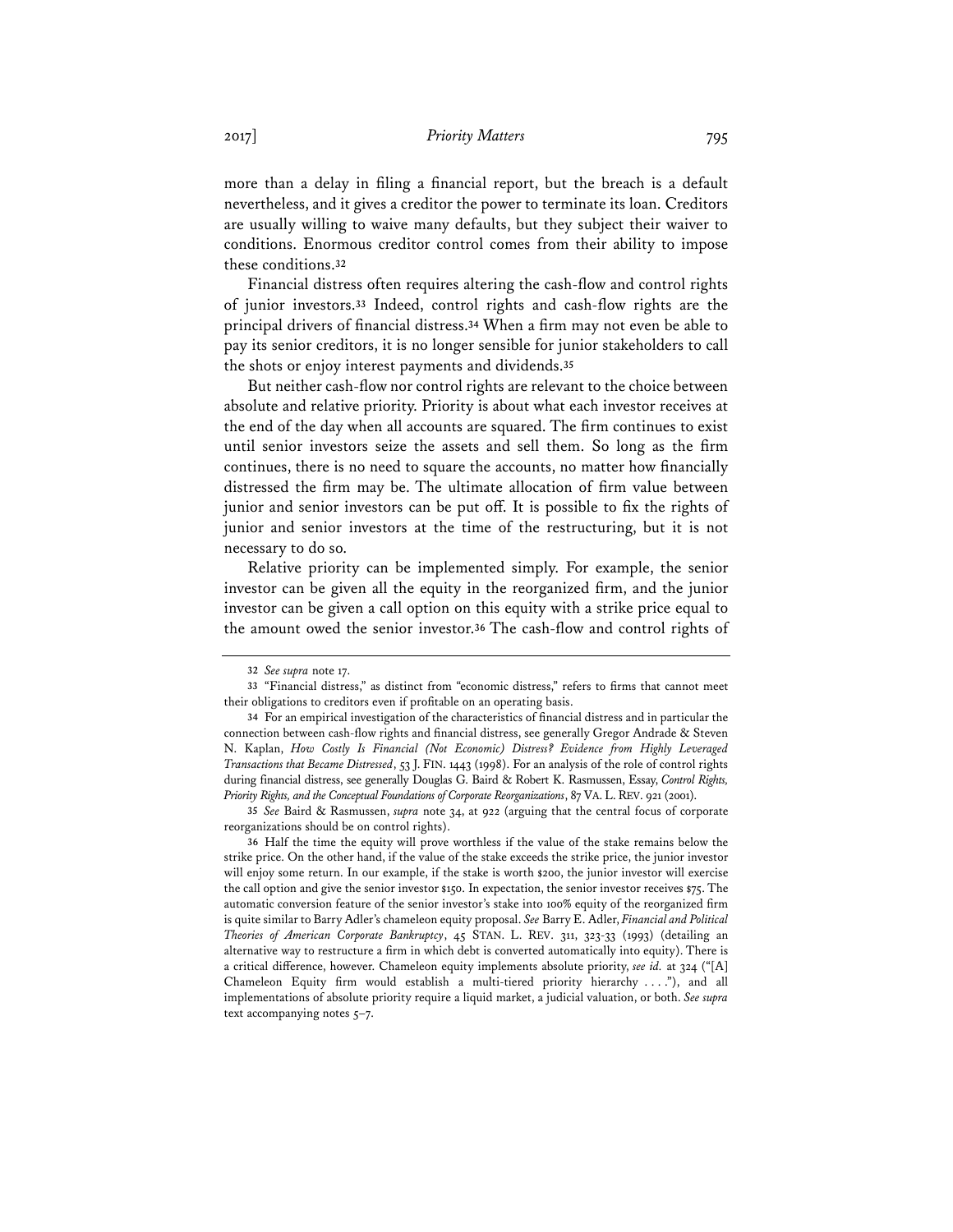the junior investor no longer interfere with the operation of the business. The senior investor will be paid first. But the junior investor still receives its share if the reorganized firm ultimately flourishes.

This way of restructuring the firm has a distinct advantage over absolute priority. Absolute priority requires knowing the value of the firm at the outset, but relative priority does not. Consider what would happen in our example if it were not clear how much the project would yield if it proved successful. Under absolute priority, the judge cannot confirm a plan that wipes out the junior investor unless she believes the firm is worth less than what the senior investor is owed. Absolute priority requires keeping the junior investor in the picture if the firm is worth more than the stake of the senior investor. To implement the absolute priority rule, the judge must decide whether the firm is worth more than the senior investor is owed and, if it is, how much more. Absolute priority, by its nature, requires assessing the value of the firm against the amount owed the senior investor.

Under relative priority such knowledge is not required. There is no need to value the equity given to the senior investor. The call option given to the junior investors has only two components—the strike price and the exercise date. Neither requires knowing anything about the value of the firm. When implementing relative priority, the judge needs to know only how much the senior lender is owed and the ultimate date on which accounts need to be settled. (These are the strike price and the exercise date of the option, respectively.)

In making the choice between absolute and relative priority, normative intuitions have little role to play. When large firms are reorganized, the important battles are between different layers of institutional debt.**<sup>37</sup>** Firms in bankruptcy are typically so far from being solvent that the equity lacks even option value.**<sup>38</sup>** There are some cases in which workers, tort victims, or small suppliers are at risk of not being paid, but these are not the typical

**<sup>37</sup>** *See* 11 U.S.C. § 1123(a)(4) (2012) (requiring a bankruptcy plan to "provide the same treatment for each claim or interest of a particular class"). For a discussion of the players in large modern Chapter 11s, see Harvey R. Miller, *Chapter 11 in Transition—from Boom to Bust and into the Future*, 81 AM. BANKR. L.J. 375, 390 (2007), which discusses the rise of distressed debt traders, who maintain short time horizons.

**<sup>38</sup>** The option value of class of claims or interests is virtually worthless unless the value of the firm ultimately exceeds the stake of the immediately senior class. *See* COMMISSION REPORT, *supra* note 3, at 222 ("[W]here the senior class is deeply impaired and its distributions on the plan confirmation or sale order date are low in comparison to the full amount of the senior class's claims, the immediately junior class is likely to be entitled to receive little or nothing."). Distributions to general creditors in large bankruptcies have been running less than fifteen cents on the dollar over the last two decades. Douglas G. Baird, *Chapter 11's Expanding Universe*, 87 TEMP. L. REV. 975, 979 (2015).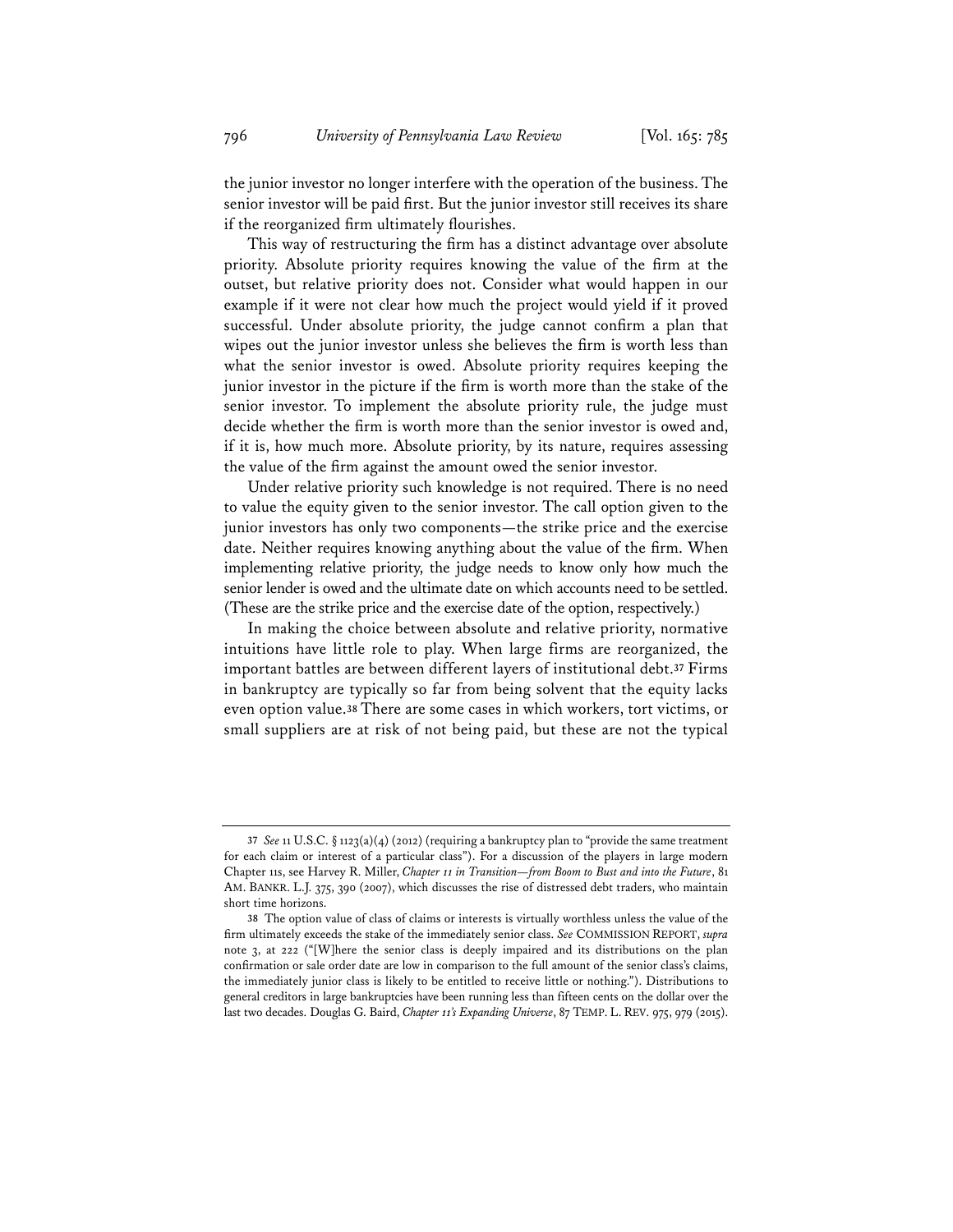cases.**<sup>39</sup>** The operations of the firm usually continue much as before. Workers and suppliers are paid as if the bankruptcy never happened.**<sup>40</sup>**

The typical large reorganization affects only the rights of sophisticated investors.**<sup>41</sup>** Whether junior or senior in the capital structure, the investor will be a hedge fund, a large pension fund, an insurance company, or a bank.**<sup>42</sup>** By the time the bankruptcy starts, claims will have been transferred, often multiple times, and will rest in the hands of those who, far from wanting to avoid navigating the hazards of bankruptcy, relish doing battle there.**<sup>43</sup>**

As a matter of black-letter law, of course, unsecured claims are supposed to receive nothing if the secured creditors cannot be paid in full. *See, e.g.*, *In re* Kmart, 359 F.3d 866, 871 (7th Cir. 2004) (holding payments to trade creditors impermissible absent a showing that it was in the interests of the remaining creditors). But it often does not work out this way in practice. Many times, the unsecured debt is so small that trying to extinguish it is more trouble than it is worth. Even if it is not, refusing to pay workers and suppliers threatens to disrupt the operation of the business.

In any event, focusing on the treatment of nonadjusting creditors, those not able to take account of a particular debtor's creditworthiness and take specific steps to protect themselves, misses the thrust of this Article, which is to confront the virtues of absolute priority on its strongest ground one on which the only players are professional, sophisticated investors.

**41** *See, e.g.*, Douglas G. Baird & Robert K. Rasmussen, *Antibankruptcy*, 119 YALE L.J. 648, 687- 88 (2010) ("[K]ey players are not hapless public investors and small trade creditors, but sophisticated parties who have invested in this business because of the special expertise they bring.").

**42** *See* Marshall S. Huebner & Benjamin A. Tisdell, *As the Wheel Turns: New Dynamics in the Coming Restructuring Cycle* (detailing how Chapter 11 is evolving "into a forum by which sophisticated players in an increasingly liquid claims market resolve financial distress"), *in* THE AMERICAS RESTRUCTURING AND INSOLVENCY GUIDE 2008/2009, at 77, 80 (2008).

**43** *See* Glenn E. Siegel, *Introduction: ABI Guide to Trading Claims in Bankruptcy Part 2*, 11 AM. BANKR. INST. L. REV. 177, 177 (2003) ("Perhaps nothing has changed the face of bankruptcy in the last decade as much as the newfound liquidity in claims . . . . Now, in almost every size case, there is an opportunity for creditors to exit the bankruptcy in exchange for a payment from a distressed debt trader who bets that its ultimate distribution will exceed the purchase price.").

**<sup>39</sup>** It is, of course, easy to find cases in which rights of tort victims, workers, and retirees are implicated. *See, e.g.*, McMillan v. LTV Steel, Inc., 555 F.3d 218, 224, 231 (6th Cir. 2009) (affirming the bankruptcy court's denial of a laid off steelworker's claim for backpay, unpaid severance benefits, and retirement account contributions); *In re* Johns-Manville Corp., 801 F.2d 60, 62 (2d Cir. 1986) ("Manville [Corporation] and the committees representing present and future tort claimants[] have long struggled to devise a reorganization plan acceptable to each.").

In cases involving large retailers, suppliers often incur substantial losses. These cases, however, are a minority of large cases in Chapter 11. *See* Baird, *supra* note 38, at 977 (noting that fewer than ten percent of those filing between 2005 and 2009 were retail businesses).

**<sup>40</sup>** The prepackaged Chapter 11 of the Indiana Toll Road in September 2014 provides an illustration of the practice. *See* Motion of ITR Concession Company LLC, et al., for Entry of Interim and Final Orders (A) Authorizing the Debtors to Pay Certain Prepetition Taxes and Fees, (B) Directing Financial Institutions to Honor all Related Checks and Electronic Payment Requests, and (C) Granting Related Relief at 3, *In re* ITR Concession Co., No. 14-34284, 2014 WL 4929586 (Bankr. N.D. Ill. Sept. 23, 2014) (explaining that the debtors continued to operate their railroad throughout the process of their Chapter 11 case).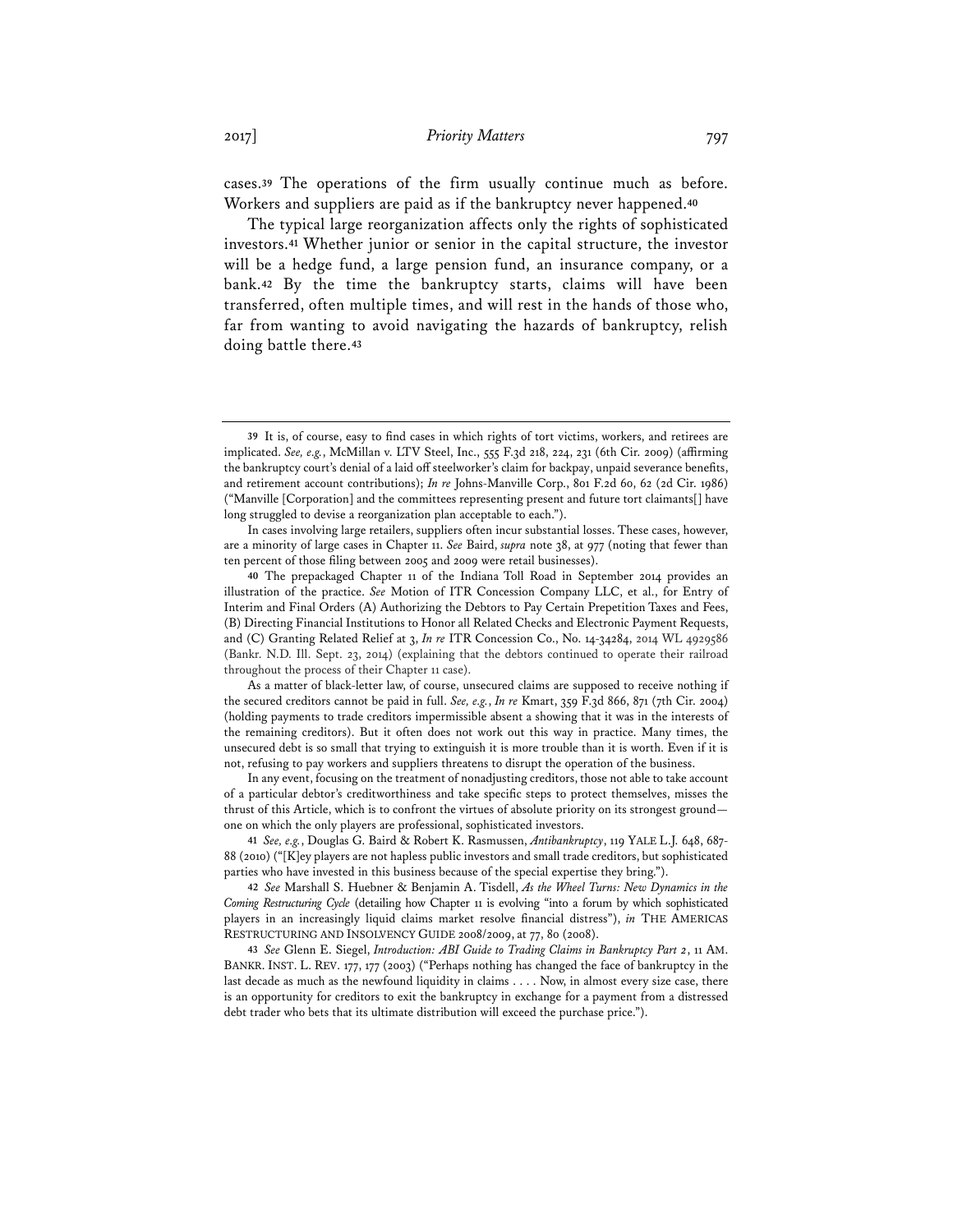Professional investors can adapt themselves to any priority regime.**<sup>44</sup>** To be sure, absolute priority is better for senior investors after the fact and relative priority worse. But interest rates should adjust in a well-functioning capital market so that, in equilibrium, both junior and senior investors enjoy the same return on their capital regardless of the priority rule. There is no fairness argument that requires paying the senior investor before anyone else. Nor is there any reason to insist that everyone share the hurt. Mandating sharing for its own sake makes little sense when the stakeholders are sophisticated professionals who hold diversified portfolios.**<sup>45</sup>**

Priority rights should work to the mutual benefit of all investors as a group.**<sup>46</sup>** But it is not easy to identify how priority rights matter. A pizza does not get bigger or smaller based on how it is sliced. So too with cash flows. A firm's capital structure determines which investor enjoys the cash it generates, but at first blush, the division of cash flows does not itself affect the amount of cash that the firm makes.**<sup>47</sup>** It is reasonable to start with the assumption that a firm with a capital structure built around relative priority will be worth the same as one built around absolute priority.**<sup>48</sup>**

**<sup>44</sup>** *See* Alan Schwartz, *A Contract Theory Approach to Business Bankruptcy*, 107 YALE L.J. 1807, 1812-13 (1998) (describing how creditors adapt to receive the market rate of return).

**<sup>45</sup>** The ability to minimize risk through diversification is a fundamental principle of modern finance. *See generally* Paul A. Samuelson, *General Proof that Diversification Pays*, 2 J. FIN. & QUANTITATIVE ANALYSIS 1 (1967) (introducing proof of the benefits of portfolio diversification).

**<sup>46</sup>** *See* Douglas G. Baird & Thomas H. Jackson, *Corporate Reorganizations and the Treatment of Diverse Ownership Interests: A Comment on Adequate Protection of Secured Creditors in Bankruptcy*, 51 U. CHI. L. REV. 97, 108 (1984) ("How a firm's assets are deployed should not turn on whether one, ten, or ten thousand people have rights in them. Bankruptcy law, accordingly, should aim to keep the asset-deployment question separate from the distributional question, and to have the deployment question answered as a single owner would answer it.").

**<sup>47</sup>** Franco Modigliani and Merton Miller proved in the 1950s that capital structures have no effect on the value of a firm as long as a handful of specified assumptions hold. Their foundational article is Franco Modigliani & Merton H. Miller, *The Cost of Capital, Corporation Finance and the Theory of Investment*, 48 AM. ECON. REV. 261 (1958). For an accessible overview, see generally Merton H. Miller, *The Modigliani-Miller Propositions After Thirty Years*, 2 J. ECON. PERSP., Fall 1988, at 99. The Modigliani and Miller irrelevance propositions are the starting place for every modern discussion of capital structures. To make sense of capital structures, one needs to identify which of their assumptions does not hold and why it matters.

**<sup>48</sup>** It has long been known that the choice between absolute and relative priority has no effect on firm value, so long as the Modigliani and Miller assumptions hold. *See* Eugene F. Fama, *The Effects of a Firm's Investment and Financing Decisions on the Welfare of Its Security Holders*, 68 AM.ECON. REV. 272, 272 (1978) (explaining why "me-first rules" are not necessary for the Modigliani–Miller theorem to hold true). It is an unfortunate accident that modern economists returned to the study of corporate reorganizations in earnest when this point was not clear. The idea of absolute priority started as a convenient assumption. *See, e.g.*, Jerold B. Warner, *Bankruptcy, Absolute Priority, and the Pricing of Risky Debt Claims*, 4 J. FIN. ECON. 239, 239 (1977) ("A standard assumption in financial economics is that the firm's claimholders protect their interests with priority arrangements such as 'me-first' rules."). It was not seriously reexamined when it was found to be unnecessary. Absolute priority remained the starting place and everything else was a "deviation."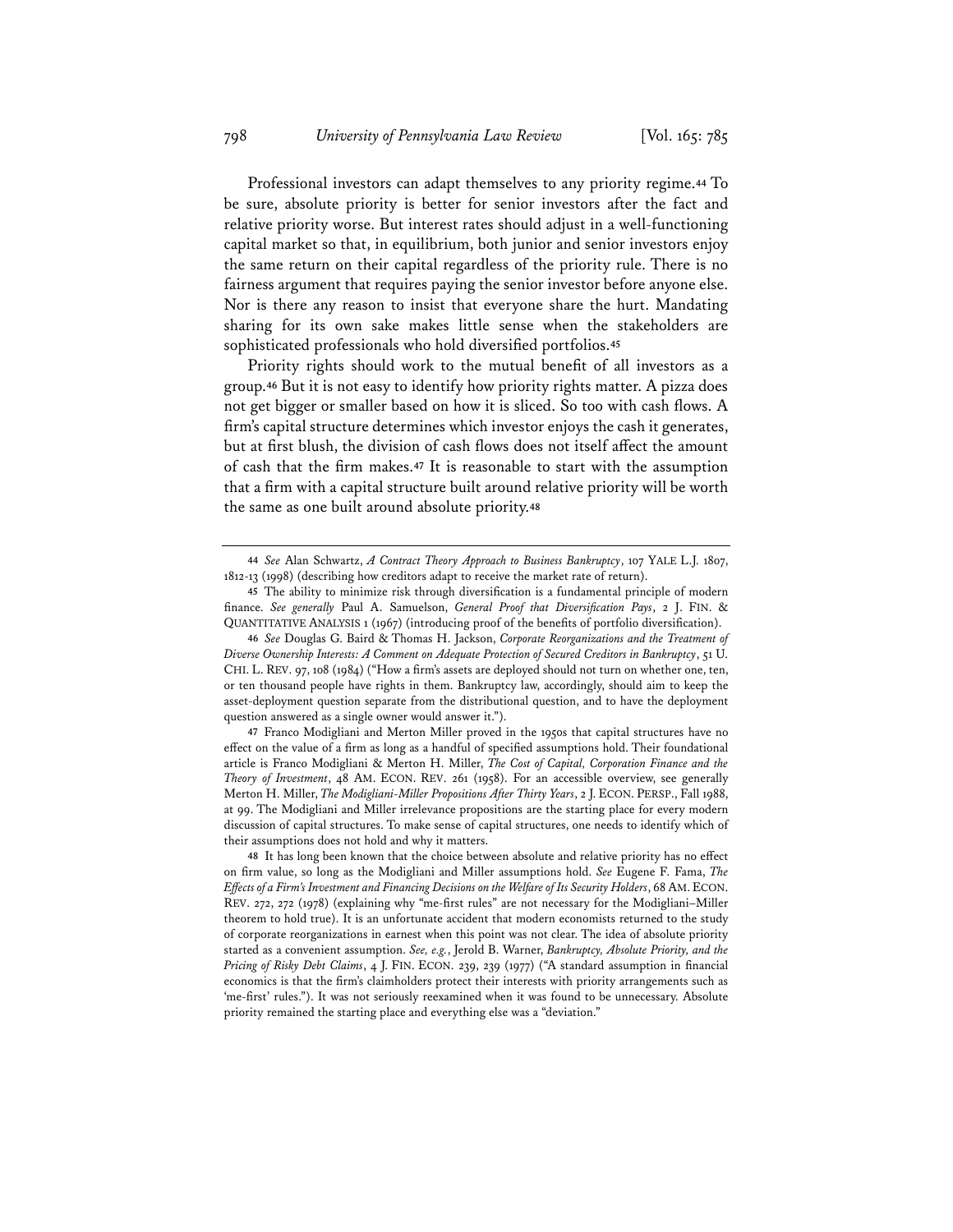## 2017] *Priority Matters* 799

Assume that under a regime of absolute priority, a firm raises \$95 from outside investors. It receives \$49 from a senior lender in return for a promise to pay \$50 in a year. At the same time, it receives \$46 from a junior investor in return for a promise to pay \$50 in a year. An efficiency explanation for absolute priority must show why the firm could not also obtain a total of \$95 from senior and junior investors under a regime of relative priority in return for a promise to pay \$100 in a year. Because of the higher risk, the senior investor, everything else equal, will not offer as much as \$49 for the right to receive \$50 in the future, but the junior investor faces correspondingly less risk and should be willing to invest more than \$45.

Some justifications for absolute priority posit an agency problem.**<sup>49</sup>** An owner–manager of the firm seeks outside investment with the goal of maximizing the amount she raises. The outside investors have no easy way to tell whether the owner–manager is doing everything she can to make the venture succeed. Nor can they tell whether she is taking unnecessary risks. The owner–manager and the outside investors can minimize this agency problem by maximizing the share that the outside investors receive when things turn out badly.**<sup>50</sup>** When the owner–manager takes nothing until and unless the investors are paid in full, she has every incentive to make the business succeed. She enjoys the benefit of each marginal dollar the firm makes and incurs the cost of each marginal dollar the firm loses above the value of outside investments. In the presence of this or other similar agency costs, it makes sense to implement a regime of absolute priority.

Under this view, reducing agency costs is the main event. Departures from absolute priority have the effect of making outside investors less willing to lend in the first place and capital harder to secure.**<sup>51</sup>** There might be competing considerations. For example, owner–managers might not be inclined to trigger a reorganization if they will be wiped out completely, and they may need to be given some incentive to remain with the firm.**<sup>52</sup>** But departures from

**<sup>49</sup>** *See, e.g.*, Alan Schwartz, *A Normative Theory of Business Bankruptcy*, 91 VA. L. REV. 1199, 1207- 11 (2005) (noting that "[t]he firm can take unobservable actions after borrowing that affect the creditors' expected return").

**<sup>50</sup>** *See* Lucian Arye Bebchuk, *Ex Ante Costs of Violating Absolute Priority in Bankruptcy*, 57 J. FIN. 445, 447 (2002) (arguing that deviations from absolute priority have an adverse effect on managerial decisionmaking in the presence of moral hazard).

**<sup>51</sup>** *See* Alan Schwartz, *The Absolute Priority Rule and the Firm's Investment Policy*, 72 WASH. U. L.Q. 1213, 1224 (1994) (asserting that if absolute priority is not followed, a firm will be unable to induce investments in certain circumstances).

**<sup>52</sup>** *See* Povel, *supra* note 22, at 660 (explaining that if bankruptcy is too tough on borrowers, it will not be used to maximum benefit). There are a large number of papers that offer additional reasons for deviating from absolute priority without identifying relative priority as the alternative. *See, e.g.*, Robert Gertner & David Scharfstein, *A Theory of Workouts and the Effects of Reorganization Law*, 46 J. FIN. 1189, 1212-15 (1991) (stating that departures from absolute priority may be needed to minimize risk-taking and underinvestment problems); Lucian Arye Bebchuk & Randal C. Picker,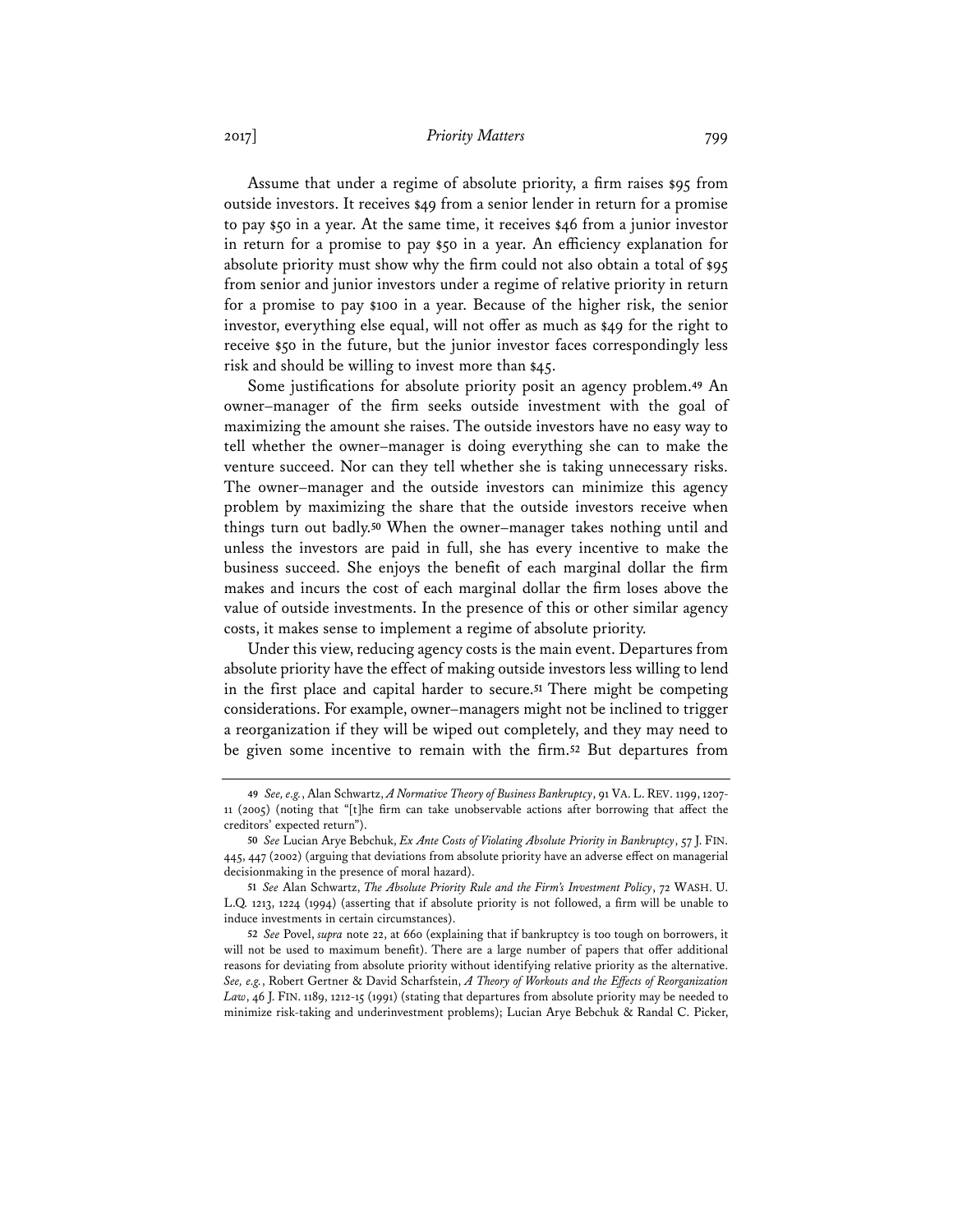absolute priority undermine the need to ensure that the manager has the right incentives.**<sup>53</sup>** They require justification. Absolute priority is, in any event, the starting place.**<sup>54</sup>**

This agency-cost rationale, however, fits poorly with modern debates about priority, at least as applied to large corporate enterprises. There is no agency problem between investors holding different layers of debt. None of them are charged with operating the firm. Investors in large, publicly traded firms entrust the operations of the business to professional managers.

There is, of course, an agency problem between the investors and the managers. The managers need proper incentives to persuade them to act in the best interests of the investors,**<sup>55</sup>** but the choice of priority regimes has no effect on this. Put–call parity ensures that managers can be given stakes in the firm that correctly align their incentives regardless of the priority regime.**<sup>56</sup>**

It was once common to think that there was an agency problem in large corporate reorganizations because the managers were beholden to the shareholders.**<sup>57</sup>** But in modern reorganizations, shareholders hold little power. In the vast majority of cases, they are going to be wiped out.**<sup>58</sup>** As soon as a firm is in financial distress, the managers pay more attention to the creditors

*Bankruptcy Rules, Managerial Entrenchment, and Firm-Specific Human Capital* 18 (Univ. of Chi. Law Sch., John M. Olin Law & Econ. Working Paper No. 16 (2d Series), 1993) (arguing that deviations from absolute priority encourage development of firm-specific human capital). These papers typically provide rationales for giving bargaining leverage to junior stakeholders, in particular equityholders, in reorganizations. *See, e.g.*, Povel, *supra* note 22, at 662.

**<sup>53</sup>** *See* Bebchuk, *supra* note 50, at 457 (arguing that deviations from absolute priority "exacerbate the problems of asset substitution, asset dilution, and claim dilution").

**<sup>54</sup>** *See supra* note 2.

**<sup>55</sup>** *See* Steven N. Kaplan & Per Strömberg, *Leveraged Buyouts and Private Equity*, 23 J. ECON. PERSP., Winter 2009, at 121, 130 ("[P]rivate equity firms pay careful attention to management incentives in their portfolio companies.").

**<sup>56</sup>** The essential lesson of put–call parity is that the cash-flow rights associated with any investment instrument can be recreated with a bundle of other investment instruments and derivatives. For an overview of put–call parity, see Alvin C. Warren, Jr., Commentary*, Financial Contract Innovation and Income Tax Policy*, 107 HARV. L. REV. 465-67 (1993).

**<sup>57</sup>** *See* Bebchuk, *supra* note 50, at 447 ("Equityholders (and managers seeking to maximize the value of equity) might favor a risky project over a safer one even if the risky project offers a somewhat lower expected return, because the returns from favorable outcomes of the risky project would be captured by the equityholders, whereas the losses from its unfavorable outcomes would be partly borne by the debtholders.").

**<sup>58</sup>** *See* Baird, *supra* note 38, at 978 (noting that "[b]y the early 2000s, equity commonly received nothing in the vast majority of cases").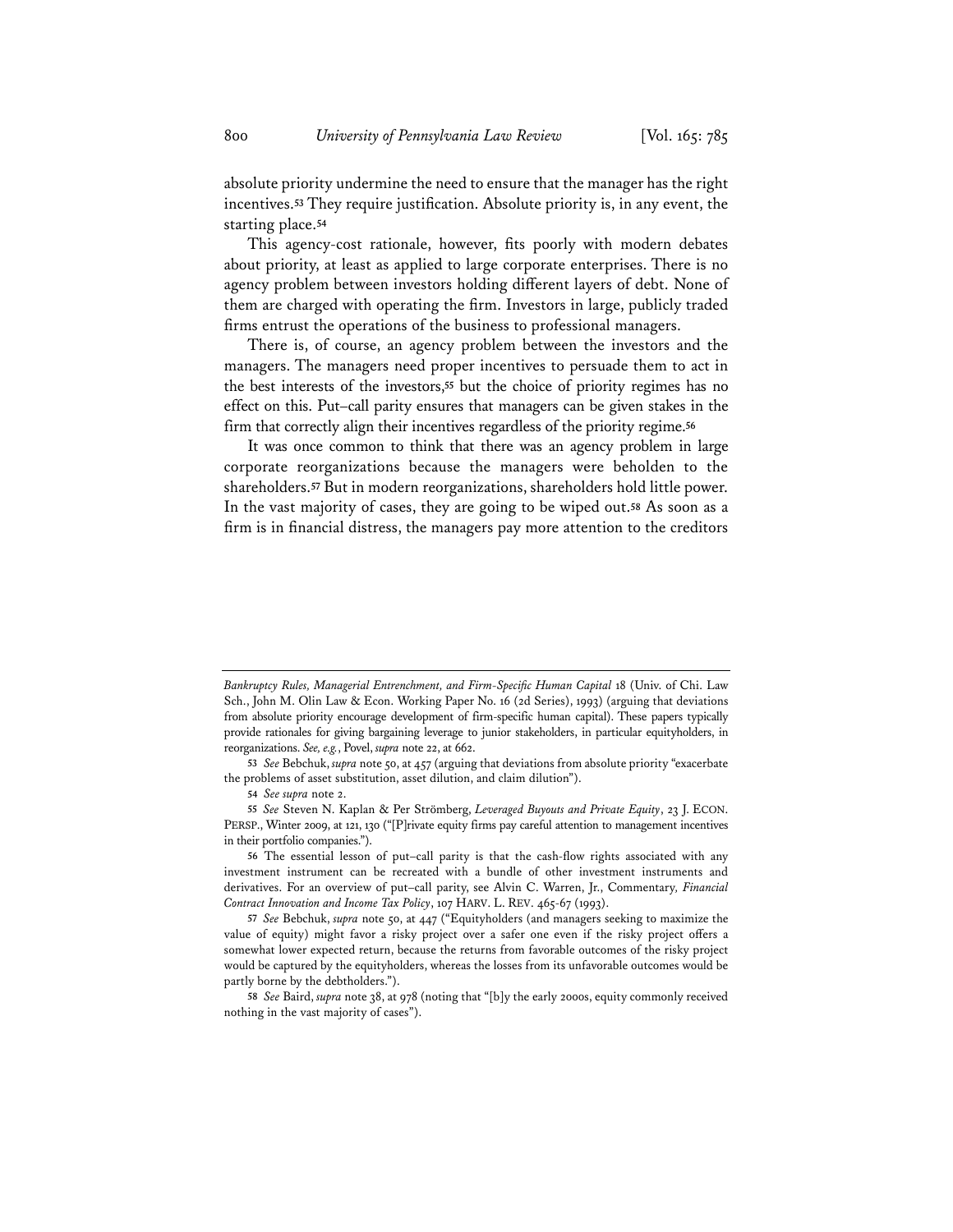who will control the firm going forward.**<sup>59</sup>** By the time of the bankruptcy, creditors are in complete control.**<sup>60</sup>**

In short, when the priority debate is between sophisticated investors holding different layers of debt, one cannot use simple agency-cost theory to identify the optimal priority rule. There are, to be sure, other theories that try to explain why some creditors strongly prefer priority over others.**<sup>61</sup>** Consistent with the structure of Anglo-American law, many of these theories are asset-based. A creditor might prefer to take a security interest in a particular asset because of that creditor's ability to monitor that asset's value and condition. A seller of a particular type of equipment might finance the sale and be able to ensure that the debtor properly maintains and insures the equipment. And if the firm is liquidated, the seller of the equipment might also be best equipped to repossess and sell it and realize its value.**<sup>62</sup>** But asset-based

**60** *See* Huebner & Tisdell, *supra* note 42, at 77 (observing that in large reorganizations "creditors effectively play[] the same role as shareholders of a solvent enterprise").

**61** For a comprehensive account of the extent to which information imperfections can account for secured credit, see generally George G. Triantis, *Secured Debt Under Conditions of Imperfect Information*, 21 J. LEGAL STUD. 225 (1992). Others argue that priority among creditors allows the debtor to tap sources of finance throughout its life. Creditors who take security interests early can be confident that the debtor will not be able to take on excessively risky projects. *See, e.g.*, Barry E. Adler, *Priority in Going-Concern Surplus*, 2015 U. ILL. L. REV. 811, 813 (noting that priority protects against "the debtor's pursuit of excessive risk that might be financed by subsequent loans from other creditors"). An account of priority that assumes that the debtor borrows at multiple points in time, however, does not explain the common phenomenon of multiple layers of debt being put in place simultaneously. *See* Gary D. Chamblee, *Reducing Battles Between First and Second Lien Holders Through Intercreditor Agreements: The Role of the New ABA Model Intercreditor Agreement Task Force*, 12 N.C.BANKING INST. 1, 1 (2008) (reviewing the rise of second-lien financing, one type of multi-tiered debt created in a single transaction).

**62** For the classic analyses of monitoring and secured credit, see generally Thomas H. Jackson & Anthony T. Kronman, *Secured Financing and Priorities Among Creditors*, 88 YALE L.J. 1143 (1979), which describes debtor behavior monitoring as an alternative to raising interest rates for lenders attempting to

**<sup>59</sup>** As a matter of black-letter law, the fiduciary duty of the board is to maximize the value of the firm for all investors, not only for shareholders or any other constituent group. As shareholders are typically the ones who gain or lose the most from the board's decisions, the board typically looks to them, but it does this only to a point. Creditors gain the ability to bring derivative actions against the board when the firm becomes insolvent. It is at that point that they are its residual claimants. *See* Quadrant Structured Prods. Co. v. Vertin, 102 A.3d 155, 176 (Del. Ch. 2014) ("The fiduciary duties that creditors gain derivative standing to enforce [when the firm becomes insolvent] are not special duties to creditors, but rather the fiduciary duties that directors owe to the corporation to maximize its value for the benefit of all residual claimants."). In addition, quite apart from their duties, managers pay attention to those who control the firm because they want to keep their jobs. That creditors exercise such control as firms become more financially distressed is empirically established. *See* Nini, Smith & Sufi, *supra* note 29, at 401 ("[L]enders regularly impose explicit limits on capital expenditures, particularly after a borrower's credit quality deteriorates . . . ."). The dismissal of the CEO of Krispy Kreme at the behest of its principal creditor is one example. *See* Press Release, Krispy Kreme Doughnuts, Inc., Management Changes and Retention of Financial Advisor (Jan. 18, 2005), http://www.prnewswire.com/news-releases/krispy-kreme-announces-man agement-changes-54041687.html [https://perma.cc/ZC3C-SHPE] (announcing the replacement of the Krispy Kreme CEO and "anticpat[ing] that [the decision] will be viewed positively by its lenders").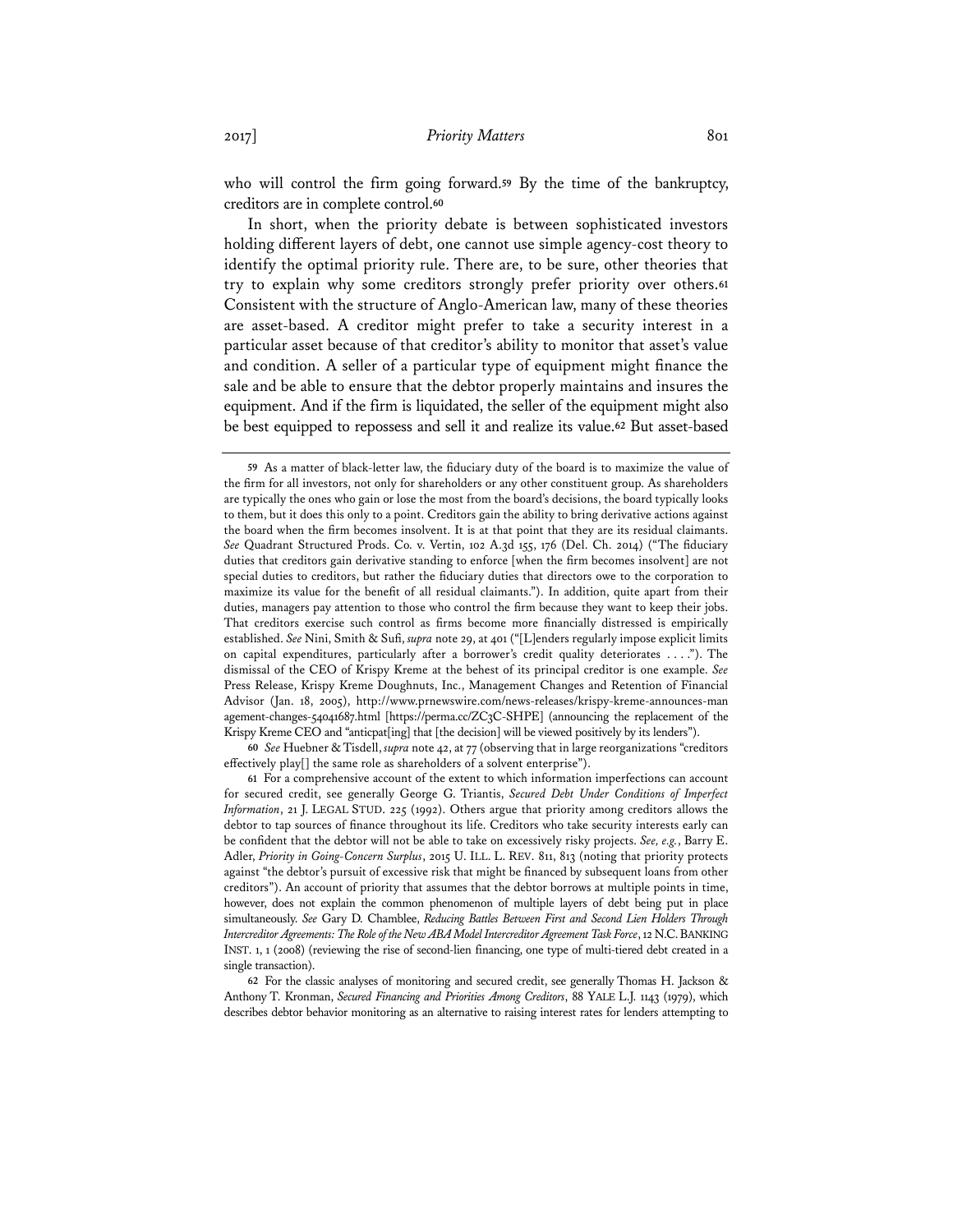priority justifications have a harder time explaining capital structures in which some creditors have blanket priority over all the assets of the firm.**<sup>63</sup>**

There are some plausible justifications for blanket security interests over all of a firm's assets. For example, the optimal priority structure may depend upon which creditor is better positioned to monitor the debtor. A senior priority position might be more desirable for an investor who is distant and has limited ability to detect misbehavior. An investor who is close to the debtor and able to monitor the debtor's business may find it worthwhile to bear the added risk that goes with low priority in return for a higher rate of return.**<sup>64</sup>**

A creditor who puts in place a revolving credit facility might want priority over other investors.**<sup>65</sup>** Such a creditor needs to be close to the debtor and understand its business. More to the point, her loan is constantly in flux. She needs to be confident that she will recover each new penny she injects into the firm's operations.

Investors as a group might be better off with the liquidity and the oversight such a senior lender provides. The senior investor with control rights may exercise them in a way that benefits the firm as a whole. She might, for example, insist on the replacement of the CEO long before junior investors and shareholders sense trouble.**<sup>66</sup>** Alternatively, she might install a Chief Restructuring Officer to sort out the financial condition of the firm.**<sup>67</sup>** These steps might benefit investors as a whole.

Of course, a senior investor's exercise of control is not necessarily valueenhancing for the investors. The senior investor is not a Good Samaritan. She

**65** *See* Cheol Park, *Monitoring and Structure of Debt Contracts*, 55 J. FIN. 2157, 2158 (2000) (justifying such a lender's priority on the grounds that "a lender's incentive to monitor is maximized when he appropriates the full return from monitoring").

price the riskiness of a loan, and Saul Levmore, *Monitors and Freeriders in Commercial and Corporate Settings*, 92 YALE L.J. 49 (1982), which discusses the freeriding problems among monitors.

**<sup>63</sup>** The law does require investors who want a blanket priority over the entire firm to acquire priority by taking security interests in each of the firm's various assets, Douglas G. Baird, *The Rights of Secured Creditors After* Rescap, 2015 U. ILL. L. REV. 849, 856, but this is an artifact—and not necessarily a desirable artifact—of Anglo-American law.

**<sup>64</sup>** This is one of the most conventional justifications for a mix of secured and unsecured credit. *See, e.g.*, Douglas G. Baird & Anthony J. Casey, *No Exit? Withdrawal Rights and the Law of Corporate Reorganizations*, 113 COLUM. L. REV. 1, 14 (2013) ("Those who are well positioned to monitor do not need a withdrawal right.").

**<sup>66</sup>** The dismissal of the CEO of Krispy Kreme, discussed *supra* note 59, may have been such an instance. *See* Douglas G. Baird & Robert K. Rasmussen, Essay, *Private Debt and the Missing Lever of Corporate Governance*, 154 U. PA. L. REV. 1209, 1212 (2006) ("The price the banks demanded for the waivers [to various covenants] included firing the [Krispy Kreme] CEO and replacing him with a seasoned turnaround specialist.").

**<sup>67</sup>** For a discussion of these Chief Restructuring Officers (CRO) and the work they do, see generally Bob Rajan et al., *The ABCs of the CRO*, EUROFENIX, Summer 2014, at 24, http:// www.alvarezandmarsal.com/sites/default/files/sidebar-callouts/chief-restructuring-officer.pdf [https://perma.cc/ML7Q-2A37].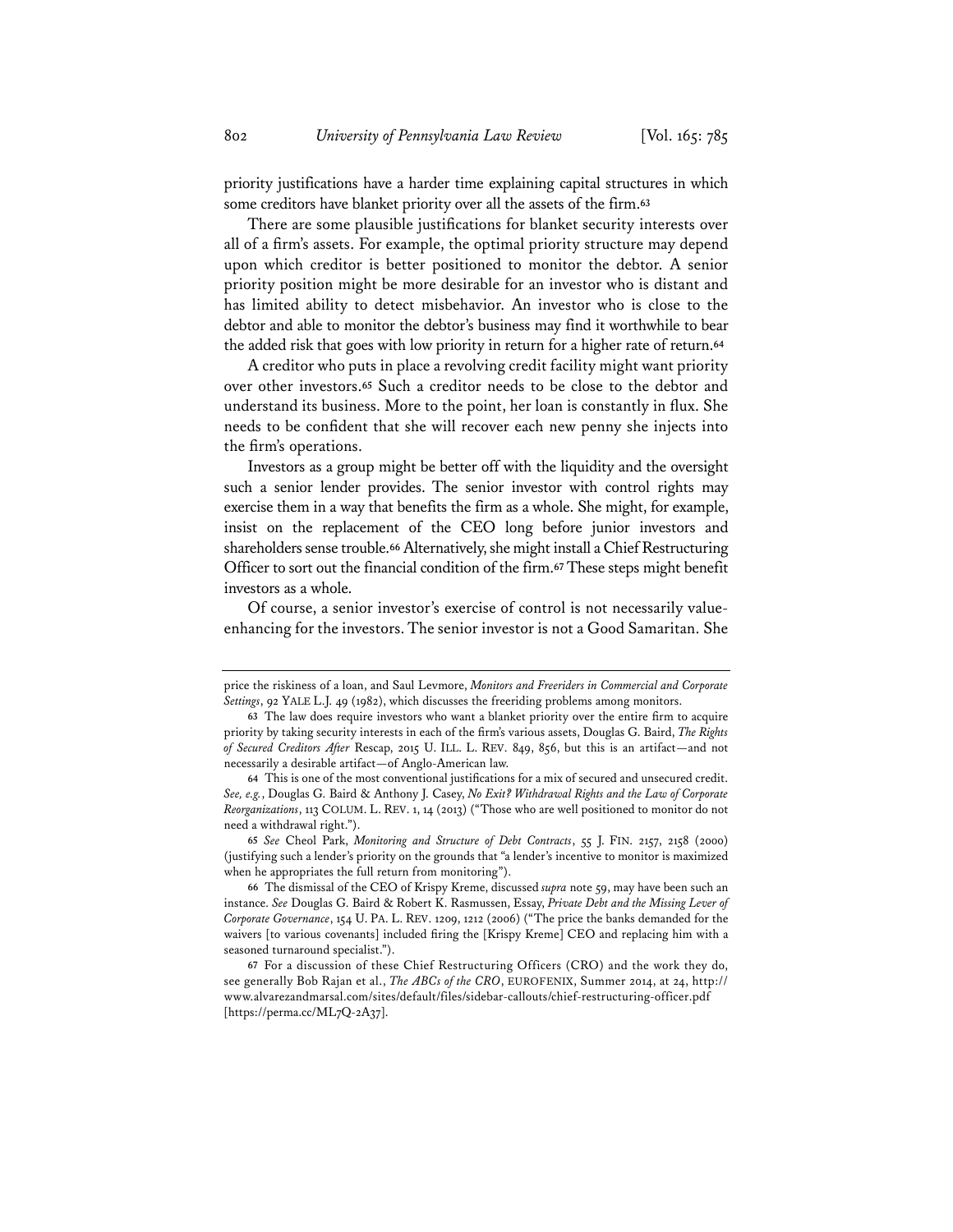will focus on what advances her own self-interest. Because the senior investor enjoys first priority, she may play things too safe. She may decide, for example, not to go forward with a risky product even though—from the perspective of the investors as a whole—it is likely to raise the value of the company. For the senior creditor's exercise of control rights to be efficient, her self-interest must align with the interests of the firm as a whole. Even if this is not the case, however, it may be that the interests of the junior and senior investors align over most dimensions.**<sup>68</sup>**

There are more explanations for priority. For example, when one creditor has priority over another, neither wastes time or resources keeping a place in line.**<sup>69</sup>** But each explanation is in tension with the others. The presence, as well as the absence, of monitoring is used to explain why a creditor is senior or junior to another.

Of course, the way investors structure their deals suggests that there must be some value in priority. Recently, there has been a dramatic rise in second-lien financing.**<sup>70</sup>** In these transactions, two creditors enter into a bargain with each other and with a common debtor in which one creditor takes a position junior to another. This creditor explicitly agrees to remain passive and allow the now-senior creditor to exercise her control rights without interference.**<sup>71</sup>** Sophisticated parties would not establish such priorities between themselves, nor parcel out control rights in this fashion, unless it was in their mutual interest. Priority must be doing something more than making one investor safer at the expense of another.

Existing practices, however, do little to identify which priority regime parties prefer when a firm is being reorganized. To be sure, senior creditors have an unqualified right to foreclose in the event of default,**<sup>72</sup>** and debtors who file for bankruptcy are usually in default. Moreover, the definition of "default" almost always includes the filing of bankruptcy.**<sup>73</sup>** This might seem to suggest the secured creditors have bargained for absolute priority, but it is

**<sup>68</sup>** *See* Rauh & Sufi, *supra* note 31, at 4276 (explaining that "the announcement of a new bank credit facility elicits a positive equity price response" and that a bank's imposition of tighter controls "after credit-quality deterioration improves the borrower's market valuation[]").

**<sup>69</sup>** *See, e.g.*, Randal C. Picker, *Security Interests, Misbehavior, and Common Pools*, 59 U. CHI. L. REV. 645, 646 (1992) ("[S]ecured credit is a sensible response to the problem of creditor misbehavior.").

**<sup>70</sup>** *See* Chamblee, *supra* note 61, at 1 (noting that second-lien lending exceeded \$29 billion in 2006).

**<sup>71</sup>** For a helpful overview of second-lien financing, see generally C. Edward Dobbs, *Negotiating Points in Second Lien Financing Transactions*, 4 DEPAUL BUS. & COM. L.J. 189 (2006) and George H. Singer, *The Lender's Guide to Second-Lien Financing*, 125 BANKING L.J. 199 (2008).

**<sup>72</sup>** *See* U.C.C. § 9-601(a)(1) (AM. LAW INST. & NAT'L CONFERENCE OF COMM'RS ON UNIF. STATE LAWS 2013–2014).

**<sup>73</sup>** *See* DAVID ZARFES & MICHAEL L. BLOOM, CONTRACTS AND COMMERCIAL TRANSACTIONS 299-300 (2011) (discussing prevalence of "ipso facto" clauses that make bankruptcy an event of default and noting that these are "commonly included in contracts").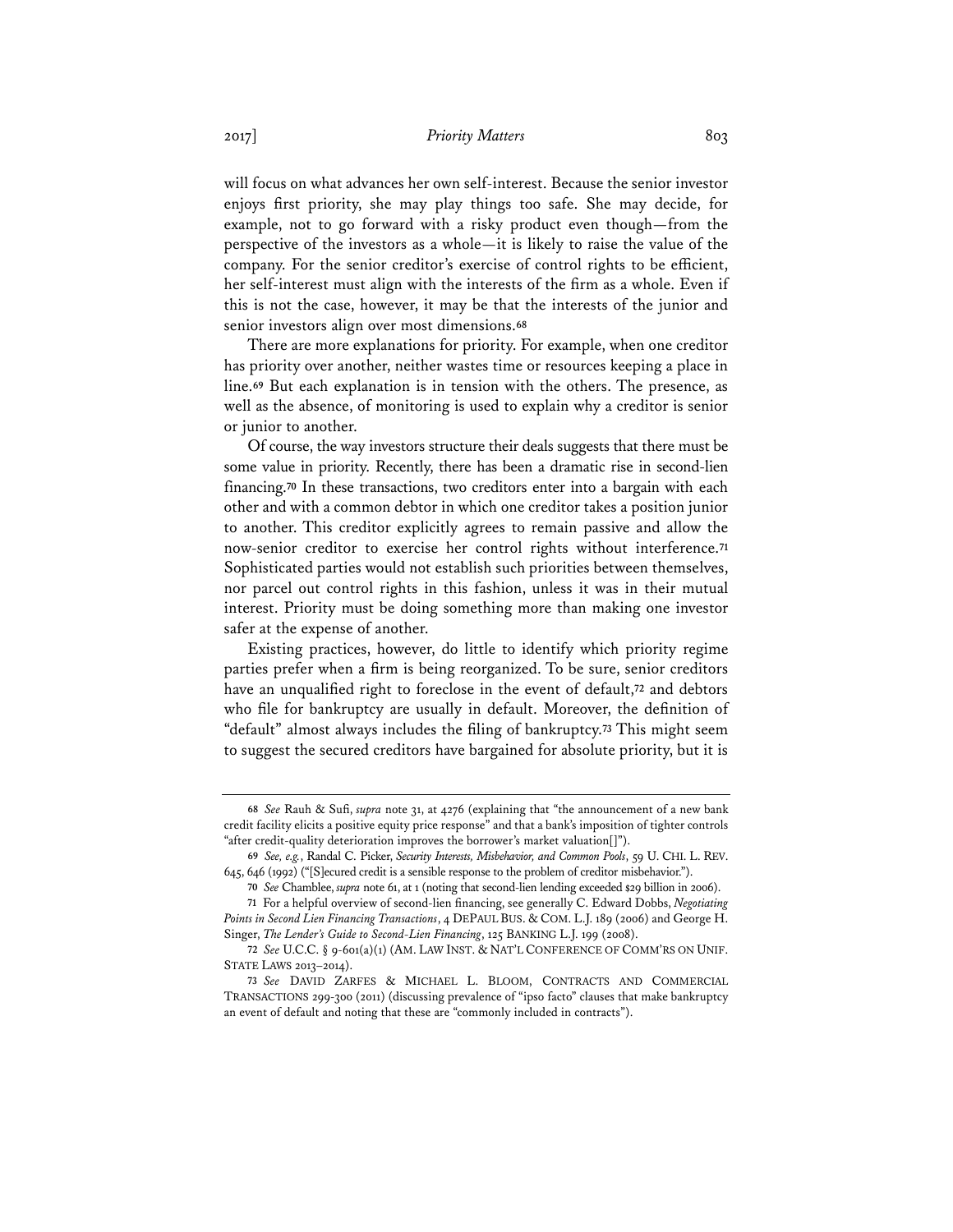wrong to draw such an inference. Regardless of its theoretical right to foreclose, the secured creditor can never use it without the acquiescence of the debtor and the junior creditors. Bankruptcy terminates the secured creditors' ability to foreclose, and the debtor will always have the option to file for bankruptcy. A debtor cannot waive its right to file for bankruptcy.**<sup>74</sup>**

The ability of the debtor and junior creditors to file a bankruptcy petition**<sup>75</sup>** limits the senior creditor's ability to foreclose no matter what the agreement says. Because the power of junior investors to trigger a bankruptcy cabins the right to foreclose, having the theoretical right to foreclose in the event of bankruptcy imposes no costs even if such an unqualified right is suboptimal. It is therefore a mistake to conclude that the priority embedded in a blanket right to foreclose in the event of default is efficient on the ground that the arm's length ex ante bargain calls for it. When words in a contract have no legal effect, there is no reason to think that they reflect what parties want.**<sup>76</sup>**

Parties can (and do) enter into subordination agreements with one another, and these are enforceable in bankruptcy.**<sup>77</sup>** But such agreements are also written in the shadow of existing law. The way two parties would allocate value between themselves when other investors enjoy absolute priority is not necessarily the same as when all parties were subject to relative priority. Moreover, the priority rights bargained for today account for the constraints that current law places on the ability of junior creditors to waive their right to participate in a reorganization.**<sup>78</sup>** For example, it is not clear that parties

These academics usually failed to understand that the presence of broad foreclosure rights in bonds today reflects considerable path dependence. Bonds take the form they do because when they were first adopted for railroad reorganizations in the nineteenth century, they followed the form of real estate mortgages. *See* WILLIAM Z. RIPLEY, RAILROADS: FINANCE AND ORGANIZATION 121- 26 (1915) (discussing the real estate roots of railroad bonds). Once the foreclosure language found its way into the loan documents, no one had an incentive to take it out. Foreclosure could be prevented no matter what the agreement said.

**77** The Bankruptcy Code explicitly makes such agreements enforceable to the same extent they are enforceable under nonbankruptcy law. 11 U.S.C. § 510(a).

**78** Courts treat some protections granted to creditors as nonwaivable regardless of the agreements they have reached with other creditors. *See, e.g.*, Bank of Am., Nat'l Ass'n v. N. LaSalle St. Ltd. P'ship (*In re* 203 N. LaSalle St. P'ship), 246 B.R. 325, 327 (Bankr. N.D. Ill. 2000) (refusing to enforce the terms of a subordination agreement allowing senior investors to vote claims of juniors). For discussions of possible limits on the ability of parties to waive bankruptcy rights in subordination agreements, see Edward R. Morrison, *Rules of Thumb for Intercreditor Agreements*, 2015

**<sup>74</sup>** *See* United States v. Royal Bus. Funds Corp., 724 F.2d 12, 15 (2d Cir. 1983) ("We by no means intend to disturb the general rules that a debtor may not agree to waive the right to file a bankruptcy petition [and] that the pendency of an equitable receivership rarely precludes a petition in bankruptcy . . . .").

**<sup>75</sup>** *See* 11 U.S.C. § 303 (2012) (providing for involuntary bankruptcy filings).

**<sup>76</sup>** The catalog of those who have made the mistake of assuming that foreclosure rights inform the appropriate priority rule in bankruptcy is long and distinguished. It begins with Jerome Frank and includes most law-and-economics scholars who write about bankruptcy. *See* Frank, *supra* note 3, at 541 ("A mortgagor by buying in at a mortgage foreclosure sale cannot cut off the rights of his unsecured creditors to proceed against the property purchased at the sale.").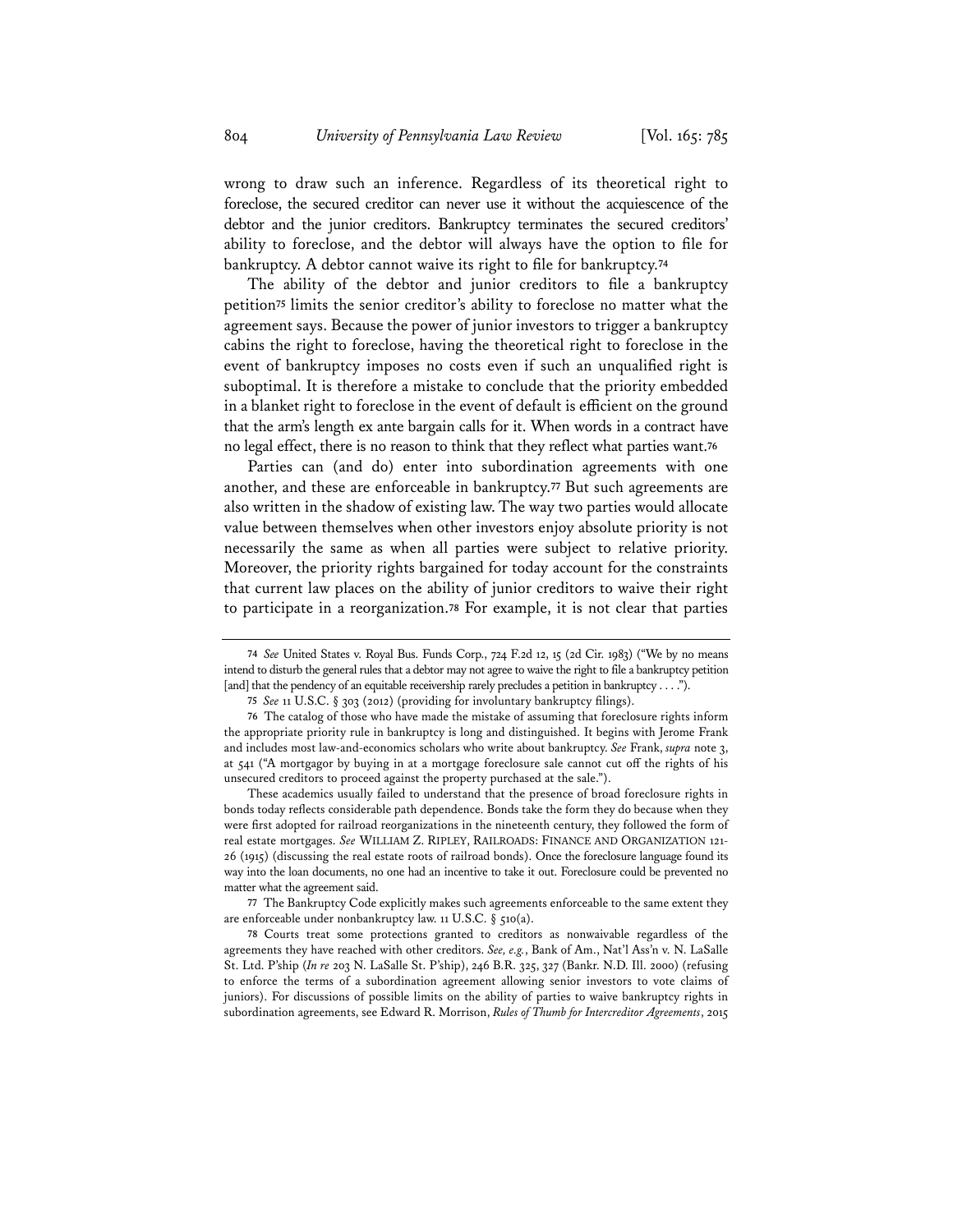can change through agreement such things as the ability of junior creditors to object to asset sales.**<sup>79</sup>** A senior lender might insist today on absolute priority only because other parts of the bargain are fixed.

Subordination agreements are in any event elaborately negotiated, and junior investors rarely commit to refrain from asserting their rights unless and until senior creditors are paid in full.**<sup>80</sup>** Indeed, subordinated parties sometimes bargain for the right to receive junior securities in a restructuring that provide for a payoff to them if, and only if, those to whom they are subordinated are paid in full.**<sup>81</sup>** These "X-Clauses," as they are called, are examples of relative priority emerging through contract.**<sup>82</sup>**

Therefore, the debate about relative and absolute priority must take place in an empirical vacuum. It is not even easy to draw inferences from the relative priority regime that existed before the absolute priority rule took hold.**<sup>83</sup>** Although largely consensual, this regime was norm-based. An investor, whether junior or senior in the capital structure, would depend upon J.P. Morgan to come up with capital structures that made sense.**<sup>84</sup>** Working alongside Morgan were many others who could be trusted because of their need to return to the investors in distressed firms when they had new investments to sell. These included August Belmont and Kidder Peabody. Their lawyers also needed to protect their reputations, as they too planned to be around for the long haul. There were widely shared understandings about what one could and could not do. Among other norms, reorganization lawyers could not receive fees until the reorganization was over or abandoned. Indeed,

U. ILL. L. REV. 721, 723-26, and see generally Shane G. Ramsey, *Are Subordination Agreements Really Enforceable?*, AM. BANKR. INST. J., Apr. 2012, at 52.

**<sup>79</sup>** *See* Jeffrey N. Pomerantz et al., *Delaware Bankruptcy Court Weighs In on Intercreditor Agreements*, 31 AM. BANKR. INST. J., July 2012, at 14, 14 (outlining a "series of [conflicting] bankruptcy court decisions ruling on the enforceability and parameters of waivers found in pre-petition intercreditor agreements").

**<sup>80</sup>** *See* Dobbs, *supra* note 71, at 202 (detailing the many rights that second lienholders commonly insist upon).

**<sup>81</sup>** Mark N. Berman & Jo Ann J. Brighton, *The* Dura *Decision: Junior Creditors Again Strike Out Interpreting the Elusive X-Clause: What Might This Mean for Second-Lien Financings?*, AM. BANKR. INST. J., Mar. 2008, at 30, 30.

**<sup>82</sup>** *See, e.g.*, *In re* Metromedia Fiber Network, Inc., 416 F.3d 136, 139-40 (2d Cir. 2005) ("In a nutshell, when subordinated and senior note holders are given securities under a plan of reorganization, an X-Clause allows the subordinated note holder to retain its securities only if the securities given to the senior note holder have higher priority to future distributions and dividends (up to the full amount of the senior notes). This provides for full payment of the senior notes before any payment of the subordinated notes is made.").

**<sup>83</sup>** *See supra* notes 3–4 and accompanying text.

**<sup>84</sup>** J.P. Morgan took the lead in reorganizing the Santa Fe, the Erie, and the Northern Pacific railroads among others. *See* ALFRED D. CHANDLER, JR., THE VISIBLE HAND: THE MANAGERIAL REVOLUTION IN AMERICAN BUSINESS 171 (1977); Carlos D. Ramirez, *Did J. P. Morgan's Men Add Liquidity? Corporate Investment, Cash Flow, and Financial Structure at the Turn of the Twentieth Century*, 50 J. FIN. 661, 676-77 (1995) (finding that Morgan's participation likely lowered the cost of capital).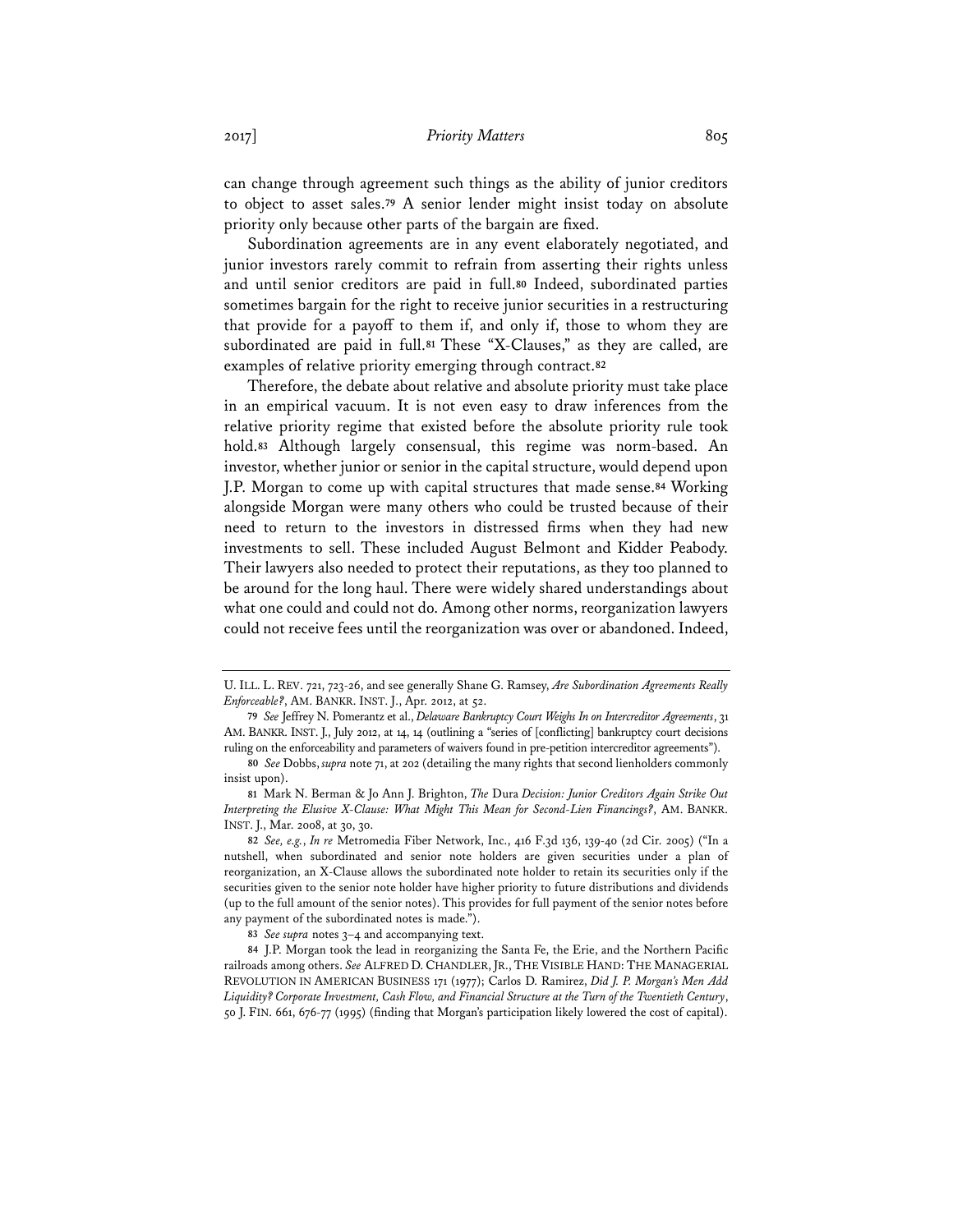they could not even ask for them.**<sup>85</sup>** Formal legal rules entered only at the margins in this world, usually to protect nonparticipants.**<sup>86</sup>** No legal rules developed to adjudicate fights among those seated at the negotiating table as none were needed. Norms and long-term reputational capital ensured that relative priority was respected among those actively participating in the reorganization.**<sup>87</sup>**

The desirability of any priority regime turns in large measure on bankruptcy costs. If a firm is prospering, the priority one enjoys as against another does not matter. Priority only matters when a firm's assets are likely insufficient to pay everyone in full. Hence, it makes sense to pay attention first to the way priority rules affect behavior when things fall apart.

#### II. THE SALE PARADIGM

A going-concern sale of the firm is the most straightforward way to resolve the problem of financial distress.**<sup>88</sup>** The new buyers can put in place whatever capital structure makes the most sense for the firm, given the condition in which it finds itself. If there is an actual sale, the most obvious priority rule is one of absolute priority. The investors' role in the ongoing enterprise has come to an end. The only question is one of dividing cash, and the easiest way to do this is to collapse all future possibilities to present value.

Of course, it is possible to implement a regime of relative priority even when there is an actual sale. One can always require a judge to determine how much the junior investments would have been worth if there had not been a sale. Recognizing option value in this environment, however, requires a judge

**87** For a discussion of how lawyers and investment bankers established long-term relational bonds with the investors during the era of the equity receivership, see Douglas G. Baird & Robert K. Rasmussen, Boyd*'s Legacy and Blackstone's Ghost*, 1999 S. CT. REV. 393, 402. For an account of the role investment bankers and their lawyers played in equity receiverships, see Robert W. Gordon, *Legal Thought and Legal Practice in the Age of American Enterprise, 1870–1920*, *in* PROFESSIONS AND PROFESSIONAL IDEOLOGIES IN AMERICA 70, 101-105 (Gerald L. Geison ed., 1983).

**<sup>85</sup>** *See* DAVID A. SKEEL, JR., DEBT'S DOMINION: A HISTORY OF BANKRUPTCY LAW IN AMERICA 68-69 (2001).

**<sup>86</sup>** *See, e.g.*, N. Pac. Ry. Co. v. Boyd, 228 U.S. 482, 505 (1913) ("Any arrangement of the parties by which the subordinate rights and interests of the stockholders are attempted to be secured at the expense of the prior rights of either class of creditors comes within judicial denunciation." (internal quotation marks omitted) (quoting Louisville Tr. Co. v. Louisville, New Albany & Chi. Ry. Co., 174 U.S. 674, 683-84 (1899))). In protecting such creditors, the Court emphasized that ensuring the right to participate was not the same as vindicating a substantive entitlement: "If he declines a fair offer he is left to protect himself as any other creditor of a judgment debtor, and, having refused to come into a just reorganization, could not thereafter be heard in a court of equity to attack it." *Id.*

**<sup>88</sup>** *See* Douglas G. Baird, *The Uneasy Case for Corporate Reorganizations*, 15 J. LEGAL STUD. 127, 136 (1986) ("The simplest collective proceeding is a sale of the firm for cash and the distribution of the proceeds to all the investors.").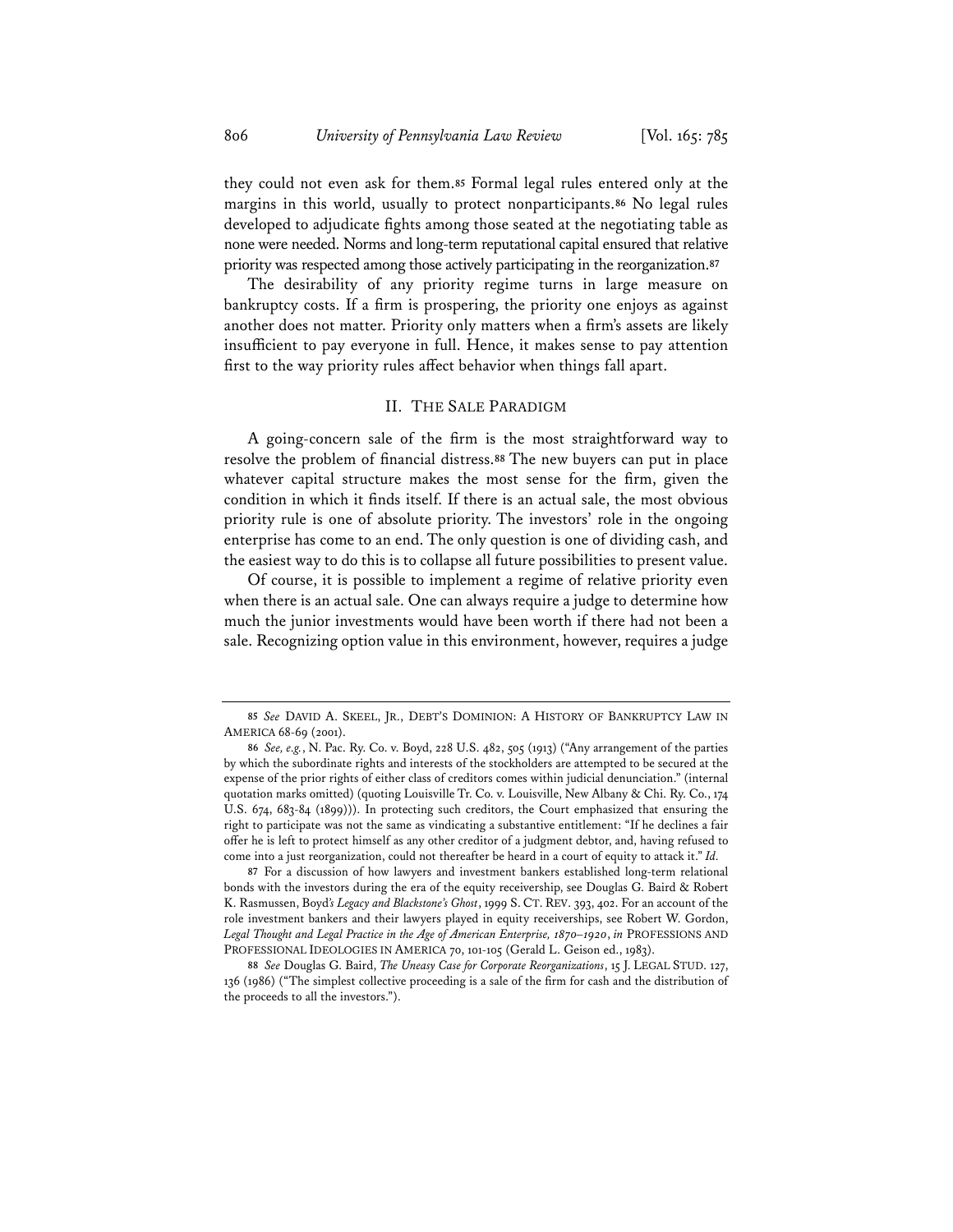to engage in a valuation exercise.**<sup>89</sup>** The sale price gives her a valuation of the firm as a whole, but the sale price alone is not enough to establish how much out-of-the-money options are worth. One must also estimate how likely the firm is to change in value. The more likely the value of the firm will change, the greater the chance that it might ultimately be worth enough to make the option worth exercising. Measuring asset volatility is essential when allocating sale proceeds under relative priority, but unnecessary under absolute priority where the amount realized in the sale provides all the information needed.

Matters are reversed, however, when the firm is reorganized instead of being sold to a third party. Relative priority requires no valuation of the firm, but absolute priority does. To decide who gets what under absolute priority in the absence of a sale, the judge must determine the value of the firm. The empirical evidence does suggest that, in large reorganizations, judicial valuations are unbiased, but these unbiased valuations are made with high variance.**<sup>90</sup>** Even if bankruptcy valuations could be improved,**<sup>91</sup>** a major problem remains: "All estimates of value are noisy."**<sup>92</sup>** Coming within ten percent of the true value of the firm merits high praise even when the best experts do it.**<sup>93</sup>**

Valuation of a large corporation in an adversarial process is particularly costly. A party may find it to be in its self-interest to spend millions to shift a valuation by only a few percentage points. In the reorganization of Residential Capital, more than \$100 million was spent in a dispute over how much to value the claim of a single group of secured creditors.**<sup>94</sup>** Or, to provide another

**<sup>89</sup>** The ABI Commission recognized this difficulty. *See* COMMISSION REPORT, *supra* note 3, at 221 (discussing the need to account for volatility in estimating the value of an option and suggesting that volatility could "be determined for a particular debtor by looking at the historical volatility of comparable companies, using an agreed upon volatility rate, or using a set metric like the average 60 day forward volatility of the S&P 500 Index").

**<sup>90</sup>** *See* Stuart C. Gilson, Edith S. Hotchkiss & Richard S. Ruback, *Valuation of Bankrupt Firms*, 13 REV. FIN. STUD. 43, 44 (2000) ("We find that estimates of value are generally unbiased, but the estimated values are not very precise.").

**<sup>91</sup>** For an example of a mechanism that could be designed to induce each party to reveal its own private assessments of value by penalizing those who stray farthest from an expert benchmark, see Keith Sharfman, *Valuation Averaging: A New Procedure for Resolving Valuation Disputes*, 88 MINN. L. REV. 357, 364-65 (2003).

**<sup>92</sup>** Fischer Black, *Noise*, 41 J. FIN. 529, 533 (1986). For Black, a market was efficient if the price at which a security traded was somewhere between half of and twice its true value. *Id.* Black, of course, was hardly hostile to efficient markets. He was one of the co-discoverers of the Black–Scholes option pricing model, the tool that powers trading in many billions of dollars of options and other derivatives every day. *See generally* Black & Scholes, *supra* note 26.

**<sup>93</sup>** *See, e.g.*, Steven N. Kaplan & Richard S. Ruback, *The Valuation of Cash Flow Forecasts: An Empirical Analysis*, 50 J. FIN. 1059, 1076 (1995) (finding that between 37% and 57% of valuations sampled showed errors of less than 15%).

**<sup>94</sup>** At the end of one of the many long opinions in the reorganization of Residential Capital, the plainly exasperated judge singled out one particularly recalcitrant group of creditors. *See In re* Residential Capital, LLC, 501 B.R. 549, 624 (Bankr. S.D.N.Y. 2013) (observing that one group of creditors "ha[s] pursued from the start a strategy where [it] contest[s] everything and concede[s]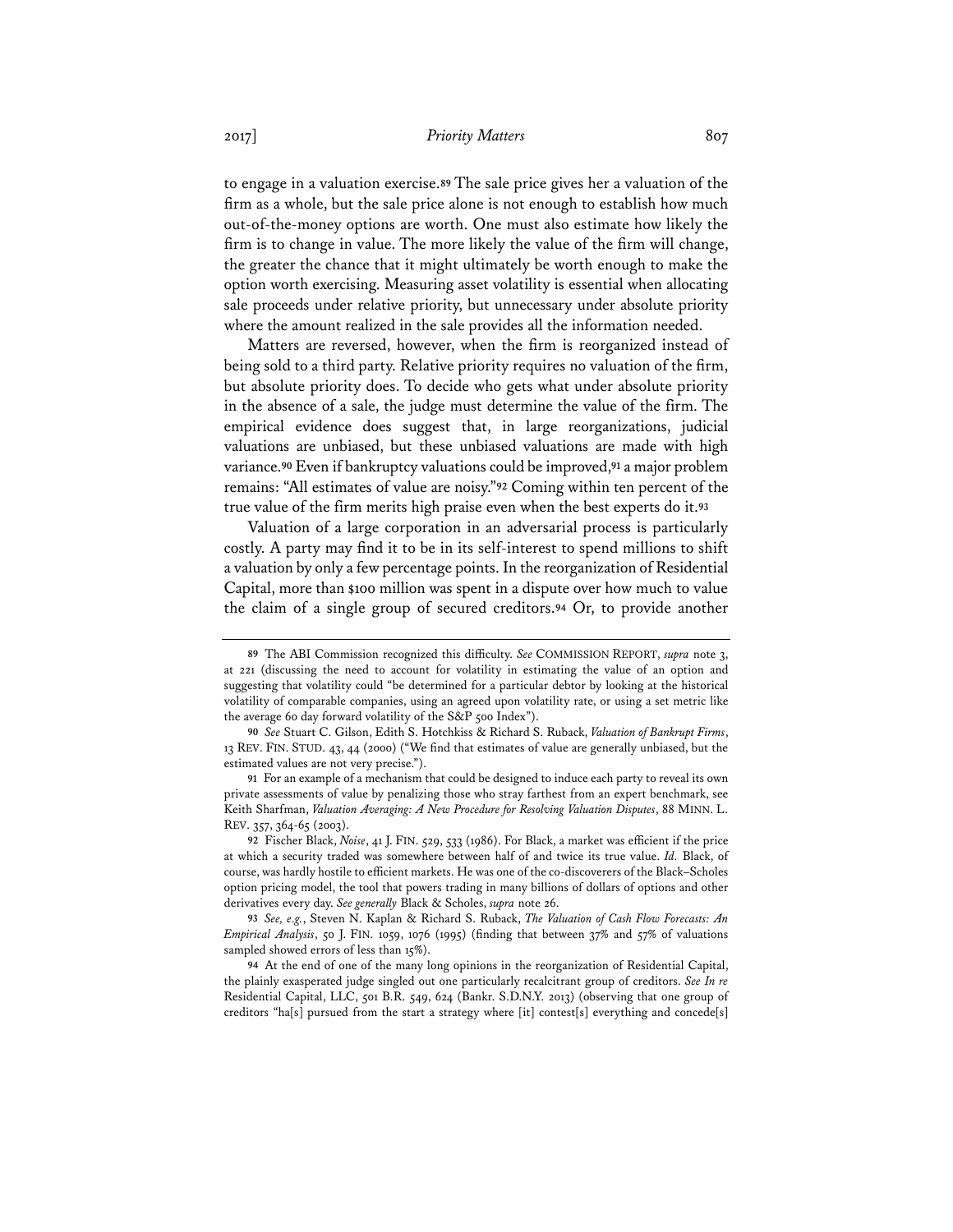example, the valuation hearing in the reorganization of Mirant continued for twenty-seven days over an eleven-week period, with separate experts testifying for the debtors, various creditor constituencies, and equity holders.**<sup>95</sup>** The experts' valuations ranged from \$7.2 billion to \$13.6 billion.**<sup>96</sup>**

Valuations, of course, are not infinitely costly. The marginal benefits of providing the judge with more information are diminishing. A few key assumptions drive valuations, and a good judge can establish ground rules that limit costs.**<sup>97</sup>** Nevertheless, the prospect of a contested valuation hearing casts a shadow over every large reorganization.

It might seem that a bankruptcy valuation is similar in spirit to the appraisal remedy in corporate law.**<sup>98</sup>** But the appraisal remedy has come in for its own share of criticism,**<sup>99</sup>** and yet it is far more benign than a valuation in a reorganization. First, the stakes are greater in bankruptcy. The contest is between different layers of the capital structure. As soon as a junior stakeholder pushes a valuation above the amount owed to those senior to her in the hierarchy, she enjoys the benefit of the entire increase. By contrast, if a five-percent stakeholder persuades the judge in an appraisal hearing that the firm is worth one dollar more, she receives only five additional cents.

In the context of a reorganization, a small change in any variable can alter who is and who is not in the money. Over the course of the few weeks that the valuation hearing might take, a shift in the Treasury rate can be enough to bring another investor class into the money. Because large consequences attach to small changes, those involved in a reorganization are willing to invest more in the outcome than those involved in an appraisal hearing.

In addition, a valuation battle in bankruptcy affects the operation of the firm, while appraisal hearings generally do not. As long as the reorganization

**96** *Id.* at 824.

nothing" and lamenting that these creditors "stand virtually alone in this case in failing to reach a consensual agreement to resolve their issues"). This creditor group's post-petition fees and expenses (paid for out of the estate as the creditors were secured) alone amounted to \$128 million. Stewart Bishop, *Rising Star: Kelley Drye's Jason Adams*, LAW360 (Apr. 3, 2015, 7:24 PM), http://www.law360 .com/articles/639427/rising-star-kelley-drye-s-jason-adams [https://perma.cc/A33Q-U3MJ].

**<sup>95</sup>** *In re* Mirant Corp., 334 B.R. 800, 809 (Bankr. N.D. Tex. 2005).

**<sup>97</sup>** For an overview of the basic elements of bankruptcy valuation of firms, see generally Christopher S. Sontchi, *Valuation Methodologies: A Judge's View*, 20 AM. BANKR. INST. L. REV. 1 (2012). Judge Sontchi has limited efforts to derail a valuation by excluding expert witness testimony on the grounds that the testimony was unreliable. *See In re* Nellson Nutraceutical, Inc., 356 B.R. 364, 374-75 (Bankr. D. Del. 2006) (excluding an expert witness's testimony for relying "on an invented methodology that has not been generally accepted by experts in the field").

**<sup>98</sup>** For an overview of the appraisal remedy, see generally Hideki Kanda & Saul Levmore, *The Appraisal Remedy and the Goals of Corporate Law*, 32 UCLA L. REV. 429 (1985).

**<sup>99</sup>** *See, e.g.*, George S. Geis, *An Appraisal Puzzle*, 105 NW. U. L. REV. 1635, 1676 (2011) (urging reform of the existing appraisal remedy to deal with competing types of abuse by majority and minority shareholders).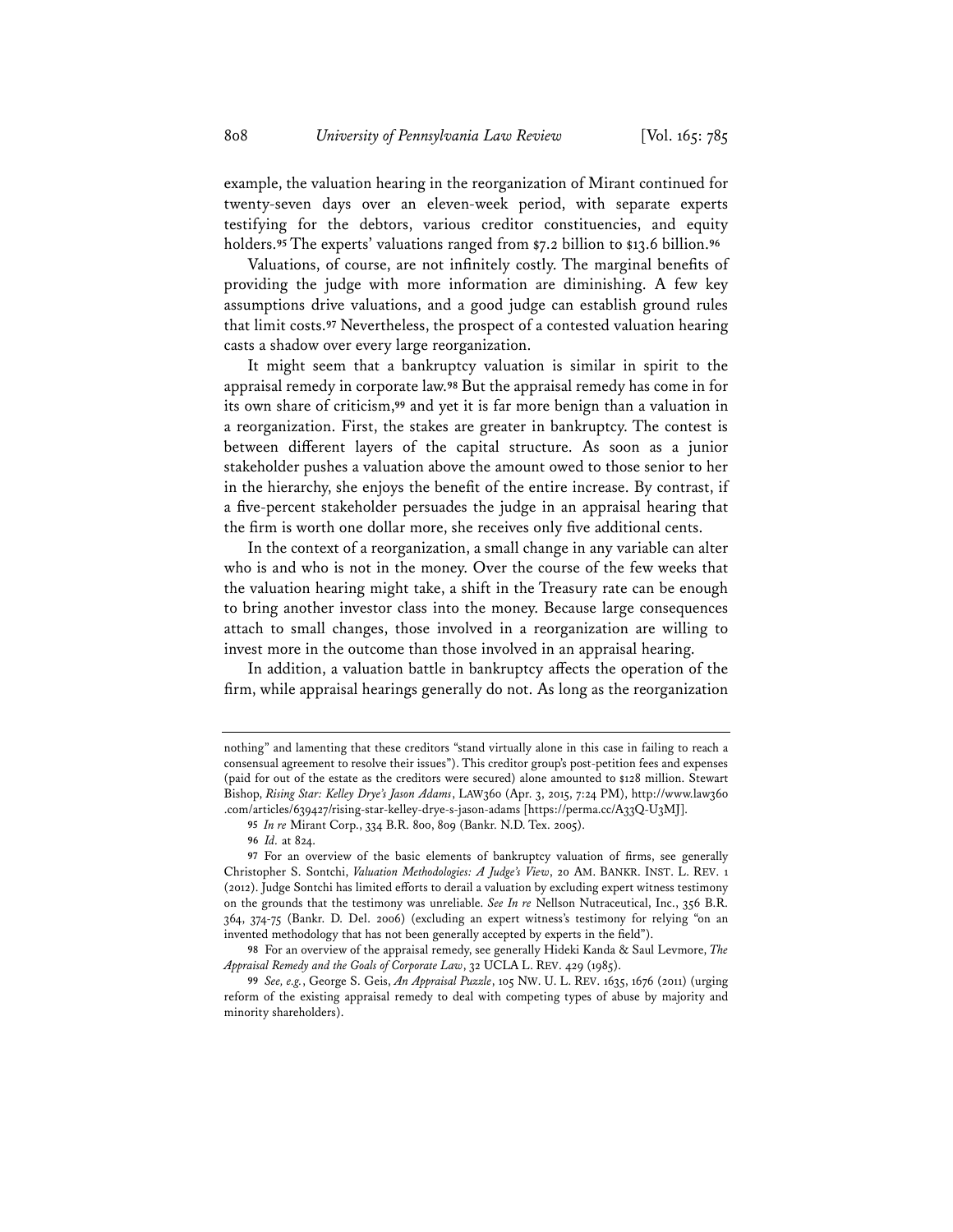is ongoing, the firm lacks direction. Board members fail to act decisively. They are not rewarded for taking the long view because they are typically replaced when the reorganization is over.**<sup>100</sup>** The board's interest lies in minimizing the harm that the firm's failure does to their own reputations.**<sup>101</sup>** They are unlikely to take bold steps, even when necessary. Their freedom of action is limited in any event, as decisions not in the ordinary course of business require the blessing of the bankruptcy judge.**<sup>102</sup>** The firm cannot make major strategic changes without vetting them first in open court. While rights are being sorted out, investors can threaten to upend transactions that are in everyone's interest in order to gain a larger share for themselves.**<sup>103</sup>** By contrast, the appraisal has comparatively little effect on the ongoing operations of the business, as the business does not need to be put on hold while the appraisal is being done.

Another difference between appraisals and reorganizations is the relative ease of reaching a settlement that renders a costly valuation unnecessary. In an appraisal dispute, the contesting parties come in two flavors: majority and minority shareholders.**<sup>104</sup>** Negotiations are harder in Chapter 11, where multiple competing groups of investors occupy different parts of the capital structure. Under some facts, a Coasean bargain may not even be possible. The core may be empty.**<sup>105</sup>**

**102** *See* 11 U.S.C. § 363(b)(1) (2012) (requiring "notice and a hearing" for transactions "other than in the ordinary course of business").

**<sup>100</sup>** *See* Douglas G. Baird & Robert K. Rasmussen, Reply, *Chapter 11 at Twilight*, 56 STAN. L. REV. 673, 697 n.80 (2003) (noting that creditors appoint new boards a majority of the time in Chapter 11 reorganizations that are not prenegotiated).

**<sup>101</sup>** Board members suffer consequences following the financial failure of their firms. *See, e.g.*, Stuart C. Gilson, *Bankruptcy, Boards, Banks, and Blockholders: Evidence on Changes in Corporate Ownership and Control when Firms Default*, 27 J. FIN. ECON. 355, 376 (1990) (finding that the number of boards on which a director sits declines by a third when one of those firms suffers financial distress); Suraj Srinivasan, *Consequences of Financial Reporting Failure for Outside Directors: Evidence from Accounting Restatements and Audit Committee Members*, 43 J. ACCT. RES. 291, 331 (2005) (finding evidence that is "consistent with directors, particularly audit committee members, bearing a reputational penalty for weak board and audit committee oversight").

**<sup>103</sup>** *See, e.g.*, *In re* Adelphia Commc'ns Corp., 368 B.R. 140, 159-60 (Bankr. S.D.N.Y. 2007) (describing a creditor group's threat to delay a major transaction, at great cost to the estate, to gain a larger share for itself (citing 336 B.R. 610, 618-19 (Bankr. S.D.N.Y.), *aff' d*, 342 B.R. 122 (S.D.N.Y. 2006))).

**<sup>104</sup>** An appraisal pits the majority shareholder against the minority shareholders it wants to cash out. *See* Geis, *supra* note 99, at 1643 ("In more recent years, . . . the appraisal remedy has been [used] as a defense against abusive freezeout mergers by majority shareholders.").

**<sup>105</sup>** Under some conditions, the set of stable, mutually beneficial bargains has no members. No matter what deal is struck, one or more parties will always have an incentive to defect. This is what it means to say that the core is empty. *See* Baird & Rasmussen, *supra* note 41, at 690 n.190 ("An 'empty core' exists when three or more parties cannot reach a stable agreement with each other because some other agreement always exists that at least one party prefers.").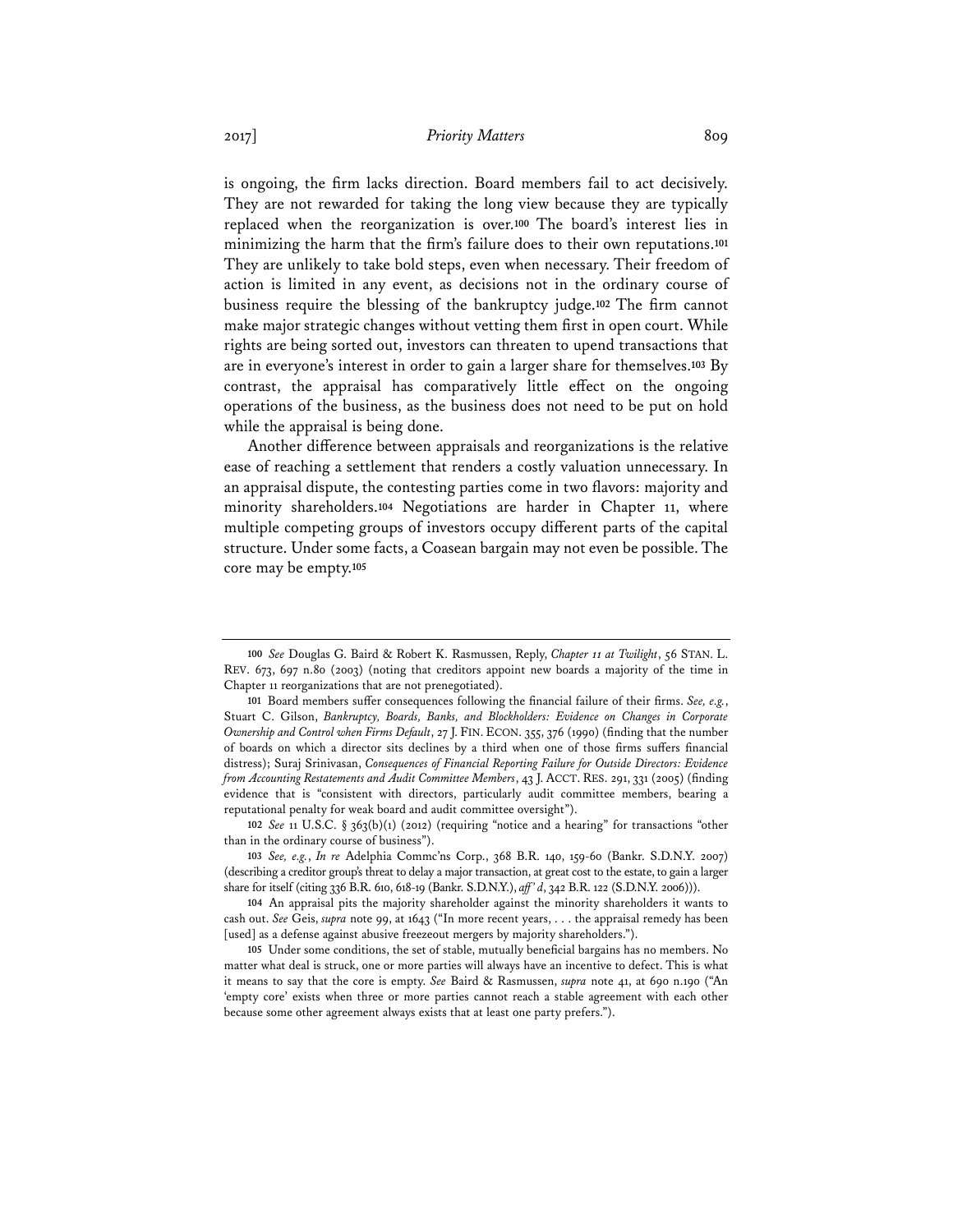These difficulties make actual sales attractive in a legal regime committed to absolute priority.**<sup>106</sup>** It should be no surprise that going-concern sales have become commonplace in bankruptcy.**<sup>107</sup>** They are shorter and less costly than full-blown reorganizations.**<sup>108</sup>**

The bankruptcy forum assembles the firm's assets for sale at a single place and time. This is hard to do outside of bankruptcy, especially when the firm's assets consist of land, hard assets, and intellectual property scattered across multiple jurisdictions.**<sup>109</sup>** Moreover, when the sale takes place in bankruptcy, buyers can be confident that they will receive good title.**<sup>110</sup>** This confidence brings higher prices.**<sup>111</sup>** Bankruptcy serves its purpose of protecting the rights

**107** *See* Jacoby & Janger, *supra* note 21, at 879 (noting that "it is common for debtors to enter bankruptcy announcing an intended going-concern sale").

**108** *See id.* (noting that for large Chapter 11 cases, "the median time between filing and final sale approval is 110 days"); *see also* Jared A. Wilkerson, *Defending the Current State of Section 363 Sales*, 86 AM. BANKR. L.J. 591, 595-98 (2012) ("The obvious advantage of these sales is the ability to quickly sell a debtor's assets . . . .").

**109** *See* Janger, *supra* note 3, at 607 (explaining that "secured creditors now often prefer to liquidate their assets in bankruptcy rather than relying on their state law remedies [because] [i]n bankruptcy, a debtor can sell a whole division, or a group of buildings, in a way that is calculated to maximize value [and] [s]uch a sale could not be compelled under state law").

**110** *See* 11 U.S.C. § 363(f) (2012) (permitting the trustee to sell property in bankruptcy "free and clear of any interest in such property").

**111** *See* Janger, *supra* note 3, at 607 (explaining that § 363(f) "increases the value realizable by the estate and the secured party on its collateral, because the purchaser knows that she will take clear

**<sup>106</sup>** *See* Baird, *supra* note 88, at 128 (observing that actual sales helpfully "eliminate[] the potential distortions from a fictive valuation of a firm"). In addition to those who have advocated for outright sales, there are those who propose market-mimicking mechanisms that avoid judicial valuations and attempt to minimize bargaining costs. *See, e.g.*, Philippe Aghion, Oliver Hart & John Moore, *Improving Bankruptcy Procedure*, 72 WASH. U. L.Q. 849, 861 (1994) (proposing a new bankruptcy procedure to address imperfect capital markets and high bargaining costs in which a "group of people with different claims . . . [are transformed] into a homogenous class of shareholders, and then [the company's future is] put[] . . . to a simple vote"); Lucian Arye Bebchuk, *A New Approach to Corporate Reorganizations*, 101 HARV. L. REV. 775, 777 (1988) ("The new method involves no bargaining or litigation, nor does it require that the value of the reorganized company be identified. Under the method, the participants in a reorganization would receive a set of rights with respect to the securities of the reorganized company. These rights are designed so that, whatever the reorganization value, the participants will never end up with less than the value to which they are entitled."); Lucian Arye Bebchuk & Jesse M. Fried, Commentary, *A New Approach to Valuing Secured Claims in Bankruptcy*, 114 HARV. L.REV. 2386, 2413, 2429 (2001) (proposing a threestage market-based approach to valuation "based on the insight that the amount of a secured creditor's secured claim is equivalent to the value of a nonrecourse note for the amount owed the creditor, backed by the creditor's collateral"). These proposals, embodying a commitment to absolute priority, Aghion, Hart & Moore, *supra*, at 861; Bebchuk & Fried, *supra*, at 2419 n.6, are cut from the same cloth. They depend upon a well-functioning capital market. As long as the junior creditors face liquidity constraints, these mechanisms have the same virtues and face the same problems as an actual sale of the entire firm. *See* Baird & Bernstein, *supra* note 14, at 1953-54 (describing the forced sale valuation procedure and highlighting its dependence on the availability of capital). See *supra* note 13 for an explanation of how illiquidity limits the effectiveness of sales.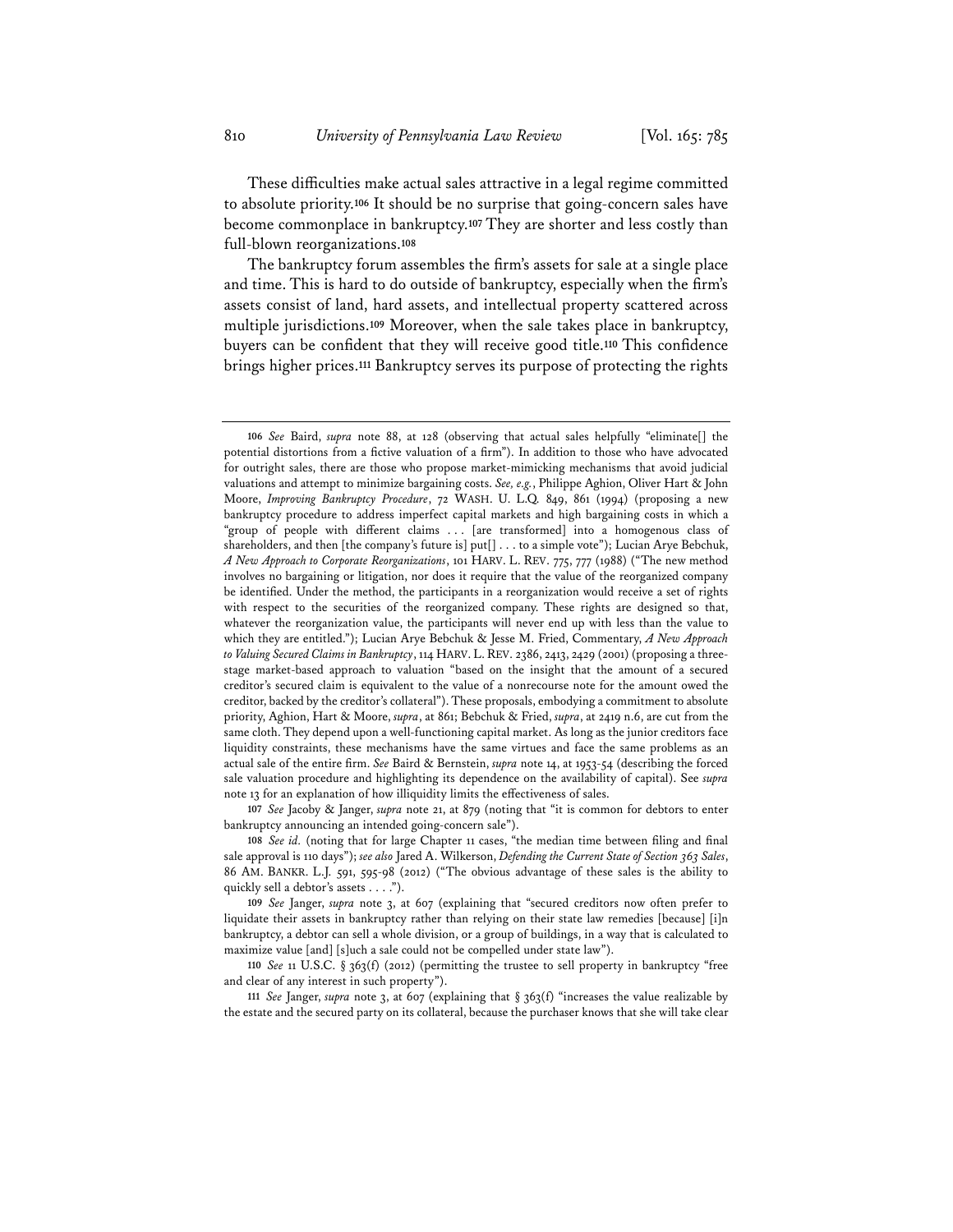of investors and ensuring that assets are put to their best use. And sales do not require the judge to value the firm.

But conducting an actual sale is neither easy nor cheap. Moreover, senior lenders have an incentive to force premature sales for less than top dollar.**<sup>112</sup>** As long as the sale yields enough to pay them in full, they have no interest in spending time looking for a buyer who will pay more.**<sup>113</sup>** The senior creditors can often use their ability to withhold financing as a lever to ensure the speedy sale happens.**<sup>114</sup>**

As sales in Chapter 11 have become more common, courts have devised rules and procedures to protect the integrity of the sale process.**<sup>115</sup>** A number of reform proposals have been put forward to ensure that sales are better run.**<sup>116</sup>** But the most finely crafted procedures cannot solve all the problems an actual sale presents. In a substantial fraction of large reorganizations, an outright sale may not be in the interests of the parties.**<sup>117</sup>**

**115** For a survey of some court rules, see George W. Kuney, *Let's Make It Official: Adding an Explicit Preplan Sale Process as an Alternative Exit from Bankruptcy*, 40 HOUS. L. REV. 1265, 1305-22 (2004). Courts, for example, approve paying breakup fees to stalking horse bidders. *See* Casey, *supra* note 3, at 787 (explaining how the practice of permitting breakup fees to stalking horse bidders potential purchasers given access to inside information to perform due diligence as to the firm's value—mitigates the lemons problem in bankruptcy sales). The procedures used to sell assets are themselves contested. *See, e.g.*, Christopher Norton, *Sun-Times Creditors, Trustee Question Asset Sale*, LAW360 (Sept. 21, 2009, 3:09 PM), http://www.law360.com/articles/123524/-sun-times-creditorstrustee-question-asset-sale?article\_related\_content=1 [https://perma.cc/B8LG-GC2H] (discussing objections to bidding procedures in the Sun-Times reorganization).

**116** The American Bankruptcy Institute has proposed a number of narrow reforms of the sale process. *See* COMMISSION REPORT, *supra* note 3, at 83-87 (proposing a sixty-day moratorium on going-concern sales, "absent the most extraordinary of circumstances"). Academics have made more sweeping proposals. *See, e.g.*, Jacoby & Janger, *supra* note 21, at 871 (proposing a "mandatory holdback of a portion of 363 sale proceeds to allow later resolution of disputes about value and priority").

**117** *See supra* notes 13–15 and accompanying text. Some take the view, however, that the domain is small in which reorganizations—as opposed to sales—are even necessary. *See* Douglas G. Baird & Robert K. Rasmussen, *The End of Bankruptcy*, 55 STAN. L. REV. 751, 756 (2002) ("The [modern] ability to sell entire firms and divisions eliminates the need for a collective forum in which the different players must come to an agreement about what should happen to the assets.").

title and thus will not have to invest in dealing with junior liens and other encumbrances . . . which may be expensive").

**<sup>112</sup>** *See* Baird & Jackson, *supra* note 46, at 106 (observing that senior lenders "tend to favor an immediate liquidation").

**<sup>113</sup>** *Id.* 

**<sup>114</sup>** *See* Huebner & Tisdell, *supra* note 42, at 81 ("The code's limitations on the use of cash collateral and on the ability to grant priming liens to debtor-in-possession lenders in the absence of adequate protection may well make it difficult or impossible to reorganise without the consent and cooperation of secured creditors."); Harvey R. Miller & Shai Y. Waisman, *The Creditor in Possession: Creditor Control of Chapter 11 Reorganization Cases*, 21 BANKR. STRATEGIST 1, 2 (2003) (observing the increased control exhibited by creditors during the reorganization process); *see also* Kenneth M. Ayotte & Edward R. Morrison, *Creditor Control and Conflict in Chapter 11*, 1 J. LEGAL ANALYSIS 511, 539 (2009) ("A Chapter 11 case is significantly more likely to result in a sale if secured lenders are oversecured . . . .").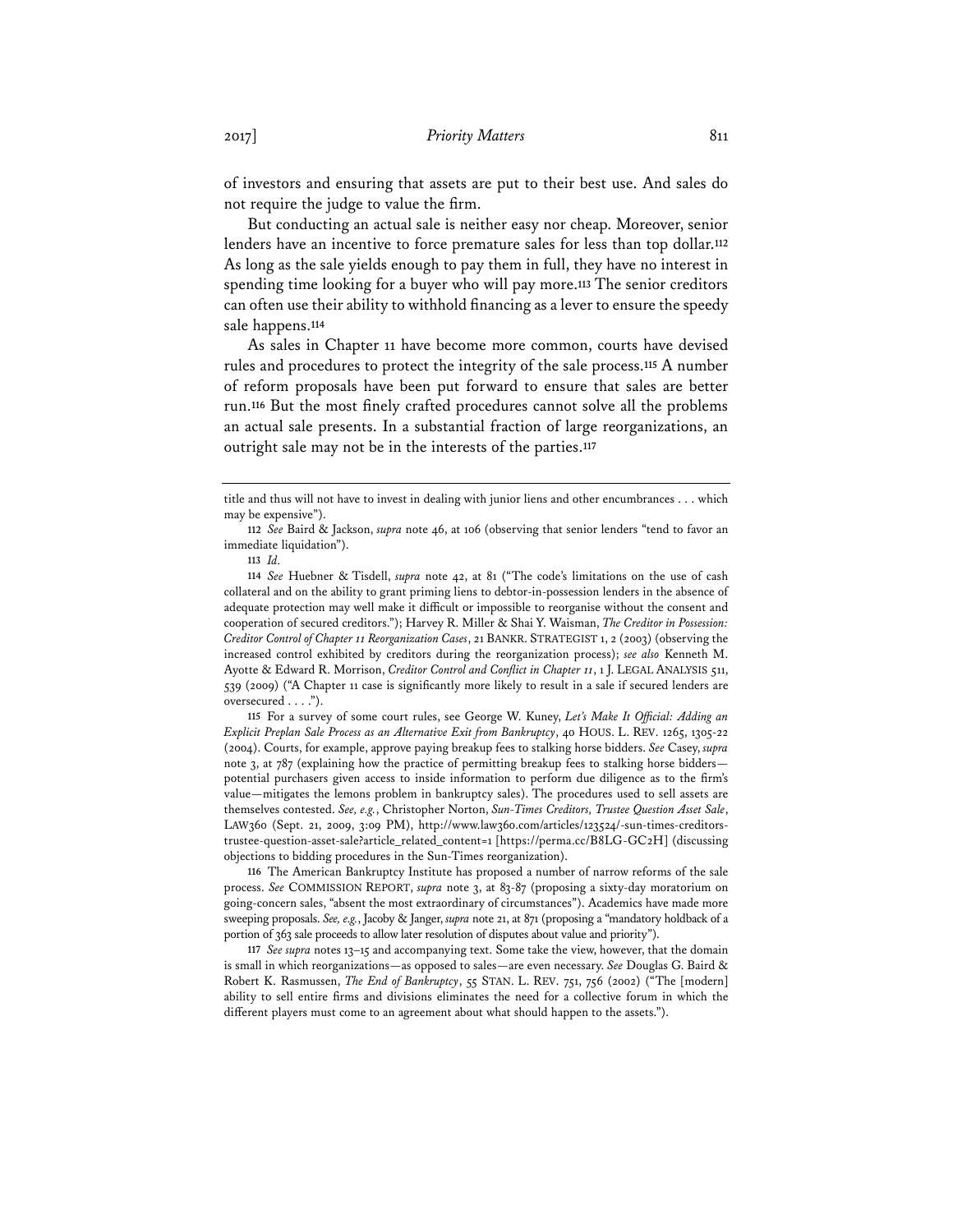Modern corporate reorganizations attempt to mimic the results of a sale that never happens. It is possible to debate the best way to do this. Some take the view, for example, that the senior creditor is entitled only to what she would have received had she foreclosed on the property outside of bankruptcy.**<sup>118</sup>** The secured creditor should not be able to lay claim to value that the bankruptcy process itself generates. Others argue that, if the secured creditor is not to enjoy any of the upside that the reorganization brings with it, she should not be exposed to the downside either. For example, if she is limited to foreclosure value, the time value of her interest should be respected as well.**<sup>119</sup>** Antecedent to these questions, however, is the question of why the sale paradigm should be imported into the reorganization mechanism in the first place.

#### III. RELATIVE PRIORITY

Existing reorganization law is built around the paradigm of a sale.**<sup>120</sup>** The bankruptcy brings about the same reckoning as a foreclosure sale.**<sup>121</sup>** It is useful to ask what a reorganization regime would look like if did not treat bankruptcy as a day of reckoning. Valuations are unnecessary when junior investors are given call options. The court's inability to value businesses accurately and at a reasonable cost is irrelevant.**<sup>122</sup>** When the restructuring keeps priority rights in place, there is no need to decide whether the firm is worth enough to pay the senior creditors in full.

Of course, any mechanism that alters investors' rights gives some parties an incentive to trigger it and others an incentive to avoid it.**<sup>123</sup>** But the stakes are much lower when the priority rights of the junior creditor are untouched. Junior investors are worse off to the extent that they lose cash-flow and control rights, but they do not lose the investment outright as they would if the reorganization required a final reckoning.**<sup>124</sup>** The reorganization gives the

**<sup>118</sup>** *See* Janger, *supra* note 3, at 606 (asserting that, when discussing the senior creditor's entitlement, "one must start from the baseline of what the creditor could actually receive" outside of bankruptcy).

**<sup>119</sup>** *See, e.g.*, Baird & Jackson, *supra* note 46, at 114-25 (asserting that a proper understanding of the nature of private property demands accounting for the time value of an asset).

**<sup>120</sup>** *See* Clark, *supra* note 16, at 1250-54 (reviewing the history of corporate reorganization law and finding that liquidation value has consistently informed the process across multiple historical paradigms).

**<sup>121</sup>** The New Deal reformers who pushed for the absolute priority rule made this link explicit. *See* Frank, *supra* note 3, at 551-52 (drawing a link between the mechanism of a foreclosure sale and the role of an absolute priority in forbidding fraudulent conveyances stemming from a sale in name only).

**<sup>122</sup>** For a discussion of the problematic nature of judicial valuations, see *supra* text accompanying notes 90–96.

**<sup>123</sup>** *See* Douglas G. Baird, *The Initiation Problem in Bankruptcy*, 11 INT'L REV. L. & ECON. 223, 223 (1991) (contemplating that those who trigger a bankruptcy proceeding will look to their self-interest, which may not correspond to the collective interest of the group).

**<sup>124</sup>** When they have only options, junior investors lack any cash-flow rights. They are therefore necessarily worse off when they no longer receive interest payments or dividends that they could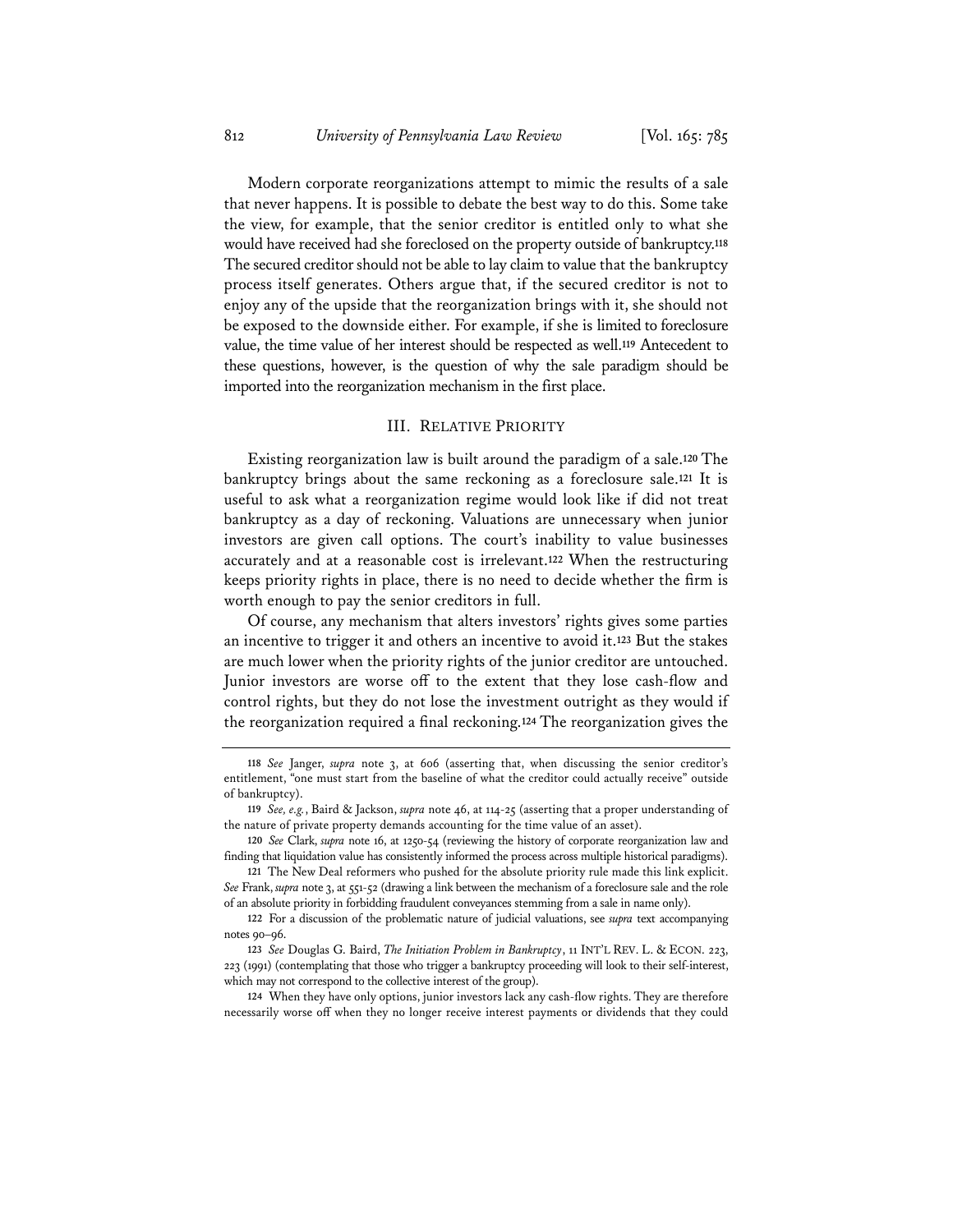junior creditors an investment instrument in the restructured firm that, at first approximation, has the same value as the investment instrument they had before the process was triggered.**<sup>125</sup>**

Under a regime of relative priority, no one has an incentive to fight many of the battles that currently plague Chapter 11. Return to the example of the two investors who must restructure their business because of an unanticipated government regulation.**<sup>126</sup>** If they had thought about it, the investors might have preferred relative priority over absolute priority because of the way that absolute priority distorts their attitude to the prospect of government regulation—or anything else that would force a restructuring. Under a regime of relative priority, both investors look at the prospect of any event that would trigger a restructuring in the same way. By contrast, under absolute priority, the investor who is senior will affirmatively desire a restructuring and will have an incentive to press for it, even if it is wasteful and unnecessary. The junior investor will oppose it, even if it is entirely sensible and comes at modest cost. Quite apart from the merits of the restructuring, senior investors are better off if junior investors are wiped out. For their part, junior investors have little desire for a procedure that will extinguish their rights.

When a firm needs a new capital structure, negotiations typically begin outside of bankruptcy. Parties are often able to restructure the firm outside of bankruptcy and avoid the substantial costs of a Chapter 11 reorganization.**<sup>127</sup>** Doing this, however, is harder when one of the parties stands to gain when bankruptcy is filed. Instead of focusing exclusively on the capital structure that makes the most sense for the firm as a whole, the prospect of absolute priority, with its sharply differential effects on senior and junior investors, complicates matters. Senior creditors balance the costs of bankruptcy against the benefit of being able to wipe out junior parties. Junior investors balance the benefits of bankruptcy against the possibility that there will be a day of reckoning in which they are left with nothing.

keep if the firm ultimately fails and the senior investors are not paid in full. They are also worse off to some extent if they lack control rights. *See* Peter Feldhütter, Edith Hotchkiss & Oğuzhan Karakaş, *The Value of Creditor Control in Corporate Bonds*, 121 J. FIN. ECON. 1, 2 (2016) (analyzing the impact of control rights on bond prices and estimating the premium as the "difference in the bond price and an equivalent synthetic bond without control rights that is constructed using" credit default swap contracts).

**<sup>125</sup>** This is only an approximation. Junior investors are worse off to the extent that cash may continue to be returned to others senior to them in the capital structure. They are also worse off from the loss of control rights. A bundle of derivatives against a firm is worth less than bonds with the same cash-flow rights. *See id.* 

**<sup>126</sup>** *See supra* text accompanying note 20.

**<sup>127</sup>** *See generally* Henry C. Shelton III, *The Debtors' Dance: Restructuring Strategies for Debtor and Creditor Clients* (discussing the advantages of out-of-court restructurings), *in* BEST PRACTICES FOR DISTRESSED LAWYERS ON EVALUATING ALTERNATIVES, ASSEMBLING A WORKOUT TEAM, AND FORECASTING POSSIBLE OUTCOMES (INSIDE THE MINDS) (2008).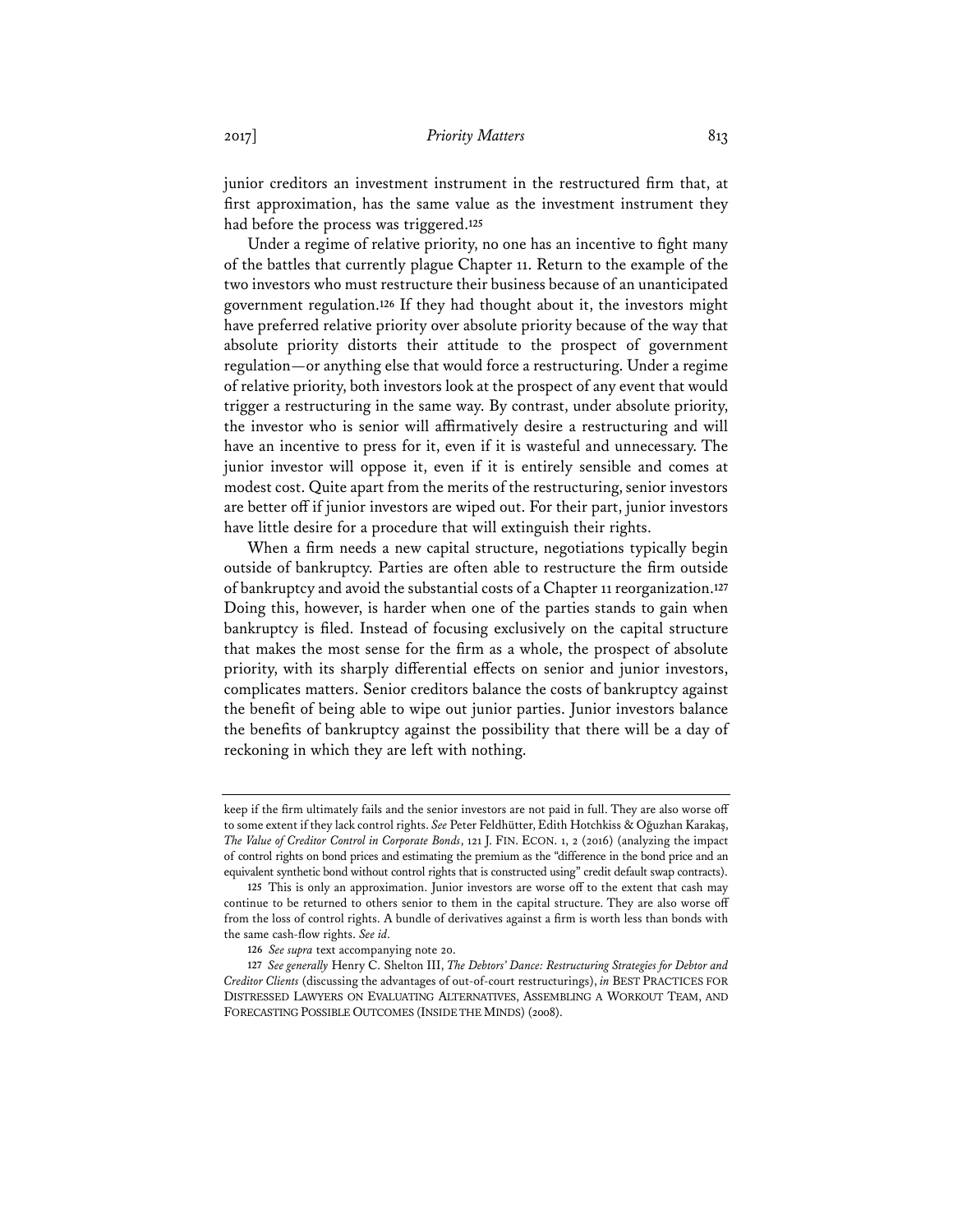Parties, of course, can bargain in the shadow of bankruptcy and avoid its costs, but bargaining is never costless. Absolute priority requires bargaining over the size of the haircut that junior creditors must take by virtue of accelerating the exercise date of their option. Relative priority introduces no such complications. To a much greater extent than absolute priority, it induces parties to work toward a common purpose.**<sup>128</sup>**

During the era of equity receiverships, senior and junior creditors did not have interests adverse to each other.**<sup>129</sup>** As a result, they accepted conflicts of interest that would be unthinkable today, such as hiring the same lawyer to represent them in the same case at the same time.**<sup>130</sup>** Relative priority minimizes conflicts among different tranches of debt.

If judicial valuations drive bankruptcy costs and if the benefits of absolute priority over relative priority are otherwise small, the optimal reorganization regime might be one of relative priority. Under a regime of relative priority, the bankruptcy judge has less to do. Claims might be disputed, but such claims can be adjudicated independently of what happens to the firm. The litigation can take place after the firm reorganizes and, depending on the outcome, the court can simply dilute the equity or the options to the extent that those holding disputed claims prevail.

It is also worth noting that we do not see anything as simple as the absolute priority rule in an analogous environment in which free contracting is permitted. Consider the way venture capital deals are structured. The providers of outside capital typically have preferred stock.**<sup>131</sup>** The venture capitalist and the entrepreneur strike an explicit deal about what happens to the existing shareholders' equity stake when additional capital is needed to keep the firm going. These deals often provide for granting a share of the equity to a new investor in return for additional capital, and the effect of this

**<sup>128</sup>** Thomas Jackson and Robert Scott were the first to show how sharing rules in bankruptcy had this effect. They drew an analogy to admiralty's rule of the general average. Thomas H. Jackson & Robert E. Scott, *On the Nature of Bankruptcy: An Essay on Bankruptcy Sharing and the Creditors' Bargain*, 75 VA. L. REV. 155, 171-72 (1989) ("The threat of a business failure owing to complex and interactive contingencies . . . may be seen as a common risk that, *despite individual efforts*, will inevitably occur unless creditors agree to sacrifice a portion of their claim in order to save the enterprise.").

**<sup>129</sup>** *See, e.g.*, Baird, *supra* note 9, at 595 (discussing the cooperation that existed during the Atchison, Topeka, and Santa Fe restructuring between junior and senior bondholders).

**<sup>130</sup>** In the Atchison, Topeka, and Santa Fe reorganization, for example, the same lawyer represented the senior and junior bondholders at the same time. No one perceived a conflict. *See* 1 ROBERT T. SWAINE, THE CRAVATH FIRM AND ITS PREDECESSORS 1819–1947, at 502-03 (1946) (describing how separate bondholder groups were represented by the same counsel during the Atchison, Topeka, and Santa Fe reorganization).

**<sup>131</sup>** *See* Steven N. Kaplan & Per Strömberg, *Financial Contracting Theory Meets the Real World: An Empirical Analysis of Venture Capital Contracts*, 70 REV. ECON. STUD. 281, 286 (2003) ("[C]onvertible preferred stock is the most commonly used security, appearing in 204 of 213 [venture capital] financing rounds.").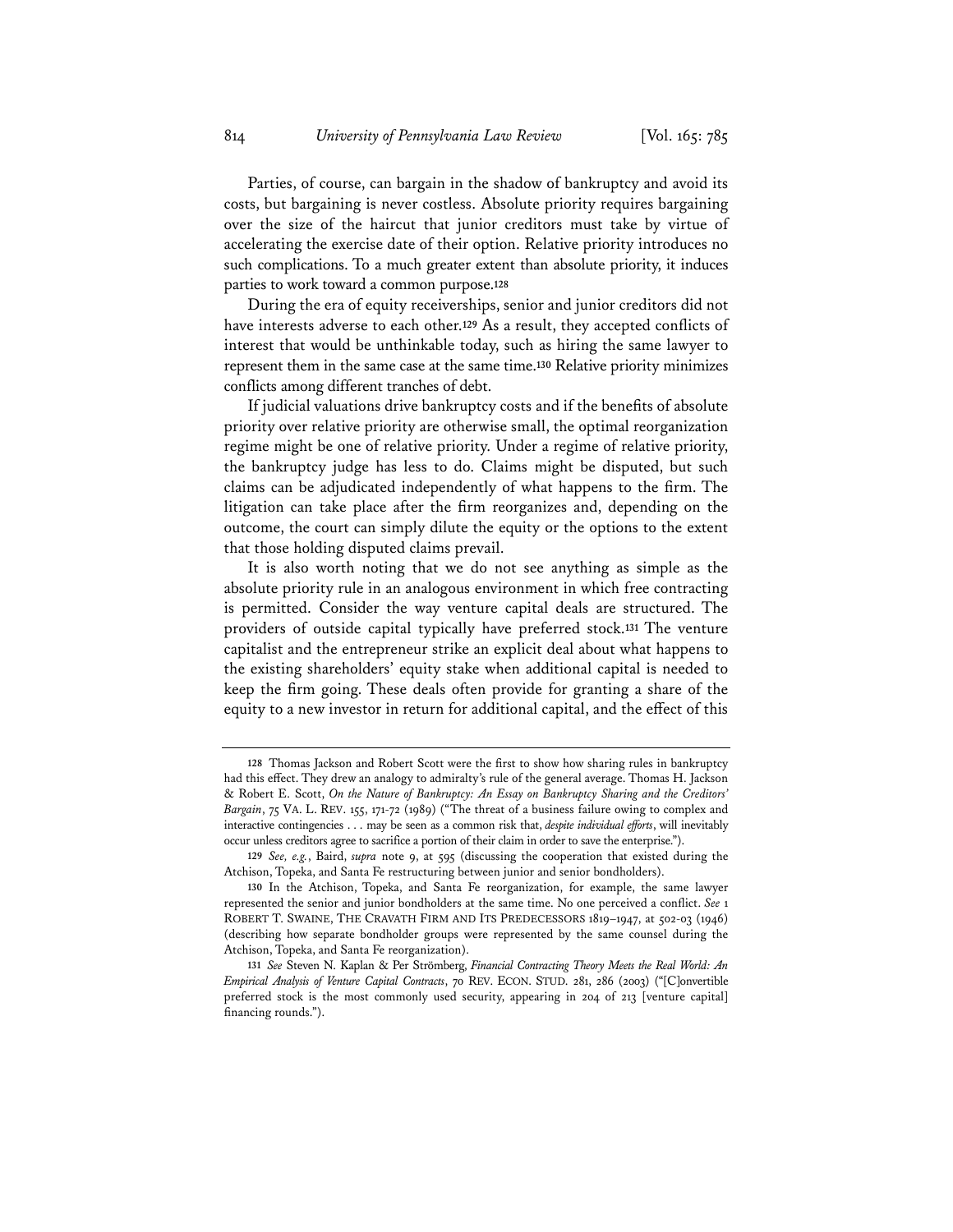restructuring is to dilute the existing shareholders' equity stake.**<sup>132</sup>** But the equity stake is diluted, not eliminated altogether. The entrepreneur still holds a stake.**<sup>133</sup>**

Whether relative priority makes sense turns on whether it avoids the costs of absolute priority without introducing costs of its own. The most obvious, but perhaps least problematic, challenge is the need to establish the exercise date of the call option that junior investors receive.**<sup>134</sup>** The exercise date in theory should be at the end of the term of the loan to the senior lender.**<sup>135</sup>** But many senior tranches of debt are revolving credit arrangements.**<sup>136</sup>** Defaults give the senior creditor the option of foreclosing on the assets, but as long as the senior creditor chooses not to exercise this right, the call option remains intact. Hence, the exercise date of the call option is uncertain.**<sup>137</sup>**

It is likely necessary to pick an arbitrary time for the duration of the options—perhaps three or five years. This exercise date can be thought of as an approximation of the time at which the senior debt would have been paid off in the absence of financial distress. It should be long enough to allow industry conditions and the operations of the firm to stabilize. By postponing the day of reckoning until after the future of the firm becomes clear, one can also be confident that the uncertainties of financial distress and the valuation difficulties it brings are not driving the market's assessment of the junior investor's claim.

Relative priority might prove costly if the simplicity of the reorganization process set the stage for taking advantage after it was over. Once senior lenders become the equityholders of the firm, they have the ability to sell it.

**<sup>132</sup>** Robert P. Bartlett III, *Venture Capital, Agency Costs, and the False Dichotomy of the Corporation*, 54 UCLA L. REV. 37, 64 (2006).

**<sup>133</sup>** When there is no debt in the capital structure, the venture capitalist does not have rights analogous to the foreclosure rights of a creditor. The dispute is typically over the extent of the dilution, not whether it is eliminated altogether. *See* José M. Padilla, *What's Wrong with a Washout?: Fiduciary Duties of the Venture Capitalist Investor in a Washout Financing*, 1 HOUS. BUS. & TAX L.J. 269, 270-71 (2001) (describing the circumstances and effects of the process of venture capital washout financing, which dilutes the founders' equity stake).

**<sup>134</sup>** *See supra* text accompanying note 36.

**<sup>135</sup>** When the loan comes to an end, the lender is entitled to insist on being paid. If she is paid, her rights are terminated. If she is not, she can choose to exercise her default rights. If she does exercise them, she forces a sale of the assets that wipes out junior interests as well as her own. *See* U.C.C. § 9-617(a)(3) (AM. LAW INST. & NAT'L CONFERENCE OF COMM'RS ON UNIF. STATE LAWS 2013–2014) (stating that a "secured party's disposition of collateral after default . . . discharges any subordinate security interest"). If she does not exercise them, the status quo is preserved. The junior interests remain in place.

**<sup>136</sup>** *See* Baird & Rasmussen, *supra* note 66, at 1228-29 (discussing modern revolving credit facilities and the ability of lenders to terminate them).

**<sup>137</sup>** To make the same point somewhat more formally, the option component of a junior investment instrument outside of bankruptcy is best modeled as having an exercise date that is accelerated with some probability during each period.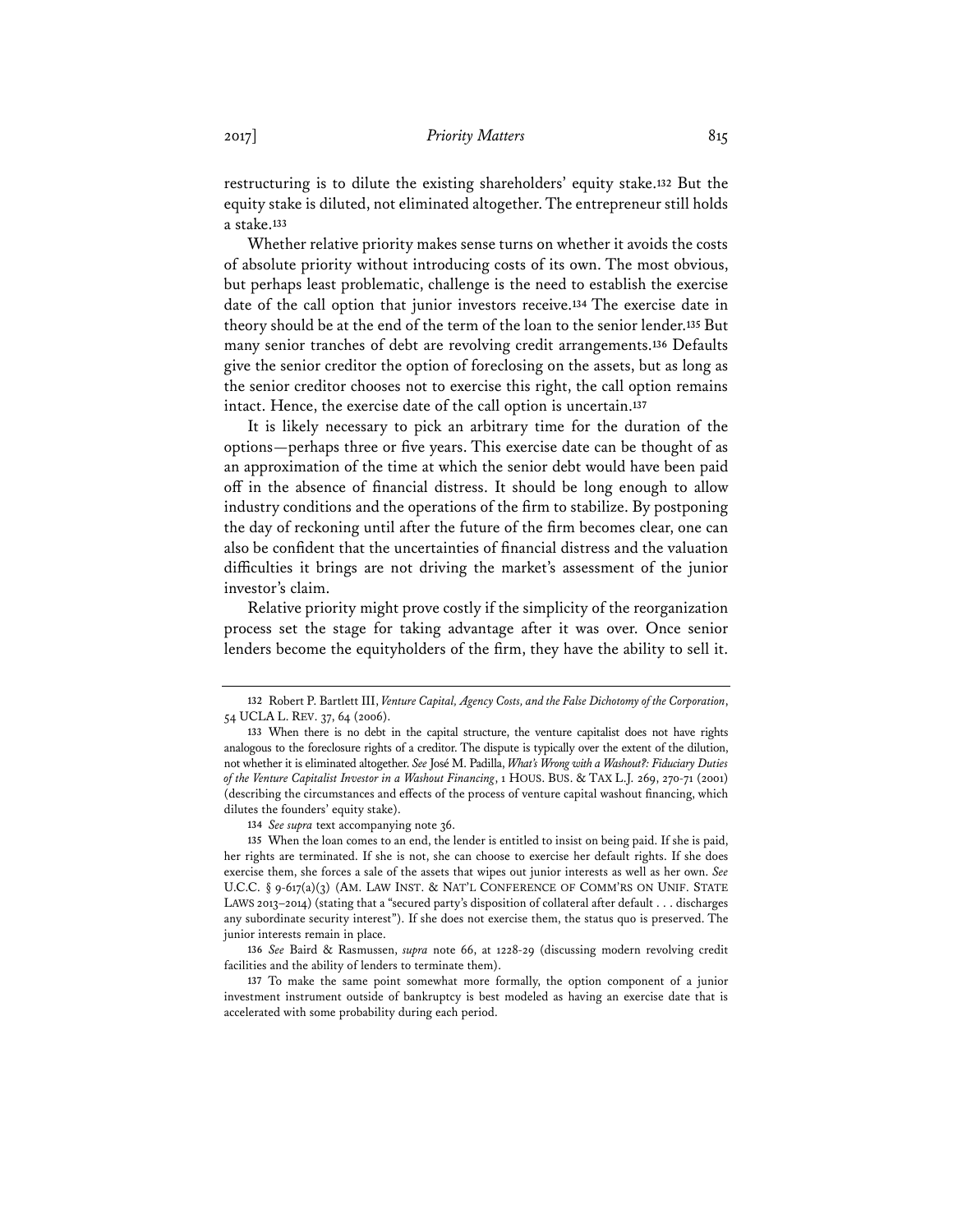Like any sale, such a sale is a recognition event that accelerates call options. Senior lenders might trigger such a sale even if it was a fire sale.**<sup>138</sup>** Alternatively, they could extract value from the firm by awarding themselves dividends or spinning off subsidiaries.**<sup>139</sup>**

In this post-bankruptcy environment, there is no longer a bankruptcy judge to ensure that the sale procedure protects everyone's rights. There is room for strategic behavior if the senior investor is better informed than the market as a whole. The senior investor, for example, might know that the firm could eventually be sold for more than it is owed before the market recognizes this. The senior investor could postpone such a sale until after the options had lapsed. The junior investors can protect themselves only if they both know what the firm is worth and possess sufficient liquidity to exercise the options before they expire.

It is important, however, not to overstate the possibility of misbehavior. Sales are comparatively easy to monitor.**<sup>140</sup>** As long as the equity is publicly traded, it should be possible to learn whether dividends are being made.**<sup>141</sup>** Moreover, the risk of fire sales is largely self-policing. Senior investors have every reason to be zealous in ensuring a sale price at least equal to the full amount they are owed. Up until that point, they enjoy a dollar for every additional dollar that the sale yields, and once they initiate a sensible sale process, competition between bidders may drive the sale price more than their own efforts at the margin. The problem is small as long as there is a market for the options and those holding the options have enough time to act before a sale is consummated. Those who hold them can either exercise them or, if they lack the liquidity, can sell them to someone else.

**<sup>138</sup>** There is evidence suggesting that senior lenders sell firms suboptimally. *See, e.g.*, Ayotte & Morrison, *supra* note 114, at 532-34 (finding data "consistent with the hypothesis that secured lender preferences distort real economic outcomes"); Lynn M. LoPucki & Joseph W. Doherty, *Bankruptcy Fire Sales*, 106 MICH. L. REV. 1, 31 (2007) (presenting data suggesting a loss of value when firms are sold in Chapter 11).

**<sup>139</sup>** Modern corporate law places relatively few limits on the ability of a firm with no debt to issue dividends or repurchase stock. For a discussion of the limitations that do exist, see Edward B. Rock, *Adapting to the New Shareholder-Centric Reality*, 161 U. PA. L. REV. 1907, 1949 (2013), which notes that the "board may . . . repurchase shares or pay dividends so long as total assets are greater than total liabilities plus capital."

**<sup>140</sup>** Even though the directors will have been put in place by the senior lender, they will find it hard to keep a sale secret, given their duty to seek the highest bidder once the firm is going to be sold. *See* Revlon, Inc. v. MacAndrews & Forbes Holdings, 506 A.2d 173, 182 (Del. 1986) (describing the duty of the board in a sale process as the "maximization of the company's value at a sale for the stockholders' benefit").

**<sup>141</sup>** Generally Accepted Accounting Principles require disclosure in the financial statements of "material related party transactions." Accounting Standards Codification 850-10-50-1. This would include large distributions or dividends to directors or managers. Publicly traded firms are required to follow these principles in their financial statements. Roberta S. Karmel & Claire R. Kelly, *The Hardening of Soft Law in Securities Regulation*, 34 BROOK. J. INT'L L. 884, 905 (2009).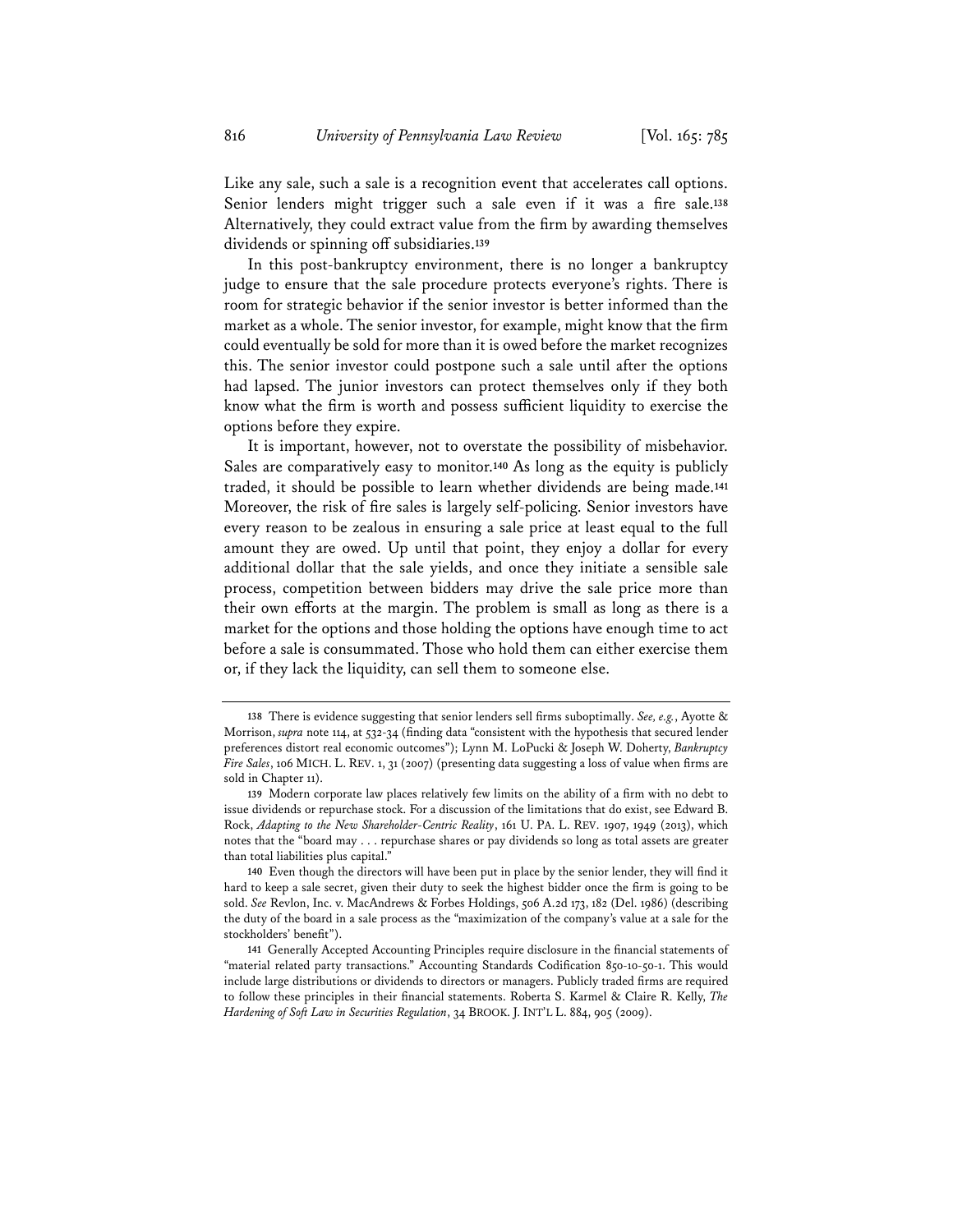2017] *Priority Matters* 817

A rule that protects relative priority rights after the reorganization may not need to be that elaborate, at least if there is a short period of time after the reorganization is over in which sales and dividends are not permissible. One might craft special rules that protect the junior option holders. But once the market for the equity and the call options develops (perhaps after three months or so), it might be enough to make only modest changes in existing director duties to protect the option holders.**<sup>142</sup>**

Implementing relative priority in this fashion distorts incentives in one other way. A capital structure in which so many out-of-the-money options exist for an extended period of time seems to create a mismatch between control rights and ownership rights. After the reorganization is over, the senior investors are in control of the firm, but they do not enjoy the entire upside. Once the senior investors improve the firm's fortunes sufficiently, the options will be in the money and the senior investors will be cashed out. Beyond a certain point, they are not compensated with greater returns for taking greater risks. If a senior creditor controls the firm and is owed \$100 and the firm's only asset is a \$100 riskless security, the senior creditor will not allow the riskless security to be exchanged for a project that pays \$300 or \$0 with equal likelihood, even though a sole owner of the firm would jump at the opportunity. The senior creditor has nothing to gain from investing in the risky project and everything to lose. Without the ability to capture upside gains, senior creditors are, by nature, inclined to pursue inefficiently cautious strategies.**<sup>143</sup>**

But these costs may not be large either. Creditors today exercise substantial control even though they are not the residual owners of the firm.**<sup>144</sup>** During the equity receiverships, voting trusts put control of the firm in the hands of senior investors and returned it to junior investors only after things stabilized.**<sup>145</sup>** Venture capital investors typically have preferred stock and exert considerable control over those junior to them in the capital structure.**<sup>146</sup>** They too might be inclined to take actions that are in their own interests and

**<sup>142</sup>** As noted, directors already have a duty to obtain the highest price they can once they decide to put the firm on the auctioneer's block. *Revlon*, 506 A.2d at 182. One can imagine a legal rule that gave option holders some forms of equitable relief to ensure that the old senior creditors maximized value when they tried to sell the firm.

**<sup>143</sup>** The incentives of senior stakeholders are always skewed in this fashion. *See* Roe, *supra* note 12, at 542 (explaining that creditors "want to make the firm more viable only if viability enhances the chance or size of their repayment, or otherwise provides them with a greater net present value").

**<sup>144</sup>** *See supra* notes 29–32 and accompanying text.

**<sup>145</sup>** *See* RIPLEY, *supra* note 76, at 403-04.

**<sup>146</sup>** *See* Kaplan & Strömberg, *supra* note 131, at 290-91 (reporting the results of a study indicating that "board rights, voting rights, and liquidation rights [in venture capital financing agreements] are allocated such that if the firm performs poorly, the [venture capital investors] obtain full control"); *see also supra* note 131 and accompanying text.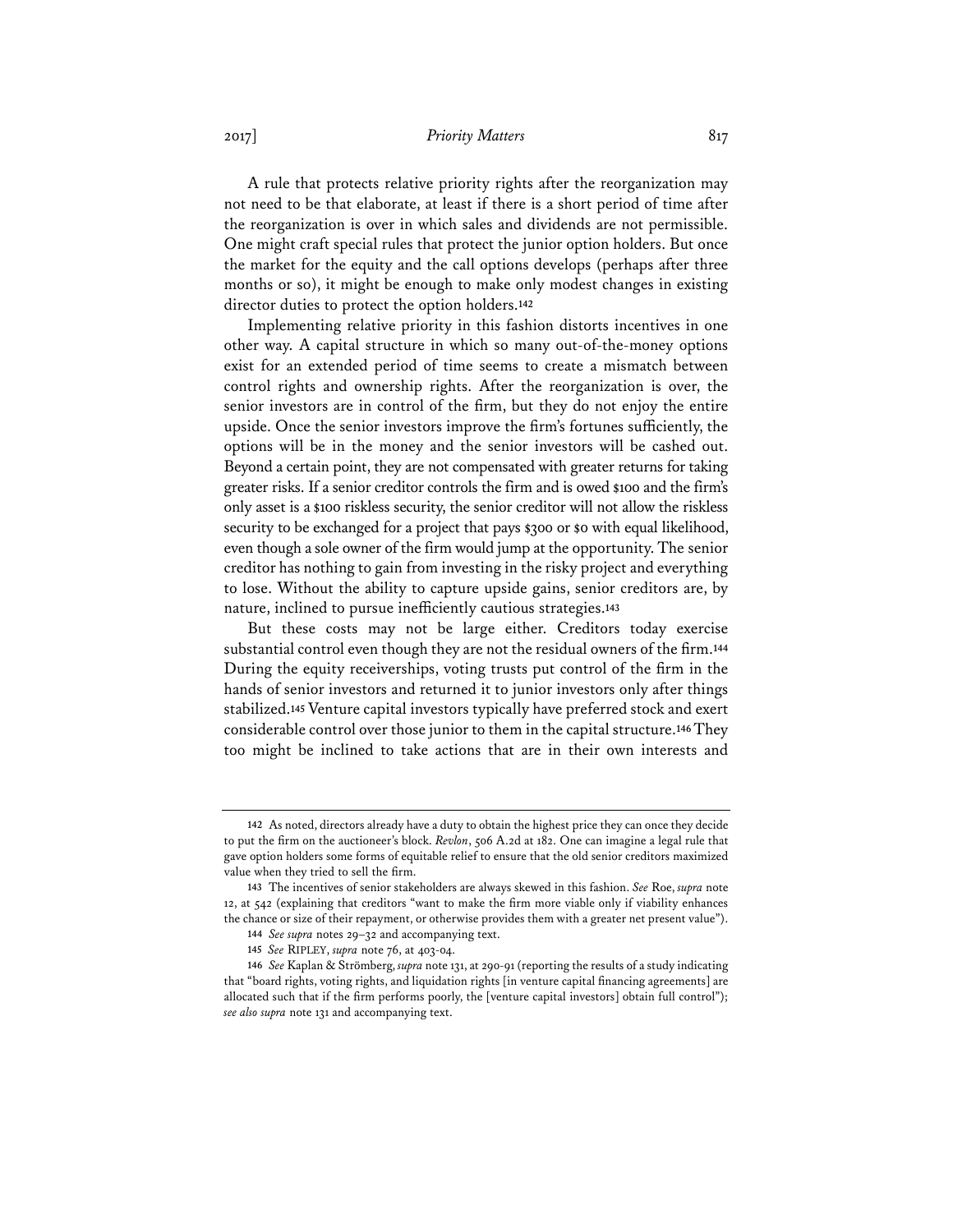contrary to those of the firm as a whole, but sophisticated parties nevertheless bargain for these arrangements.**<sup>147</sup>**

The old senior stakeholders are unlikely to have many opportunities to make decisions about running the firm that favor themselves at the expense of junior stakeholders.**<sup>148</sup>** Those in control of large publicly traded firms rarely choose between strategies with radically different risk profiles. Rare is the firm that finds itself at a crossroads in which it must invest in either pizza ovens or fusion reactors. Even when such choices are made, they typically come from the initiative of the CEO rather than the board.**<sup>149</sup>** Although the old senior creditors can pick the CEO, it is unlikely that they will screen for the one whose risk profile best suits them. Picking a CEO is sufficiently hard such that finding the executive who is best for the firm is almost always the first-order concern.**<sup>150</sup>**

In short, it seems unlikely that the presence of out-of-the-money options would create large inefficiencies. Even if call options seriously interfered with the incentives of the senior lenders, the senior lenders have the ability and the incentive to fix the problem by buying the options themselves and returning to a more traditional all-equity capital structure. The price at which the call options trade puts an upper limit on their potential costs. Senior lenders do not even need to buy all of the options. They can ensure that the firm remains on its existing trajectory by buying only enough to ensure they remain in control. Buying a majority of the call options would necessarily be sufficient,**<sup>151</sup>** and control can often be gained with significantly less.**<sup>152</sup>**

Alternatively, during the reorganization, senior creditors can bargain with the junior creditors and propose a plan in which the juniors receive cash or

**149** Douglas G. Baird & Robert K. Rasmussen, *The Prime Directive*, 75 U. CIN. L. REV. 921, 925-26 (2007) (noting that fundamental changes in the direction of a business are rare and, when they do occur, typically come at the initiative of the CEO, not the board).

**150** *See id.* at 931 (noting that "[f]inding good managers [in the first place] is much harder and much more important than writing their contracts").

**<sup>147</sup>** *See* William W. Bratton & Michael L. Wachter, *A Theory of Preferred Stock*, 161 U. PA. L. REV. 1815, 1819 (2013) (noting that preferred stockholders "straddle[] the wall" between "insider[]" common stockholders and "outside" lenders (internal quotation marks omitted)).

**<sup>148</sup>** In presenting his option-preservation mechanism designed to ensure that the decision between going-concern sales and reorganizations is made efficiently, Casey discusses granting call options to junior creditors and argues, as here, that there are "a number of reasons to think that this problem [of inefficient incentives on the part of equity holders subject to call options] might be small in practice." Casey, *supra* note 3, at 805.

**<sup>151</sup>** If the senior stakeholders own the majority of the call options, then the remaining options, representing a less-than-controlling interest in the firm, will never be sufficient to acquire control, even if exercised.

**<sup>152</sup>** For a discussion of what is required to become a controlling shareholder as a legal matter and examples where control was found when the largest shareholder owned less than 50%, see *In re* Crimson Exploration Inc. Stockholder Litig., No.8541-VCP, 2014 WL 5449419, at \*10-12 (Del. Ch. Oct. 24, 2014).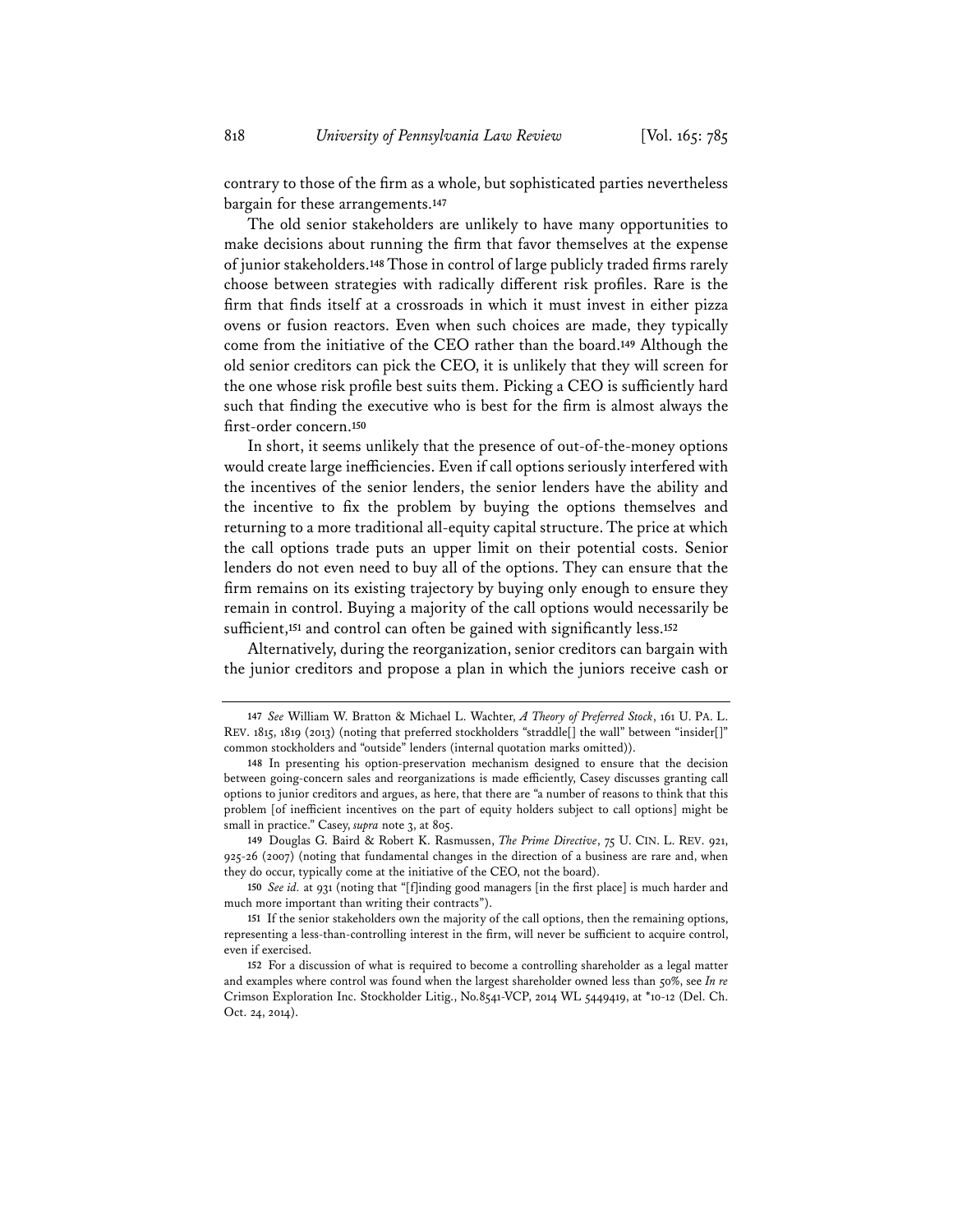some other consideration instead of call options.**<sup>153</sup>** Bargaining in the shadow of these options is easier than bargaining in the shadow of a full-blown valuation hearing. The junior stakeholders cannot demand more than the costs that the senior stakeholders would incur by simply walking away from the negotiations.**<sup>154</sup>** In any event, senior creditors cannot be made worse off by having the ability to negotiate with junior investors in addition to the option of giving them call options.

There are, however, at least two other obstacles that will make relative priority hard to implement. First, it is too simple to equate the strike price of the option with the amount of debt outstanding. The strike price needs to include the entire amount that is owed the senior creditor, including interest and other costs associated with the extension of credit.**<sup>155</sup>** In the absence of a simple rule, calculating these amounts may itself prove costly. Many recent bankruptcy cases involve protracted disputes over interest rates and other rights to payment to which the senior creditor is entitled, such as make-whole premiums.**<sup>156</sup>** It is possible that the typical reorganization has so many valuation issues in addition to the challenge of valuing the entire firm as a whole that the benefit of avoiding this particular valuation does not loom that large. Absolute priority is to be preferred simply because it is the simplest to implement.**<sup>157</sup>**

More importantly, any justification for a relative priority regime must contend with structural priority. The assets of large firms are commonly

**155** The secured claim includes "interest on such claim, and any reasonable fees, costs, or charges provided for under the agreement." 11 U.S.C. § 506(b) (2012); *see also* COMMISSION REPORT, *supra* note 3, at 223 (explaining that junior creditors are only likely to be entitled to some redemption option value where the senior class's distributions on the plan confirmation or sale order date are close to the full principal amount of their claims plus interest).

**156** Interest rate battles are a major point of conflict in modern reorganizations. *See, e.g.*, *In re* MPM Silicones, LLC, 531 B.R. 321, 324 (S.D.N.Y. 2015) (upholding the bankruptcy court's decision to calculate interest rates based on the seven-year Treasury rate, rather than the national prime rate), *appeal docketed*, 15-1771 (2d Cir. June 1, 2015). The treatment of make-whole provisions is similarly a fiercely contested issue in modern reorganizations. *See In re* Energy Future Holdings Corp., 842 F.3d 247, 261 (3d Cir. 2016) (upholding make-whole clause in a loan agreement); *In re* Sch. Specialty, Inc., No. 13-10125(KJC), 2013 WL 1838513, at \*5 (Bankr. D. Del. Apr. 22, 2013) (denying motion to disallow a make-whole payment); *In re* Trico Marine Servs., Inc., 450 B.R. 474, 476 (Bankr. D. Del. 2011) (denying trustee's motion for full and immediate payment of make-whole premium).

**157** *See* Baird & Rasmussen, *supra* note 34, at 940 ("Absolute priority may be the appropriate rule in this environment only because it is the simplest.").

**<sup>153</sup>** The ABI Commission provides for cashing out call options as an alternative to issuing them. *See* COMMISSION REPORT, *supra* note 3, at 221 (explaining the commission's approach to calculating the redemption option value).

**<sup>154</sup>** The holdout value that the junior investors receive can never be greater than the value of the exit option of the senior investors. *See* Alberto Dalmazzo, *Outside Options in a Bargaining Model with Decay in the Size of the Cake*, 40 ECON. LETTERS 417, 417 (1992) (modeling two-party bargaining with exit options). For a formal application of this principle to bankruptcy, see Douglas G. Baird & Randal C. Picker, *A Simple Noncooperative Bargaining Model of Corporate Reorganizations*, 20 J. LEGAL STUD. 311, 328-47 (1991).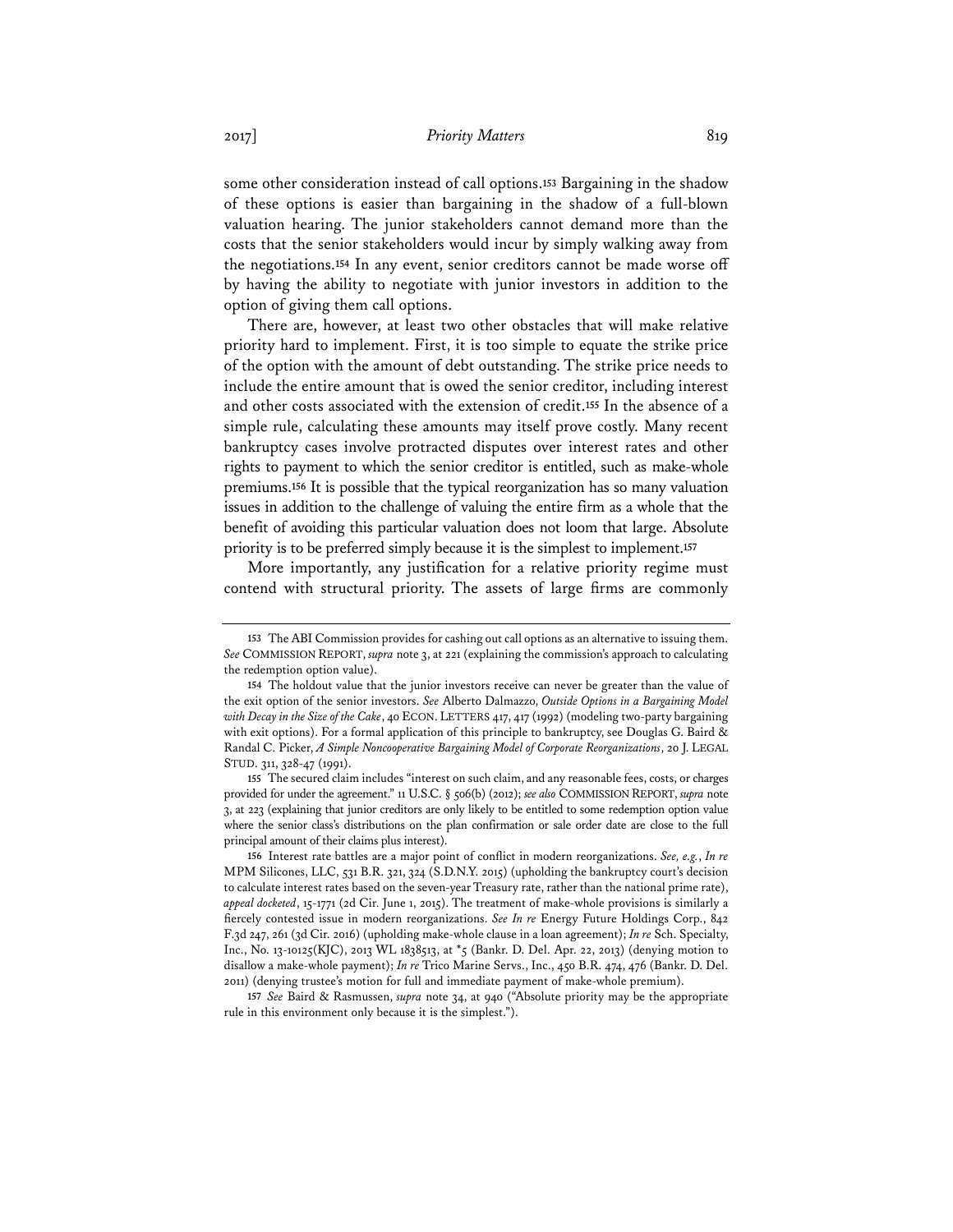dispersed among different corporate entities.**<sup>158</sup>** A key asset essential to the firm's survival as a going concern may be parked in a separate subsidiary, with its own creditors. If this subsidiary is also insolvent, then in a regime of relative priority, the parent (and, indirectly, creditors of the parent) has a call option only on the key asset. It has no ability to direct how it is used. If this asset is essential to the operation of the firm as a whole, those running the parent need to control it. Merely having a call option without any control rights is not enough.

It is possible, in principle, to value both the asset in the subsidiary and the value of the option that the parents have in it and cash out the creditors of the subsidiary accordingly, but the need for such a valuation is a serious weakness. Indeed, some of the most expensive valuation battles in large Chapter 11s involve creditors with rights against different members of a corporate group: creditors with rights against a subsidiary square off against creditors of the parent or another subsidiary.**<sup>159</sup>** When a corporate group is involved, relative priority may trigger the same costly litigation and bargaining that absolute priority brings with it.**<sup>160</sup>**

One might argue that these complications that arise from structural priority make any return to relative priority a pipe dream. As long as one respects corporate form, any institutional investor who wants to opt out of relative priority can readily do so merely by insisting that the firm's assets be dropped into an operating subsidiary and requiring that all other institutional debt be at the parent level.

But it is also possible to turn this argument on its head. To the extent that one believes that relative priority is in fact the regime that would naturally emerge from the creditors' bargain, the ability of creditors to opt out of the regime is not a problem. If relative priority is in fact desirable, they will not want to opt out. The opting out that exists today may be a consequence of the high costs of a reorganization regime committed to absolute priority.

The case for relative priority rests on the idea that it serves the interests of investors as a group. There is no reason to force it on investors in a particular firm if, under the circumstances in which they find themselves, they do not want it. Indeed, a regime that implements relative priority while respecting structural priority may provide the best of both worlds. Most

**<sup>158</sup>** *See* Anthony J. Casey, *The New Corporate Web: Tailored Entity Partitions and Creditors' Selective Enforcement*, 124 YALE L.J. 2680, 2682 (2015) ("Firms regularly separate assets and place them in different legal entities to create value."). Casey's article discusses corporate structure and the implications for bankruptcy. *See generally id.* 

**<sup>159</sup>** *See, e.g.*, *In re* Adelphia Commc'ns Corp., 368 B.R. 140, 146-47 (Bankr. S.D.N.Y. 2007) (noting that a settlement of intercreditor disputes among 230 related entities so at loggerheads that a sale everyone considered optimal was almost derailed).

**<sup>160</sup>** *See supra* notes 104–06 and accompanying text.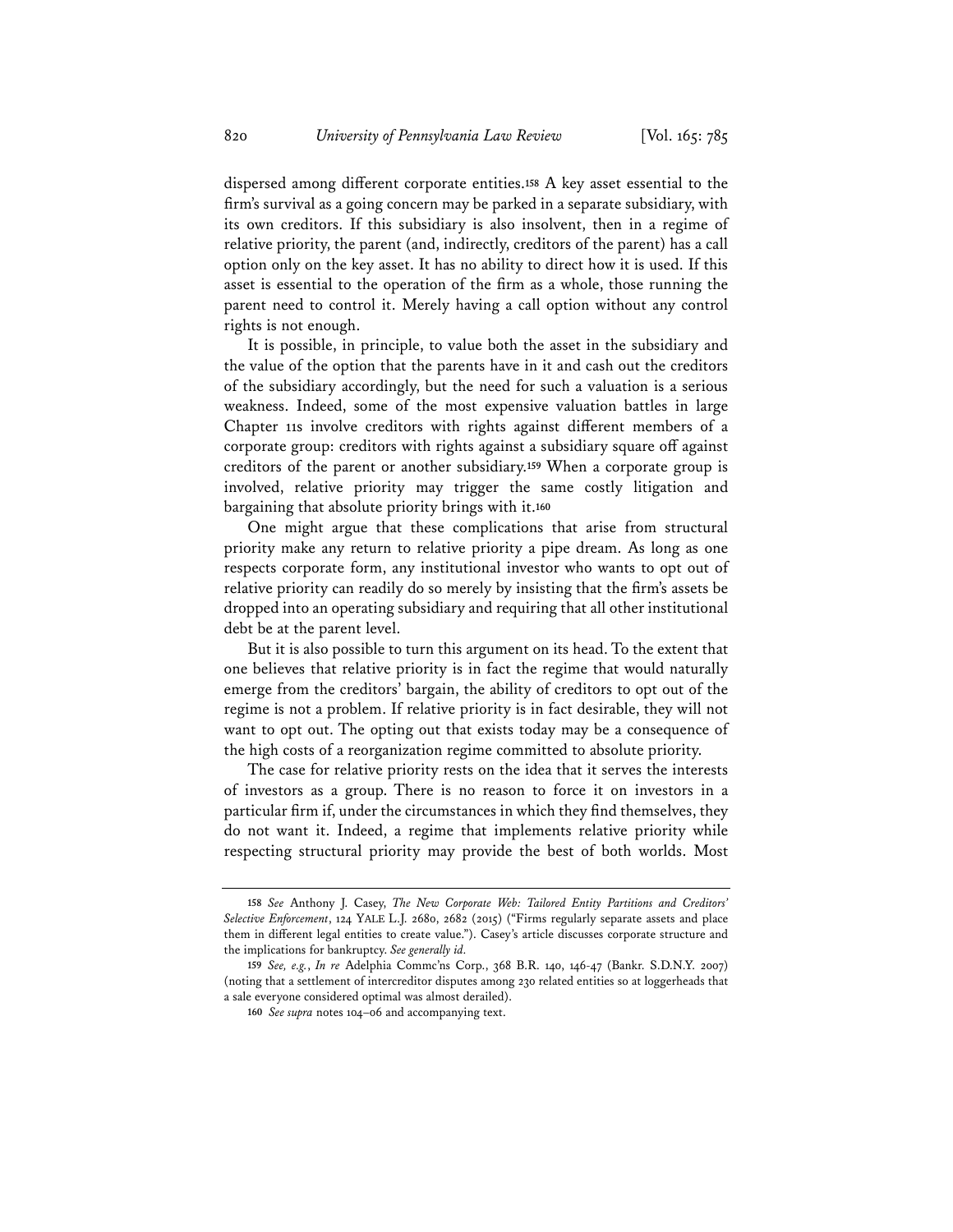#### 2017] *Priority Matters* 821

institutional investors might prefer relative priority, while others might want the ability to opt out of bankruptcy entirely. Structural priority, when it is respected, provides one set of investors with a strong form of absolute priority that may come with lower costs than under existing law. It gives creditors of a separate legal entity the ability to exit the bankruptcy process entirely.**<sup>161</sup>**

Capital structures are themselves endogenous to the priority regime that the law provides.**<sup>162</sup>** The capital structures that we see today, ones in which corporate groups are the norm,**<sup>163</sup>** may be a product of a reorganization regime that imposes absolute priority and the costs associated with it.

#### IV. BARGAINING IN THE SHADOW OF ABSOLUTE PRIORITY

Parties have the ability to avoid the costs of a full-blown judicial valuation through negotiations. Indeed, much of the reorganization process consists of these negotiations. But these negotiations are themselves costly. Moreover, bargaining in anticipation of a judicial valuation itself introduces distortions. The fog and uncertainty of financial distress allows some creditors to manipulate the process to capture value from others.**<sup>164</sup>**

Whatever benefits absolute priority brings as a matter of theory may be lost in a regime that implements absolute priority with a judicial valuation. Modern Chapter 11's commitment to bargaining in the shadow of a nonmarket valuation is, at some level, inconsistent with its commitment to absolute priority. Bargaining that is done in the shadow of a judicial process committed to absolute priority may result in systematic departures from absolute priority, even if judges are themselves unbiased and completely committed to respecting it.

The first obstacle to implementing absolute priority in a nonmarket environment arises from the asymmetrical positions of senior and junior lenders. Assume that a senior investor is owed \$100 and the firm is worth exactly \$100. Both the senior and junior investors have this information, but the judge does not. The judge will make an unbiased valuation, but her valuation will have greater variance than that of the parties themselves. Half the time, she will find the firm is worth \$110; half the time, she will find it is worth \$90.

Under the absolute priority rule, the senior creditor is entitled to the entire firm. Absolute priority requires that the senior creditor receive \$100 in

**<sup>161</sup>** *See* Baird & Casey, *supra* note 64, at 7-8 ("[P]artitioning can give individual investors the ability to withdraw assets from a business that encounters financial distress, notwithstanding bankruptcy law.").

**<sup>162</sup>** *See* Casey, *supra* note 158, at 2683 ("[F]irms can tailor the impact and degree of any legal partition to create a precise structure.").

**<sup>163</sup>** *See id.* at 2682 ("Firms regularly separate assets and place them in different legal entities to create value.").

**<sup>164</sup>** For a summary of these issues, see *supra* notes 103–05 and accompanying text.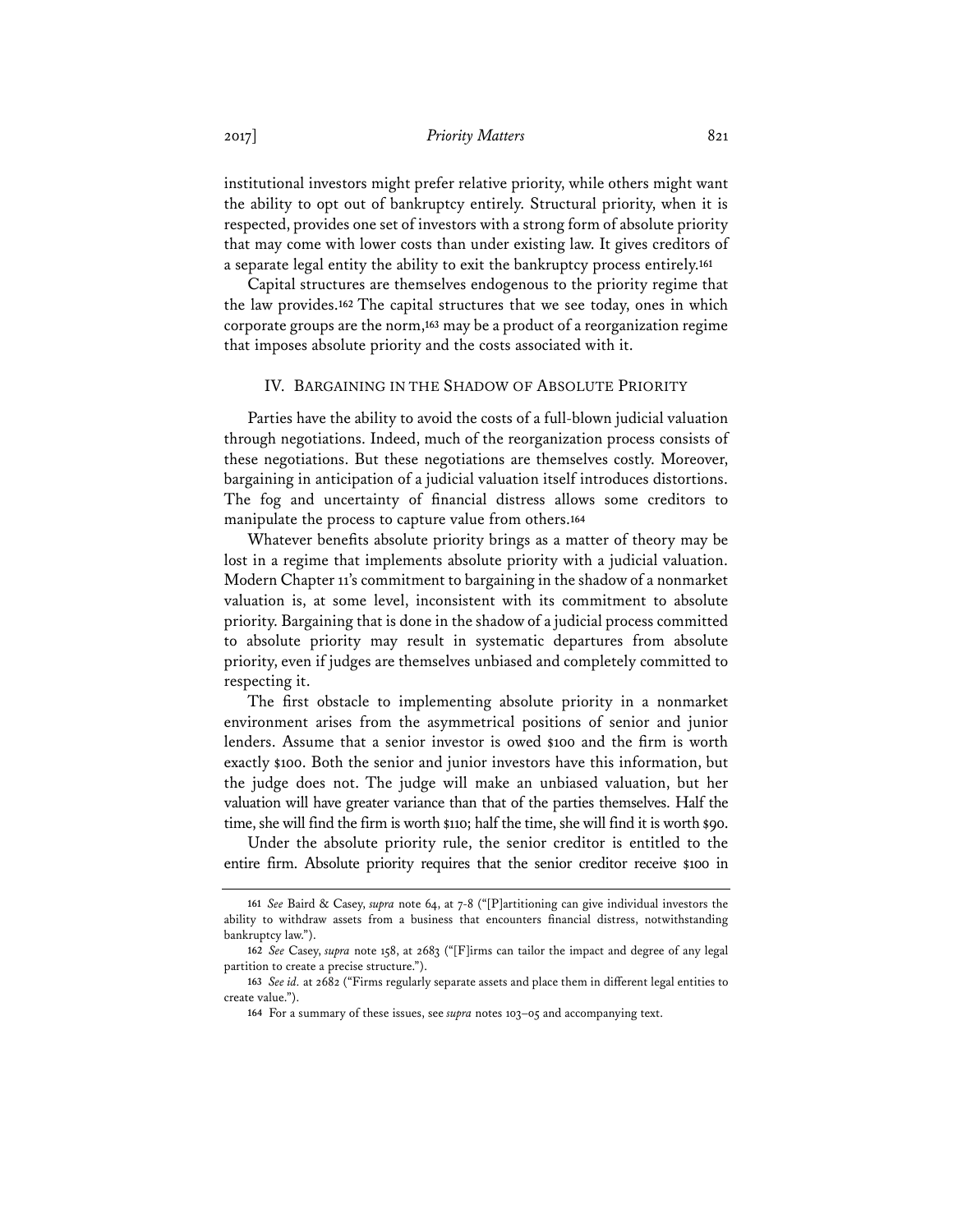expectation. But bargaining in the shadow of an unbiased—but uncertain judicial valuation does not produce this result. When the senior lender and junior lender strike a bargain with each other, the senior lender will likely be willing to take less than \$100.

If the judge finds that the firm is worth \$90, which she will do half the time, she will give the entire firm to the senior lender. The judge undervalues the firm, but the junior creditor is no worse off. Even with a correct valuation of \$100, she would still not receive anything. But errors in the other direction are not equally benign. Half the time the judge will find that the firm is worth \$110. When this happens, the judge's error will lead her to award the junior creditor something, and the senior creditor will end up with less than \$100. The benefit the junior creditor enjoys when the judge overvalues the firm is not offset by any corresponding loss when she undervalues it.

This phenomenon of valuation variance is pervasive.**<sup>165</sup>** Bargaining in Chapter 11 tends to generate relative priority outcomes, even in the face of a judge's unflinching commitment to absolute priority. Junior investors are likely to enjoy option value from the variance associated with the valuation.**<sup>166</sup>** The uncertainty associated with the valuation may lead senior lenders to accept less than what they would receive if the firm could be sold at the valuation that the parties themselves expect the court to place on the firm.**<sup>167</sup>**

Both junior and senior creditors will take account of this departure from absolute priority in their negotiations. Valuation variance itself creates option value, and this option value will be cashed out in any deal they strike.

Valuation variance is just one way in which junior creditors can take advantage of the bankruptcy judge being imperfectly informed about the value of the firm. Of course, it is possible to implement rules that mitigate the valuation variance and other ways in which junior investors can take advantage of the judge's information deficit.**<sup>168</sup>** Indeed, a number of rules in

**<sup>165</sup>** *See supra* note 90 and accompanying text.

**<sup>166</sup>** Junior creditors, however, do not always benefit from valuation variance. As Bo Huang shows, if the bankruptcy judge overvalues the firm and the junior investor receives a stake in the firm instead of cash, the junior investor is being paid in a diluted currency. *See* Bo Huang, Absolute Priority, Options, and Bargaining Dynamics in Chapter 11 Organizations 14-19 (Sept. 19, 2011) (unpublished manuscript), http://dx.doi.org/10.2139/ssrn.1930404 (describing the "ceiling effect" that arises when "securities to be distributed under a Chapter 11 plan could not be worth in the aggregate any more than the debtor's enterprise value, so that, at a certain point, a higher valuation by the judge could not lead to any additional recovery for the junior class"). It is even possible that, in some cases, valuation variance might favor senior creditors.

**<sup>167</sup>** For an exploration of valuation variance, see Baird & Bernstein, *supra* note 14, at 1957-60.

**<sup>168</sup>** Bo Huang was the first to show how put options can correct the distortion to absolute priority brought about by bargaining in the shadow of a judicial valuation. He also provides a formal proof. Huang, *supra* note 166, at 16-19.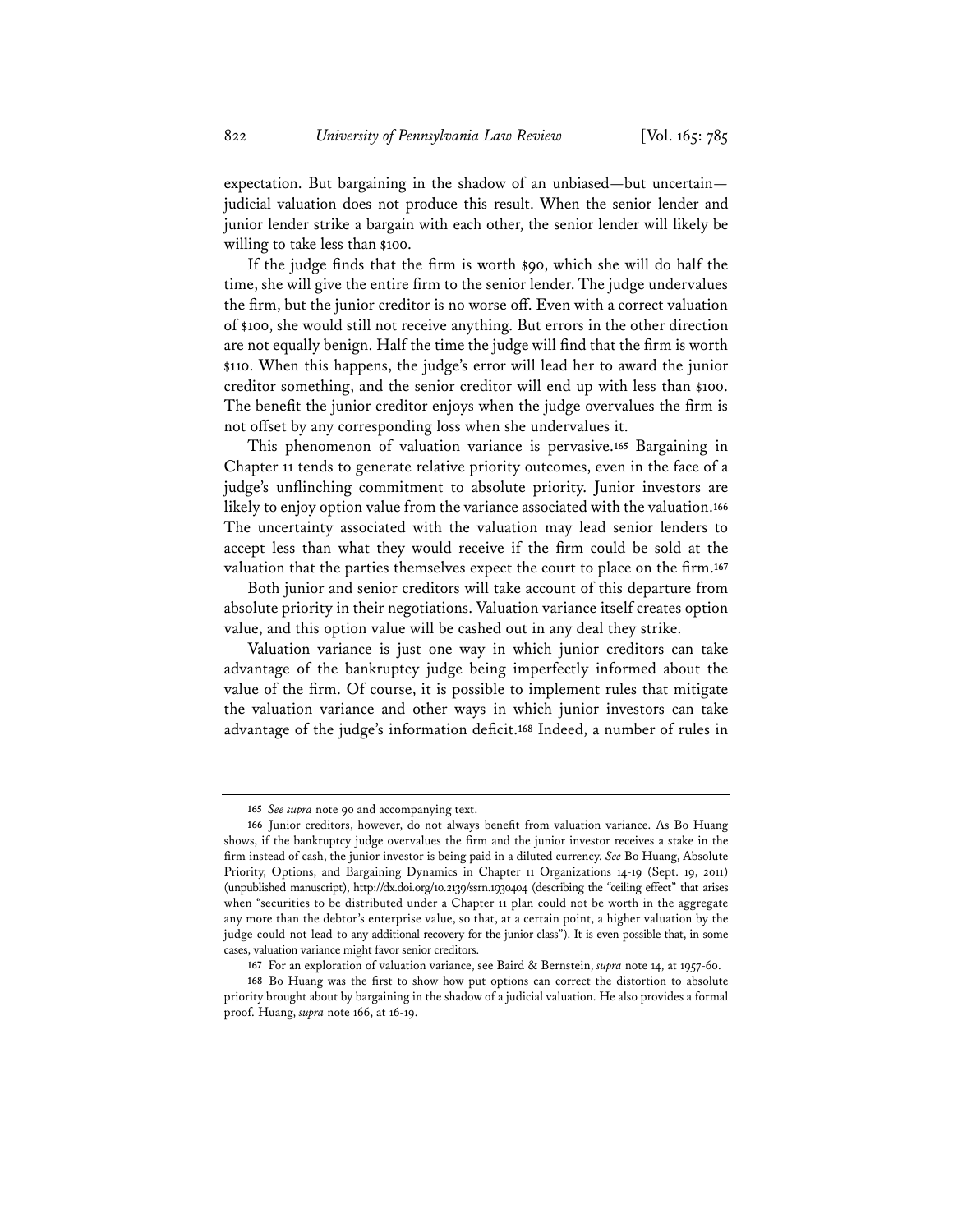the Bankruptcy Code serve this function.**<sup>169</sup>** These rules, however, are themselves costly to implement**<sup>170</sup>** and lead to reorganization plans that are themselves inefficient. Moreover, a rule designed to ensure that absolute priority is observed with respect to one party may increase the risk of undercutting the priority right of someone else.

Many of Chapter 11's most complicated rules are the ones designed to prevent junior investors from exploiting the judge's inability to value the firm with precision. For example, the plan must give senior creditors senior securities.**<sup>171</sup>** To be confirmed over a senior creditor's objection, a plan must give the senior creditor senior securities or their "indubitable equivalent."**<sup>172</sup>** By giving the old senior creditor senior securities, it will be entitled to be paid first. This offers some protection when the firm is undervalued because the value of the firm flows in the first instance to the senior creditor. This protection for the senior creditor comes at a cost, however. By insisting that senior creditors receive senior debt,**<sup>173</sup>** the Bankruptcy Code induces reorganized firms to leave Chapter 11 with too much debt in their capital structure. This in turn increases the chance that the firm will fail again and there will be another costly reorganization.**<sup>174</sup>**

Let us assume that the firm is worth \$100 and the senior creditor is owed \$100, but the bankruptcy judge erroneously thinks the firm is worth \$120. The

**174** This phenomenon of "Chapter 22s" is a familiar one. Recent examples include Patriot Coal and Revel Casinos. *See* Harold Brubaker & Amy S. Rosenberg, *A Second Bankruptcy for Struggling Revel Casino*, PHILLY.COM (June 20, 2014, 1:08 AM), http://www.philly.com/philly/hp/news\_update /20140620\_Revel\_casino\_files\_\_again\_\_for\_bankruptcy.html [https://perma.cc/G8JM-HE44] (describing Revel's second bankruptcy filing in thirteen months); Tom Hals, *Update 2-Patriot Coal Files Chapter 11 Again, Is in Talks with Buyer*, REUTERS (May 12, 2015, 6:18 PM), http://www.reuters.com/article/ patriot-coal-bankruptcyidUSL3N0Y36G620150512 [https://perma.cc/P6AW-YL3M] ("Patriot Coal Corp filed for bankruptcy protection on Tuesday, just 18 months after emerging from its previous Chapter 11 . . . .").

Many of these arise because of the capital structure the firm has on exiting the first Chapter 11. *See* Edward I. Altman, *Revisiting the Recidivism-Chapter 22 Phenomenon in the U.S. Bankruptcy System*, 8 BROOK. J. CORP. FIN. & COM. L. 253, 274 (2014) (finding that "a large proportion of debtors filing a subsequent bankruptcy petition[] . . . had a significantly worse financial profile upon emergence from the initial filing than those emerging as going concerns and not filing again").

**<sup>169</sup>** For an exploration of how many of Chapter 11's rules are designed to prevent the undervaluation of secured claims, see Anthony Sexton, *Indubitably Uncertain:* Philadelphia Newspapers *and the Role of Valuation Uncertainty in Attempted Cramdown of All-Equity Plans*, 28 EMORY BANKR. DEV. J. 55, 67 (2011), which explains that "[m]any of the Code's protections for secured creditors are based on an arguably justifiable fear about the vagaries of the judicial valuation process."

**<sup>170</sup>** *See* Huebner & Tisdell, *supra* note 42, at 81 (describing these procedures as "incredibly complicated and costly").

**<sup>171</sup>** *See* Consol. Rock Prods. Co. v. Du Bois, 312 U.S. 510, 528-29 (1941) (maintaining that although creditors may be given inferior grades of securities, their superior rights vis-à-vis the stockholders must be recognized).

**<sup>172</sup>** 11 U.S.C. § 1129(b)(2)(A)(iii) (2012).

**<sup>173</sup>** *Id.* § 1129(b)(2)(A)(i)(I).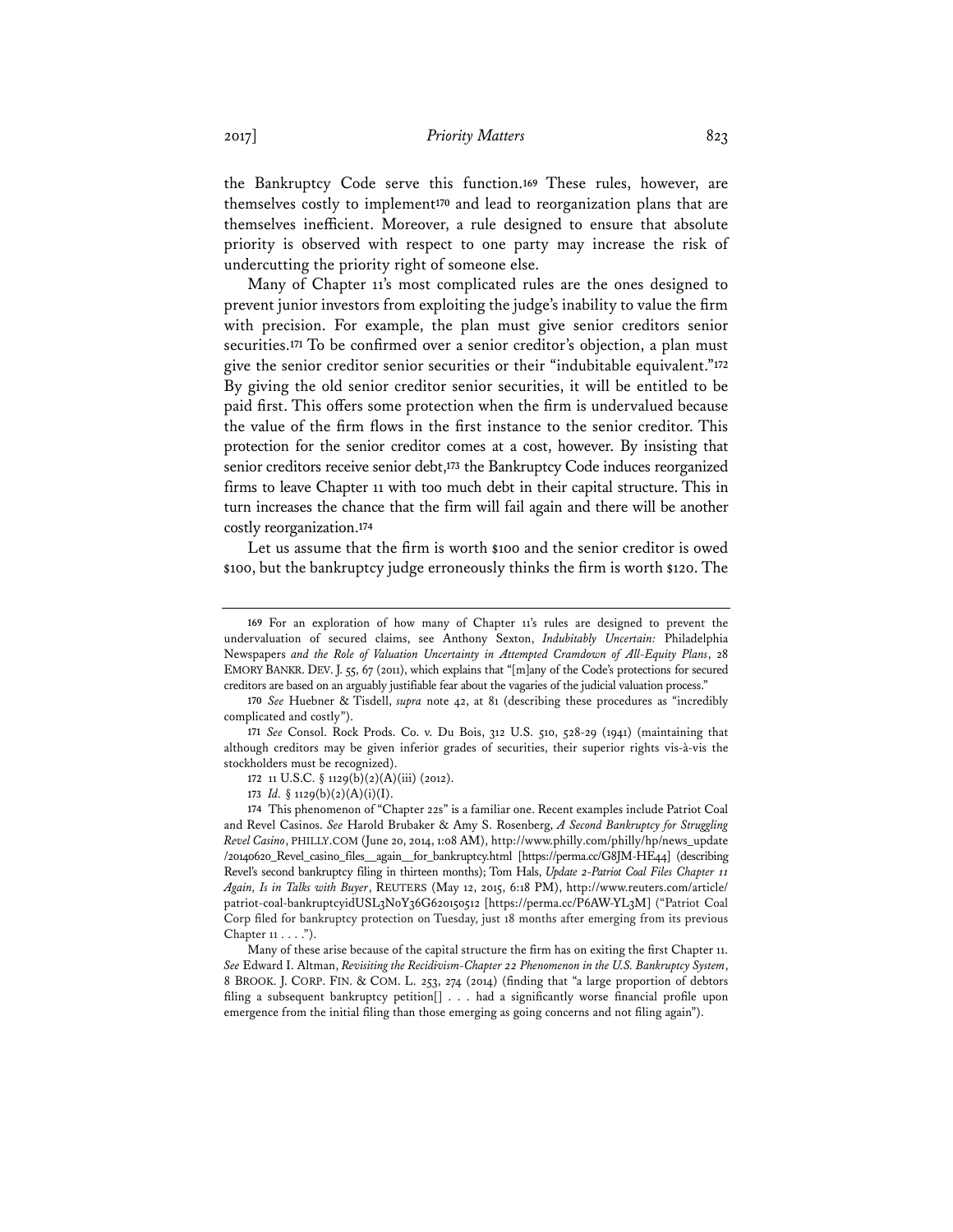senior creditor will receive a note for \$100. The note will not be worth \$100. The judge's erroneous belief that there is a \$20 equity cushion will lead her to set an artificially low interest rate. Nevertheless, the note should still be worth more than \$80, which is the value of the equity that the senior lender would receive if she lacked the right to demand a senior security.**<sup>175</sup>**

Many of Chapter 11's other rules are similarly designed to prevent junior investors from lowballing senior investors. Secured creditors are able to waive their deficiency claims and insist on a stream of payments equal, in nominal terms, to the face amount of the debt.**<sup>176</sup>** Secured creditors are entitled to press deficiency claims even if, outside of bankruptcy, they are nonrecourse creditors.**<sup>177</sup>** But this expansion of the secured creditor's rights protects against undercompensation only by introducing the risk of overcompensation.

Other rules aimed at protecting senior creditors invite strategic behavior on the part of junior investors. For example, at least one impaired class must accept the plan.**<sup>178</sup>** This rule induces plan proponents to manipulate classes to pass this hurdle.**<sup>179</sup>** These manipulations both generate costly litigation and lead to distortions of their own. (For example, the plan proponent must ensure that enough is given to the gerrymandered class of junior creditors so that they support the plan. This itself introduces the risk of overcompensating them.)

It is commonly thought that Chapter 11's nonmarket valuation mechanism systematically undercompensates senior creditors.**<sup>180</sup>** Academics typically

**<sup>175</sup>** The judge believes the firm is worth \$120 and the senior creditor is owed \$100. Hence, she would award the senior creditor 80% of the equity. Because the firm is worth only \$100, the senior creditor's share would trade for \$80. It is possible to come up with hypotheticals in which the equity would be more valuable than the senior security. They crucially depend upon the judge overestimating the value of the firm and the likelihood of default. One would, for example, rather have 80% of the value of the firm than a note that paid \$100 if the bankruptcy judge mistakenly thought that the note would be paid with certainty when the firm's only asset was a lottery ticket that paid \$1000 one time in ten. Eighty percent of the equity is still worth \$80, but the note is worth only \$10. (Because the bankruptcy judge believes the firm to be riskless, the senior creditor would not be given any risk premium.)

**<sup>176</sup>** This is the combined effect of the § 1111(b) election, which allows a secured creditor to assert the full amount it is owed as a secured claim, and the treatment of a dissenting class of secured creditors under § 1129(b)(2)(A), which requires every secured claim to be paid in full in nominal dollars. *See* 11 U.S.C. § 1111(b)(1)(A); *id.* § 1129(b)(2)(A)(i)(II).

**<sup>177</sup>** 11 U.S.C. § 1111(b)(1)(A).

**<sup>178</sup>** 11 U.S.C. § 1129(a)(10).

**<sup>179</sup>** *See In re* Vill. at Camp Bowie, 710 F.3d 239, 247-48 (5th Cir. 2013) (rejecting the argument that the plan proponent violated § 1129(a)(3) good faith obligations by artificially impairing one class of creditors for the purpose of meeting  $\S$  1129(a)(10)).

**<sup>180</sup>** *See, e.g.*, Arturo Bris, Alan Schwartz & Ivo Welch, W*ho Should Pay for Bankruptcy Costs*,*?* 34 J. LEGAL STUD. 295, 296 (2005) (suggesting that junior creditors spend resources capturing value from seniors in violation of absolute priority).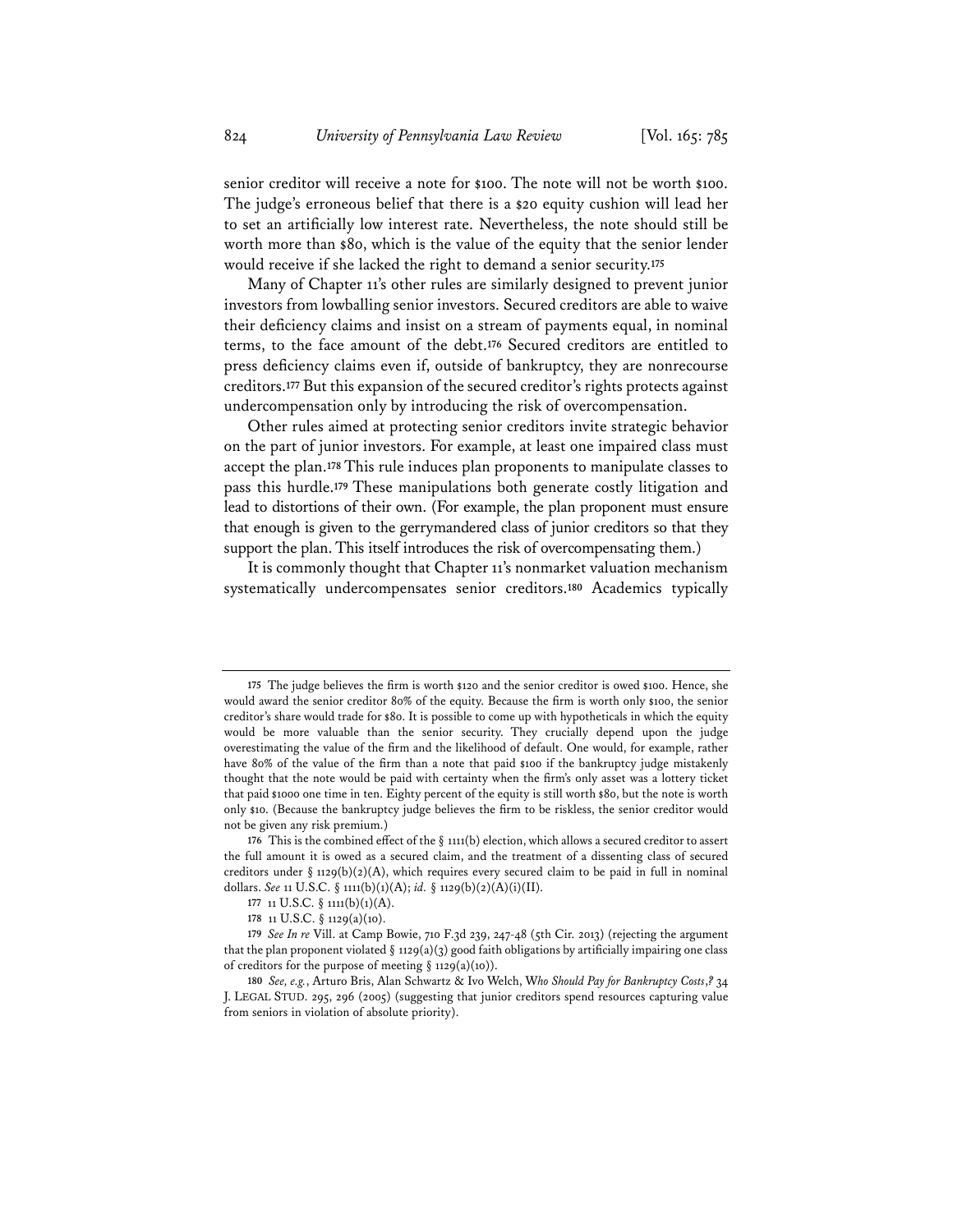assume deviations from absolute priority run in only one direction.**<sup>181</sup>** In modern practice, however, overcompensation of senior creditors is the bigger problem. Chapter 11 provides few rules to protect junior investors against attempts by senior creditors to put in place a plan that overcompensates them.**<sup>182</sup>** The drafters thought such protections unnecessary as they did not envision that the senior creditors would gain control of the case, as they have in recent years.**<sup>183</sup>** The Bankruptcy Code does not even explicitly prohibit plans that pay senior creditors more than 100 cents on the dollar.**<sup>184</sup>**

Rules aimed at protecting senior creditors often provide a channel that allows senior creditors to take control of the process. For example, to ensure that junior creditors do not gamble with the senior creditors' money, the Bankruptcy Code provides that the nonbankruptcy rights of senior creditors must be adequately protected.**<sup>185</sup>** It also imposes strong limits on the ability of the debtor to borrow and give new lenders security interests that prime the senior lender.**<sup>186</sup>**

The effect of these two provisions ensures that, as a practical matter, the senior lender is often the only viable source of financing during the case.**<sup>187</sup>** Hence, she is free to insist on control rights as a condition of providing the

**<sup>181</sup>** *See id.* (discussing that the junior creditors spend on professionals to get more than what the absolute priority rule would grant them while senior creditors spend to merely defend against these efforts).

**<sup>182</sup>** *See* Jonathan C. Lipson, *Bargaining Bankrupt: A Relational Theory of Contract in Bankruptcy*, 6 HARV. BUS. L. REV. 239, 277 (2016) ("[L]arge and medium-sized chapter 11 cases came to be dominated or influenced by 'distress investors,' hedge funds, private equity funds, and investment banks that invest in or purchase claims against troubled companies with a view towards making a profit on the investment.").

**<sup>183</sup>** *See* Miller, *supra* note 37, at 385 ("The chapter 11 process, as contemplated in 1978, has been overwhelmed by marginalization of the debtor-in-possession[] [and] expansion of [secured] creditor  $\ldots$  control  $\ldots$ .").

**<sup>184</sup>** *See* 11 U.S.C. § 1129(b)(2)(A) (2012) (discussing to what secured claim holders are entitled as a fair and equitable plan, and omitting any prohibition of plans that pay creditors more than they are owed).

**<sup>185</sup>** *See id.* § 362(d)(1) (providing that the absence of "adequate protection" is grounds for lifting the § 362(a) automatic stay of proceedings). "Adequate protection" is a concept that the Bankruptcy Code incorporates from pre-Code case law. *See, e.g.*, *In re* Murel Holding Corp. 75 F.2d 941, 942 (2d Cir. 1935) (L. Hand, J.) (noting that a company can compel unwilling creditors to accept a reorganization only when such a plan provides those creditors with "adequate protection" for the realization of their claims and this adequate protection must be "completely compensatory" (internal quotation marks omitted)).

**<sup>186</sup>** *See* 11 U.S.C. § 364(d)(1) (limiting such borrowing by the debtor to situations where the trustee is unable to obtain unsecured credit and there is adequate protection for the senior lien holders).

**<sup>187</sup>** *See* Kenneth N. Klee & Richard Levin, *Rethinking Chapter 11*, 21 NORTON J. BANKR. L. & PRAC. 465, 473 (2012) ("Due to the prevalence of companies granting lenders blanket liens over all their assets, prepetition secured lenders more often than not end up being the only lenders willing to provide postpetition financing to debtors. Postpetition financing proposals often come with onerous terms that result in the debtor losing the ability to control the course of the chapter 11 case and providing lenders with benefits they would not otherwise be entitled to outside of chapter 11.").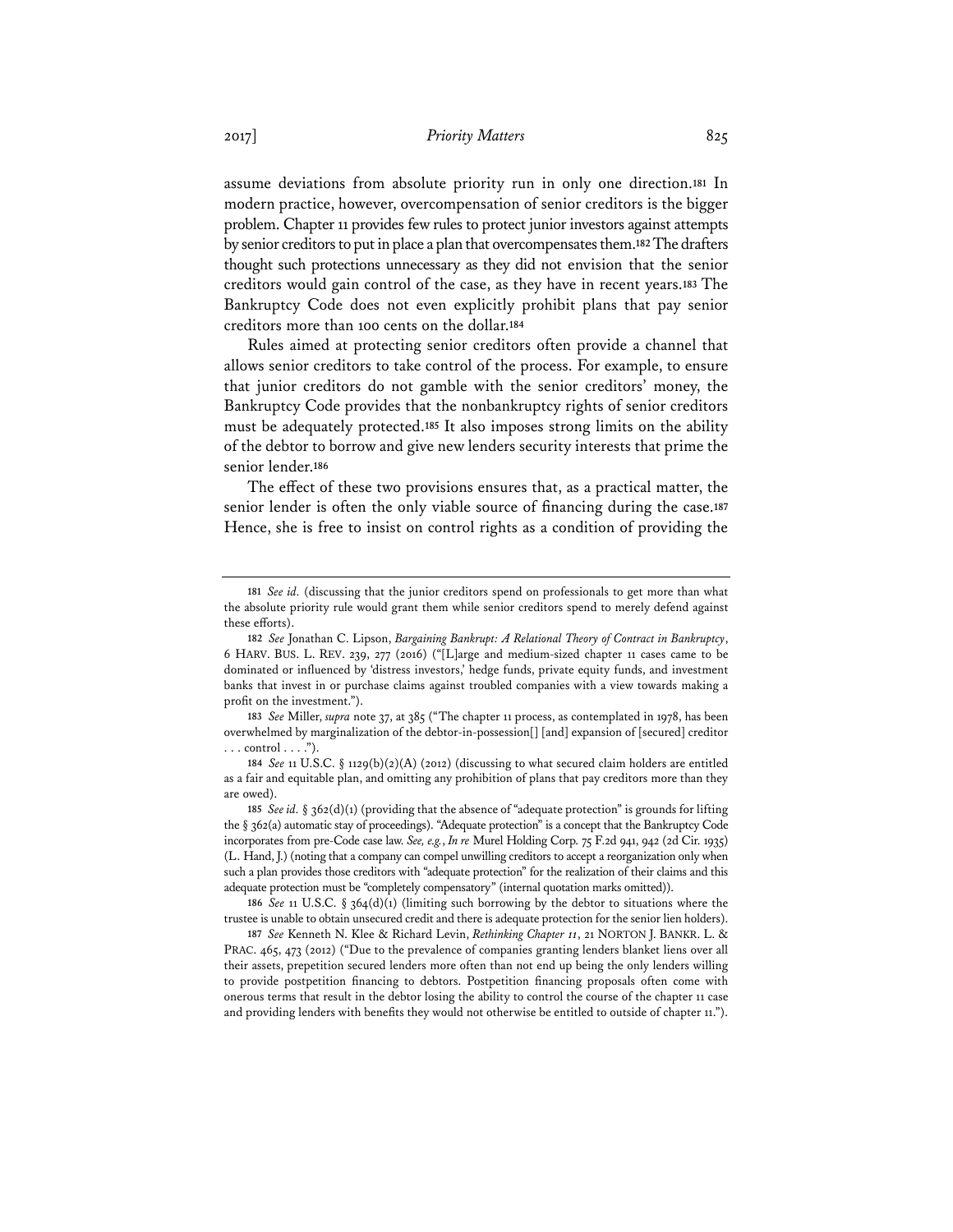financing.**<sup>188</sup>** These control rights include milestones that the debtor must meet in order to maintain its credit line. A milestone might require the debtor to confirm a plan or consummate a sale within a prescribed period of time.**<sup>189</sup>** A failure to meet a milestone is a default that allows the senior lender to seize the firm's assets. The senior lender can waive these milestones if they are not met, but their presence allows the senior lender to dictate how the reorganization process unfolds and the sorts of plans that are introduced.**<sup>190</sup>**

Bankruptcy judges will not approve plans that give senior creditors more cash than they are owed, but there are many ways secured creditors can persuade the debtor to overcompensate them that are hard to detect. If the plan undervalues the firm and puts its value at less than what the senior creditors are owed, the senior creditors can capture the entire value of the firm even when it is worth more than they are owed. Similarly, senior creditors can settle challenges to their liens for less than their expected value.

The bankruptcy judge, of course, tries to be on guard against plans that give senior creditors too large a share. She will not confirm a plan that gives all the equity of the firm to a senior creditor unless she believes the firm is worth less than what the senior creditor is owed. But the judge needs sufficient information to do this. She depends upon other interested parties to ensure that she has the relevant information or that at least she is in a position to draw inferences from silence.**<sup>191</sup>**

Senior creditors have discovered ways to keep the bankruptcy judge in the dark. For example, the senior creditor can use its control rights to accelerate the process and limit the amount of information that flows to the judge.**<sup>192</sup>** Alternatively, she can bargain strategically with those (such as the existing

**191** *See* Paul Milgrom & John Roberts, *Relying on the Information of Interested Parties*, 17 RAND J. ECON. 18, 27 (1986) ("The parties may not report information about one another's preferences, although the decisionmaker might be able to infer something about them from the suggested alternatives.").

**192** *See* Jacoby & Janger, *supra* note 21, at 895 ("The bankruptcy court has no more information than the informationally disadvantaged claimants. Consequently, the melting ice cube argument places the estate at the mercy of the sale's advocates . . . .").

**<sup>188</sup>** *See* Harvey R. Miller & Shai Y. Waisman, *Does Chapter 11 Reorganization Remain a Viable Option for Distressed Businesses for the Twenty-First Century?*, 78 AM. BANKR. L.J. 153, 185 (2004) (explaining that secured creditor demands "can permeate and control every facet of a debtor's operations").

**<sup>189</sup>** *Id.* 

**<sup>190</sup>** For example, in the Molycorp reorganization, the judge's decision granting a dip financing motion reduced the value of junior creditors in half, a drop in value of over \$50 million. *See Molycorp 10%s Test Single Digits as Mountain Pass Security Dwindles with Oaktree DIP*, REORG RES. (July 6, 2015), http://platform.reorg-research.com/app#company/all/intel/view/13779 [https://perma.cc/3MYB-HX4N]. In the abstract, it is not possible to tell whether the decision brings the parties closer to their substantive entitlements under the absolute priority rule, but it does underscore that a decision that nominally affects only the bankruptcy process and does not affect any substantive rights can have substantial distributional consequences.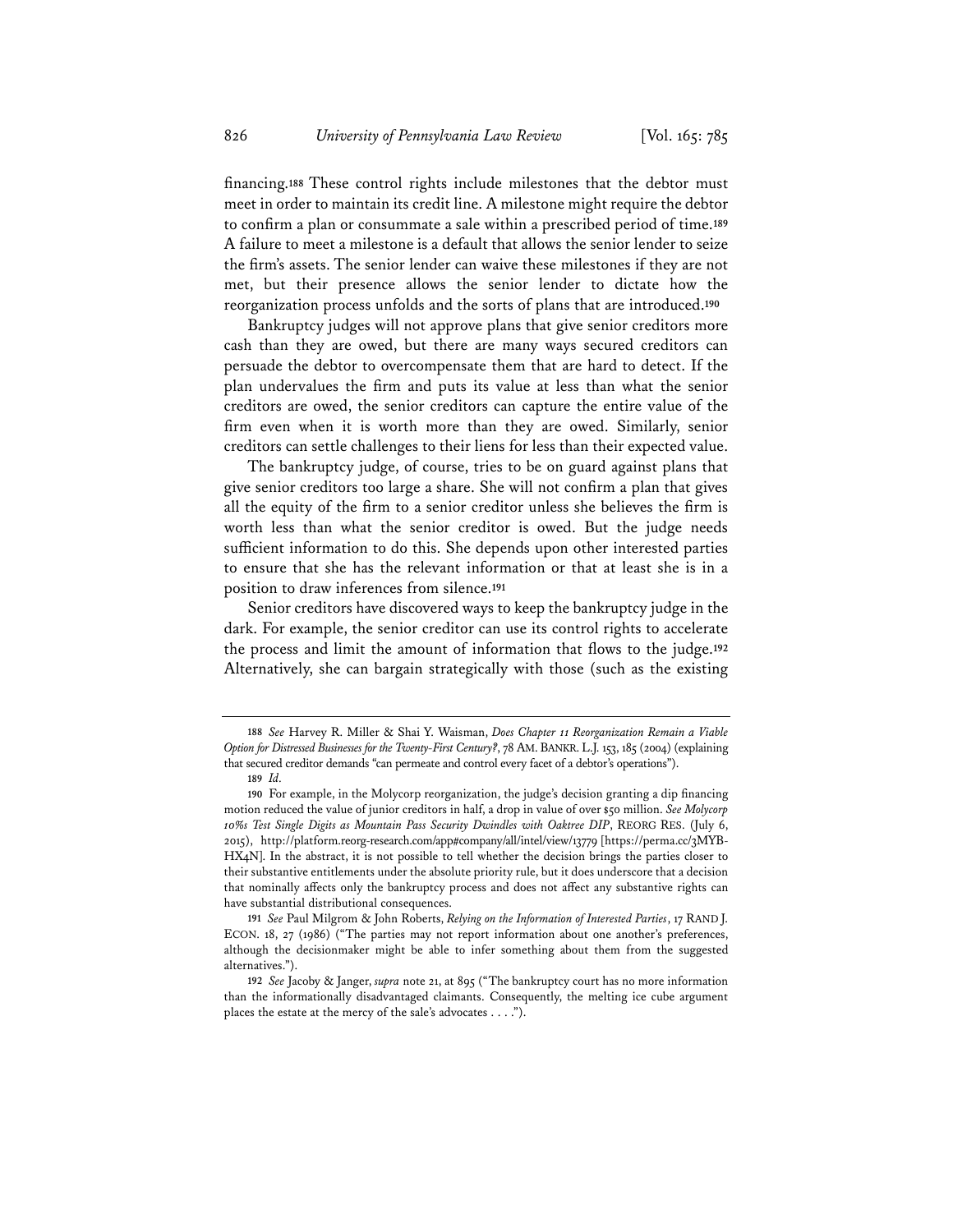managers) who might otherwise vindicate the rights of others.**<sup>193</sup>** Bankruptcy judges, of course, try to limit such misbehavior.**<sup>194</sup>** Indeed, controlling such misbehavior is a large part of what bankruptcy judges do in Chapter 11. But there are limits to the amount of control they can exercise over the process.**<sup>195</sup>**

## **CONCLUSION**

Over time, the dual commitment to absolute priority and nonmarket valuations has become harder to maintain. In the first two decades after the enactment of the Bankruptcy Code, certain well-established norms provided focal points for the bargaining.**<sup>196</sup>** The players gravitated towards only a few.**<sup>197</sup>** But in recent years, the bargaining process became harder.

Dramatic changes in the reorganization landscape over the last two decades have made the dangers of an unwavering commitment to absolute priority more apparent. A new set of players now occupies the bankruptcy stage, and they have brought increasingly expensive fights over priority that would be unnecessary under a relative priority regime. Claims trading is now ubiquitous, and many of the players in large reorganization today are professionals who specialize in trying to promote their positions at the expense of others.**<sup>198</sup>** Today, their positions are large enough that they willingly and rationally spend millions or tens of millions of dollars to increase their

**196** *See* Huebner & Tisdell, *supra* note 42, at 78-79 (noting that "[t]wenty-five years ago[,] significant bankruptcy claims . . . rarely changed hands" and discussing the recent rise of claims trading and distressed investing that began in the 1990s).

**197** Many years ago, there was a particular creditor's lawyer in the garment trade who always stood on principle—and his principle was 50 cents on the dollar.

**<sup>193</sup>** The senior creditor can try to persuade the plan proponent through "gifting." The "gift" can be anything of value given to gain cooperation. For example, the secured creditor, in return for having a plan quickly approved to her liking, might agree to continue to employ the former CEO even though there is no expectation that the former CEO will do any work. *See, e.g.*, *In re* Bush Indus., 315 B.R. 292, 305-06 (Bankr. W.D.N.Y. 2004) (finding bad faith under § 1129(a)(3) because of a golden parachute agreement between the debtor and the CEO, who had left the company and moved to Florida).

**<sup>194</sup>** *See In re* DBSD N. Am., Inc., 634 F.3d 79, 100 (2d Cir. 2011) (prohibiting a plan that provided for a "gift" to a junior class because of the possibility of "serious mischief between senior creditors and existing shareholders").

**<sup>195</sup>** *See, e.g.*, *In re* Jevic Holding Corp., 787 F.3d 173, 177-85 (3d Cir. 2015) (allowing an "unsatisfying" settlement that served to end the case on the ground that no other alternatives existed that would give value to anyone other than the senior creditors), *cert. granted sub nom.* Czyzewski v. Jevic Holding Corp., 136 S. Ct. 2541 (2016).

**<sup>198</sup>** *See* Miller, *supra* note 37, at 394 ("[H]edge funds have been described as often destructive and instigators of litigation."). One should be careful, however, since there is some empirical evidence that the presence of an activist hedge fund is utility-enhancing; *see also* Wei Jiang, Kai Li & Wei Wang, *Hedge Funds and Chapter 11*, 67 J. FIN. 513, 540 (2012) ("The strong relation between hedge fund presence and debt recovery suggests an overall efficiency gain, which could only be accomplished by the hedge funds' ability to counter the power of the debtor.").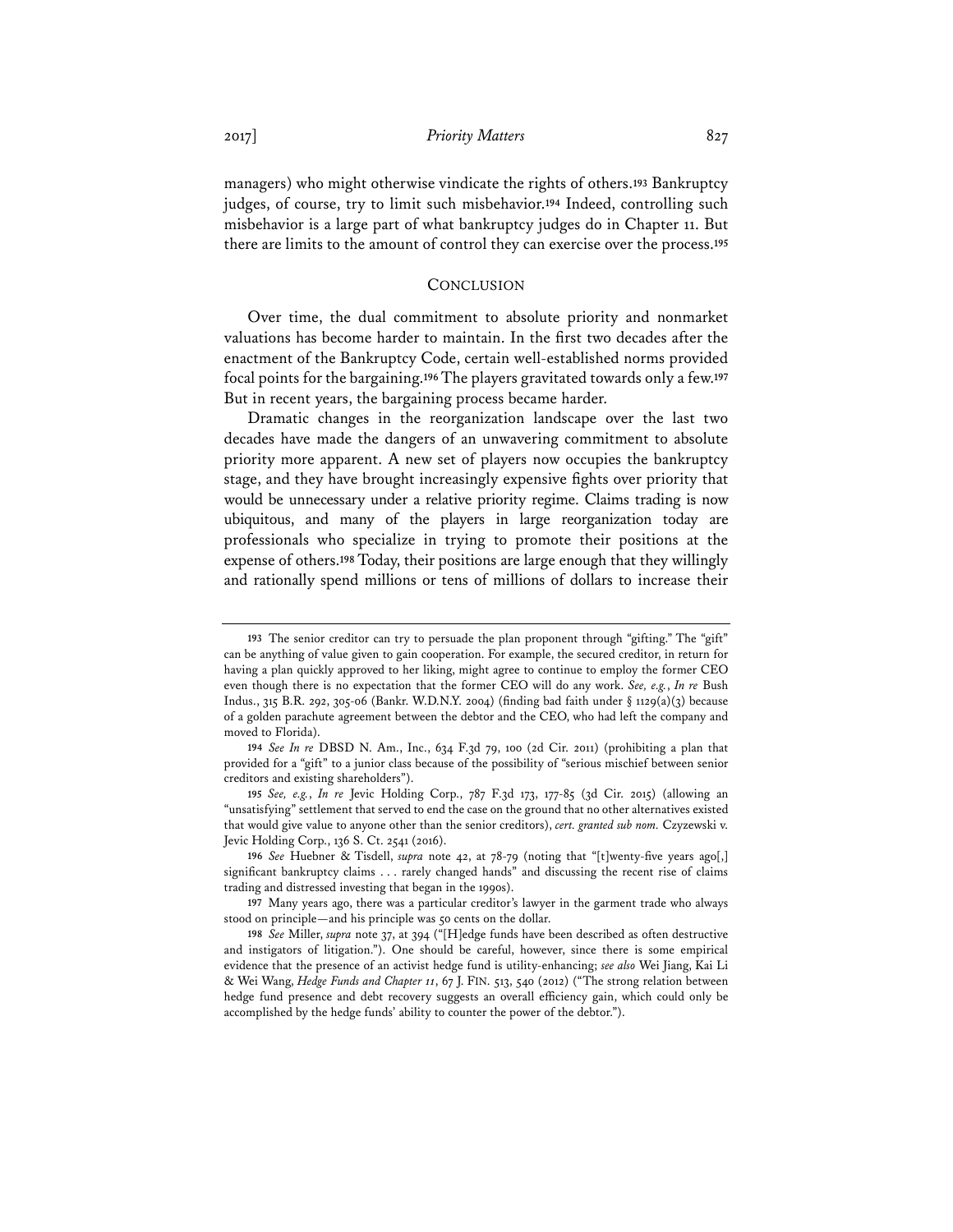share.**<sup>199</sup>** Different classes of creditors—as well as those holding blocking positions within a class—exploit weaknesses within existing rules to expand their shares at the expense of others.**<sup>200</sup>** Forming coalitions that avoid a contested valuation hearing has become harder.**<sup>201</sup>** These changes compound the difficulties of strict adherence to absolute priority.

Proposing sensible reforms in this environment best begins by recognizing that religious adherence to any particular system of priority is a mistake. It costs too much and compromises other values. The debate should shift from the question of how to find a bankruptcy mechanism that best vindicates the absolute priority rule to the question of identifying the priority rule that minimizes the costs of bankruptcy itself.**<sup>202</sup>** Whether a priority rule helps to implement a successful plan at reasonable cost is a better point of focus than debating which priority rule provides the best set of ex ante incentives.

We have long become accustomed to thinking that our bankruptcy regime has rejected relative priority.**<sup>203</sup>** But this has not been true on the ground. The Bankruptcy Code itself recognizes the option value of junior creditors if their options come into the money by the time the plan of reorganization is confirmed.**<sup>204</sup>** The time of confirmation, not the time the petition is filed, is the moment of reckoning in Chapter 11.

Out-of-the-money junior creditors often receive some form of rain check, at least if they agree to support a plan of reorganization.**<sup>205</sup>** Giving options to

**203** *See, e.g.*, Bris, Schwartz & Welch, *supra* note 180, at 300 n.6 (assuming that the Bankruptcy Code "requires the court to follow the absolute priority rule").

**204** *See* 11 U.S.C. § 1129(b)(2)(A)(i)(II) (2012) (requiring valuations at "the effective date of the plan," or the time of the reorganization, rather than at the time the petition is filed).

**<sup>199</sup>** *See* Bishop, *supra* note 94 (showing that fees associated with a single creditor group in one case can exceed \$100 million).

**<sup>200</sup>** *See* Baird & Rasmussen, *supra* note 41, at 691 ("[T]he plan does matter to the parties themselves, as each valuation mechanism tends to favor some at the expense of another.").

**<sup>201</sup>** *See* Huebner & Tisdell, *supra* note 42, at 81 (explaining that junior creditors respond to efforts of senior creditors to gain control of the firm by pressing for valuations and noting that "such disputes among creditors can be incredibly complicated and costly").

**<sup>202</sup>** *See, e.g.*, Anthony J. Casey & Edward R. Morrison, *Beyond Options,* ("[W]e focus on designing the most efficient reorganization system with whatever priority scheme happens to go along with it."), *in* HANDBOOK ON CORPORATE BANKRUPTCY (B. Adler ed., forthcoming 2017) (manuscript at 8), https://ssrn.com/abstract=2855954.

**<sup>205</sup>** It is common, however, for plans to provide for worse treatment if junior creditors as a group reject the plan. *See, e.g.*, *In re* MPM Silicones, LLC, No. 14-22503-rdd, 2014 WL 4637175, at \*3 (Bankr. S.D.N.Y. Sept. 17, 2014) ("Such fish-or-cut-bait, death-trap, or toggle provisions have long been customary in Chapter 11 plans." (citing *In re* Adelphia Commc'ns Corp., 368 B.R. 140, 2715 (Bankr. S.D.N.Y. 2007); *In re* Drexel Burnham Lambert Grp., 138 B.R. 714, 717 (Bankr. S.D.N.Y. 1992))). The junior noteholders rejected a plan that, had they accepted it, would have paid them the principal amount of their claim in full. *Id.* at \*1. Because they rejected the plan, they received a note in lieu of cash at a rate that was substantially below market. They chose to risk receiving less because of the prospect of persuading the bankruptcy judge to reject the plan on the ground that they were entitled to interest as well as principal.